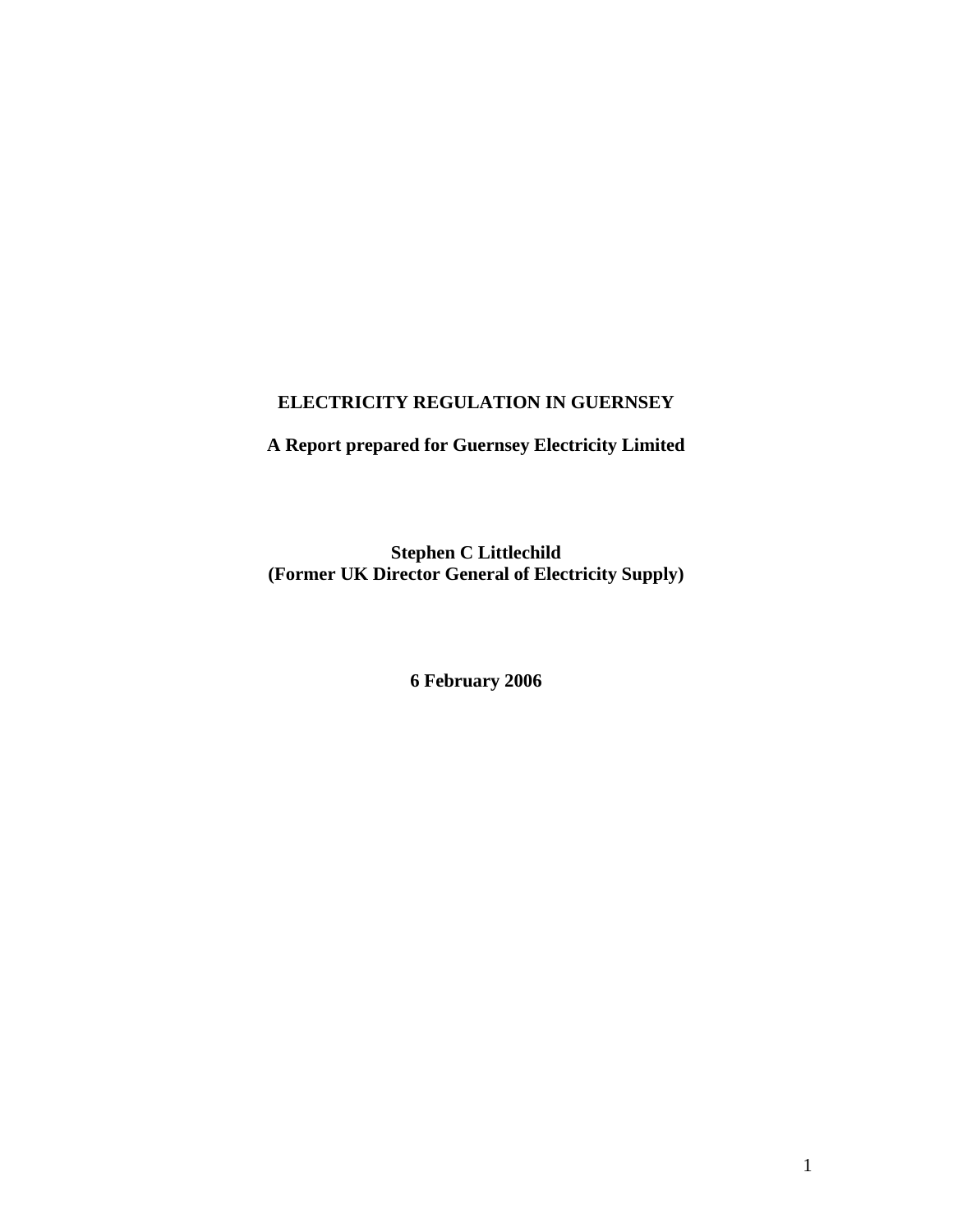| <b>TABLE OF CONTENTS</b> |
|--------------------------|
|                          |

| $\overline{\phantom{0}}$                                                             | Page             |
|--------------------------------------------------------------------------------------|------------------|
| <b>Main Points of Report</b>                                                         | 3                |
| <b>Executive Summary</b>                                                             | $\blacktriangle$ |
| PART ONE INTRODUCTION AND BACKGROUND                                                 |                  |
| 1. Introduction and background                                                       | 8                |
| <b>PART TWO THE CAUSES OF CONCERN ABOUT REGULATION</b>                               |                  |
| 2. Overlap of roles of States and OUR                                                | 14               |
| 3. OUR's implementation of electricity regulation                                    | 18               |
| 4. The costs of regulation                                                           | 26               |
| PART THREE PROPOSED SOLUTIONS TO THE PROBLEMS                                        |                  |
| 5. Removing the overlap of regulation                                                | 32               |
| 6. Modifying the framework of regulation                                             | 39               |
| 7. Reducing the cost of regulation                                                   | 46               |
| <b>PART FOUR SUMMARY AND RECOMMENDATIONS FOR POLICY</b>                              |                  |
| 8. Summary and recommendations for policy                                            | 48               |
| Appendix One Allocations of regulatory time and resources within a<br>reduced budget | 50               |
| <b>Appendix Two International comparisons</b>                                        | 52               |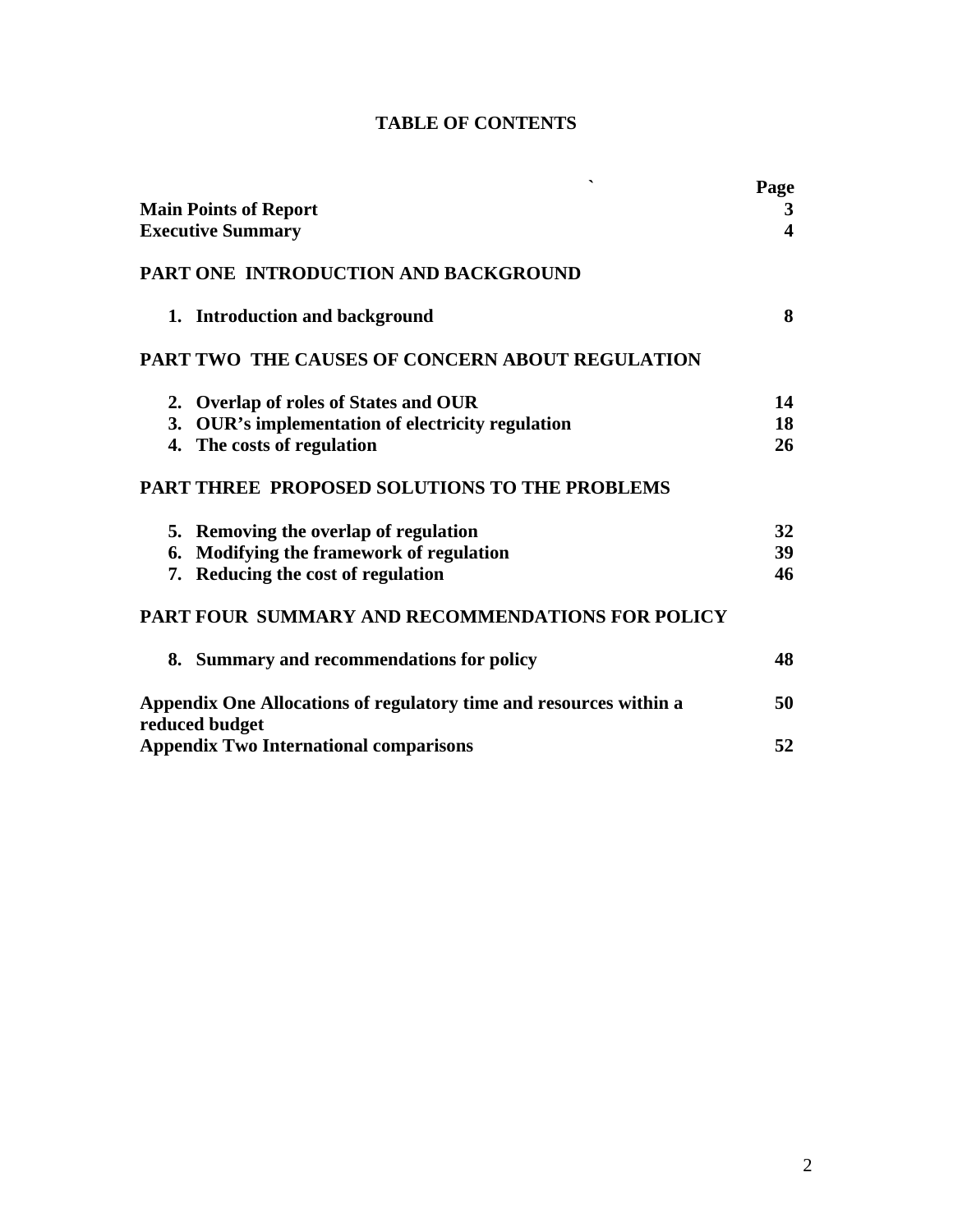# **Electricity Regulation in Guernsey**

## **Main points of Report**

Guernsey Electricity (GEL) has asked me, as former UK electricity regulator, to examine electricity regulation in Guernsey and to consider possible modifications.

I have looked at three causes of concern in the electricity sector.

- The roles of Treasury and Resources Department (T&R) and the Office of Utility Regulation (OUR) overlap and some actions have been mutually inconsistent.
- OUR's actions have often been unduly onerous or unreasonable.
- The annual cost of regulation (£900,000) is greater than initially expected (£350,000), and in electricity it is 10 to 20 times the per capita cost in the UK.

Transferring regulation of GEL from OUR to T&R would resolve all three problems.

- It would produce a non-bureaucratic, low cost yet effective system of regulation.
- Other solutions may not effectively address the three present concerns.

Modifications to the regulatory framework would address the issue of regulatory actions.

- The OUR should be given a new duty to regulate in a way proportionate to the size and circumstances of Guernsey.
- Regulatory activities should be targeted only at cases in which action is needed.
- Possibilities for reducing the scope, intensity, intrusiveness and cost of regulatory activities should be actively pursued.
- The Utility Appeals Tribunal should continue but be given a limited time to determine an appeal, whereas appeal to the Royal Court would be more costly.

Reducing OUR's budget would address concerns about the cost and nature of regulation.

- A States general Direction could require the OUR to reduce its costs of operation.
- In view of the surprising absence of control of OUR's budget, T&R or Commerce and Employment Department should consider setting a budget for OUR.
- Electricity regulation is feasible within the initial £350,000 overall OUR budget.

Transferring regulation of GEL from OUR to T&R would be the best solution in Guernsey because it would resolve all three problems and because other measures cannot be guaranteed to do so. Failing this, the other measures set out herein would improve the situation.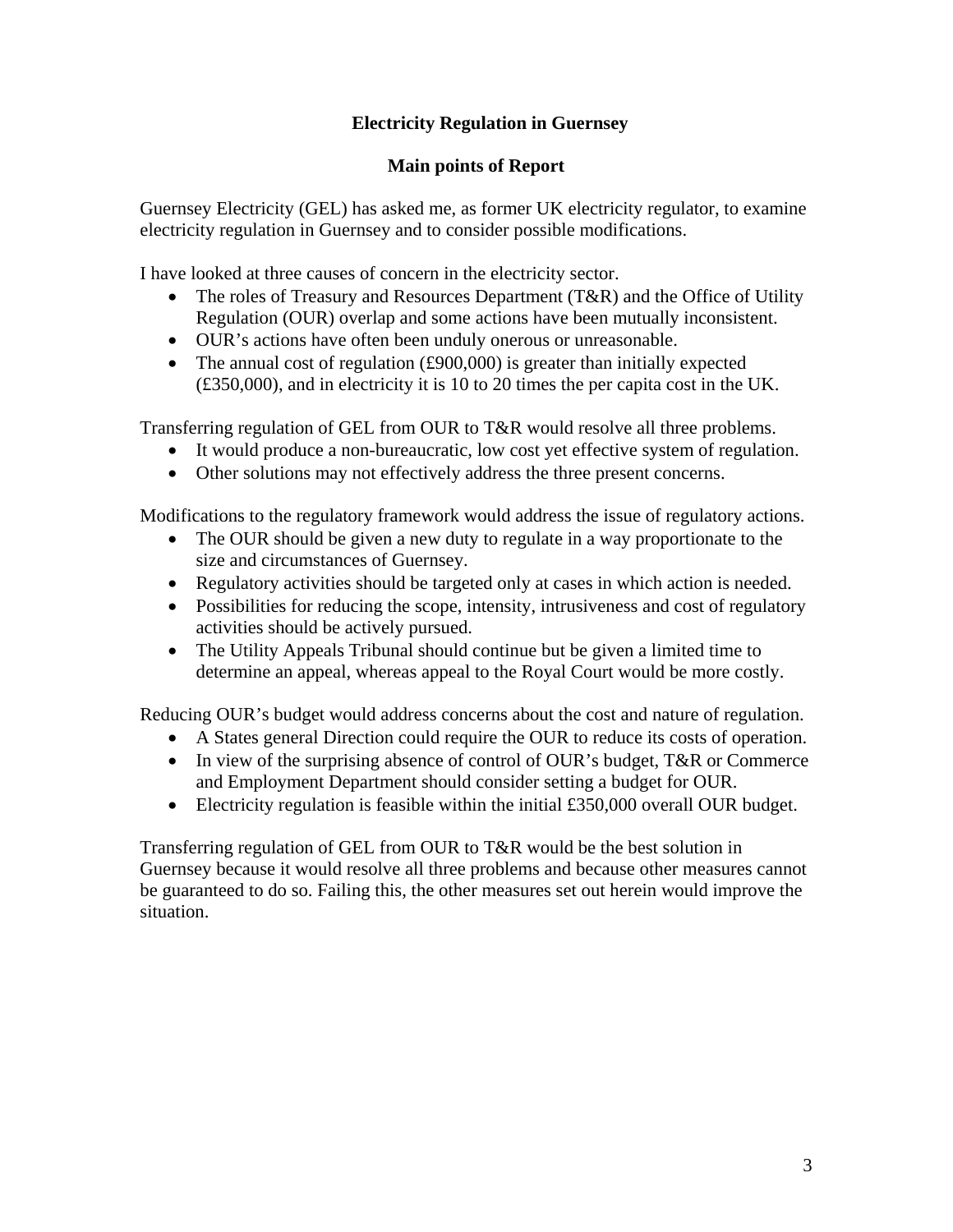#### **Executive Summary**

### **PART ONE INTRODUCTION AND BACKGROUND**

#### **1. Introduction and background**

- 1.1 Guernsey Electricity has asked me, as former regulator of the UK electricity industry, to examine the nature and experience of electricity regulation in Guernsey and to consider possible modifications to it.
- 1.2 In 2001, the three States Boards (of electricity, posts and telecommunications) were commercialised to give them freedom to adopt more commercial practices. They were also subject to regulation by the Office of Utility Regulation (OUR).
- 1.3 The 2001 proposal for the regulatory framework commented that the initial costs of regulation would be less than 1 per cent of the turnover of the Boards. However, in 1999 the States originally envisaged a non-bureaucratic form of regulation with the Director General of Utility Regulation as the only member of staff and a total annual budget of about £350,000.
- 1.4 The States are presently reviewing commercialisation and regulation.
- 1.5 This Report looks at three potential causes of concern:
	- the overlap in roles between the States and the regulatory body with respect to States-owned commercialised entities
	- the actions of the OUR with regard to electricity regulation, and
	- the actual costs of regulation, both in total and for the electricity sector in particular.

## **PART TWO THE CAUSES OF CONCERN ABOUT REGULATION**

#### **2. Overlap of roles of States and OUR**

- 2.1 The OUR and the States each have the same range of objectives under the Regulation of Utilities Law 2001. In particular, both must protect the interests of customers with respect to prices. The OUR has exercised these functions, including via the price control process.
- 2.2 The States have given formal guidance to the Treasury and Resources Department (T&R) as shareholder of GEL. This includes the duty to set financial performance targets to deliver improved efficiency whilst drawing a balance between a commercial return and the effect on the community of any resulting increase in charges. T&R has exercised its role by requiring GEL to provide Five Year Plans updated on an annual basis, and by requiring prices to reflect a lower rather than higher rate of return on assets.
- 2.3 The responsibilities of OUR and T&R have overlapped considerably. There are parallel lines of regulation to ensure that a commercialised body acts in the public interest. In practice, the two organisations have exercised their responsibilities in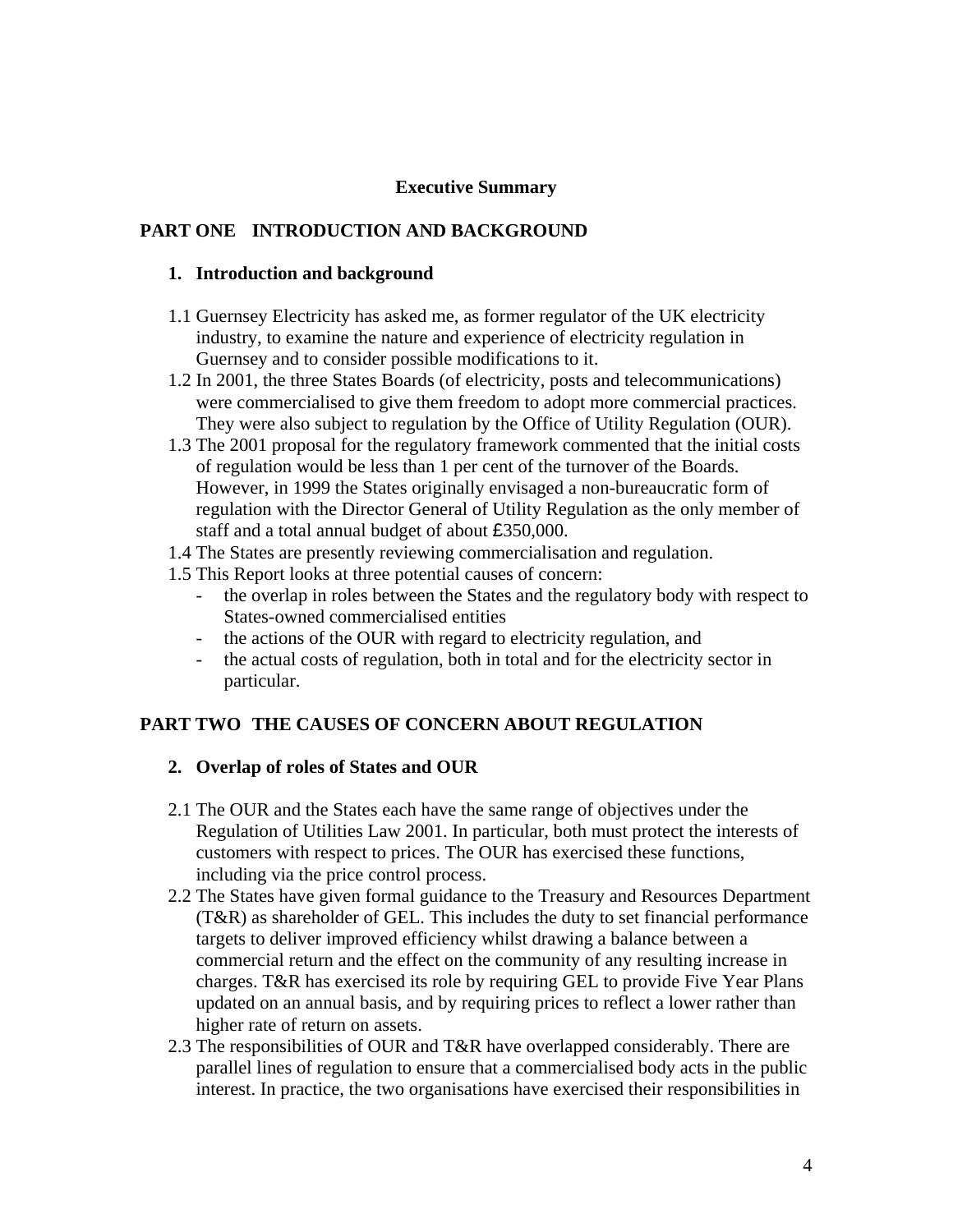ways that have sometimes been mutually inconsistent on major decisions, notably with respect to tariffs in the electricity sector.

## **3. OUR's implementation of electricity regulation**

- 3.1 Although commercialisation has been a success in Guernsey, GEL has several concerns about the implementation of electricity regulation. These include the unduly detailed and onerous nature of regulation, the associated costs and time requirements, the uncertainty and undue restrictions resulting from certain regulatory decisions, and the blurring of responsibilities.
- 3.2 In my view, the OUR has adopted an unduly heavy-handed approach to electricity regulation. Some of its actions might be reasonable elsewhere, but seem inappropriate in Guernsey. Others of its actions are not normal regulatory practice and it is difficult to see the justification for them here. Yet other actions would be unreasonable whatever the size and nature of the sector being regulated.
- 3.3 In contrast, OUR does not seem to have acted inconsistently with normal regulatory practice in regulating the postal sector, not least in generally accepting price increases proposed by GPL. This has not been the case with GEL.

## **4. The costs of regulation**

- 4.1 The OUR's total cost of regulation in Guernsey has been about £900,000 per year, of which electricity regulation accounts for £180,000, about one fifth of the total. The OUR has five professional staff, so pro rata one member of staff is involved in electricity regulation.
- 4.2 GEL's total costs of regulation, including its own costs, are about double the cost of the licence fee. The total cost of regulation per electricity customer has been £13.53 per year, of which £6.40 is the cost of the OUR and £7.13 is GEL's cost of responding to this.
- 4.3 OUR's costs have been within the 2001 comment that its initial costs would be less than 1 per cent of the turnover of the licensees. However, under the States' original 1999 assumptions, the cost of regulation would have been £2.50 or £5.05 per customer per year, depending on the benchmark chosen.
- 4.4 The cost of electricity regulation in the UK is about £20m per year, or about £0.72 per electricity customer.
- 4.5 On a per capita basis, the cost of electricity regulation in Guernsey is some ten to twenty times the cost in the UK.
- 4.6 The same is true of the distribution price control reviews in the two countries.

# **PART THREE PROPOSED SOLUTIONS TO THE PROBLEMS**

## **5. Removing the overlap of regulation**

5.1 It would not be appropriate or realistic to remove a role for the States as shareholder. However, it would be straightforward to provide that the Regulation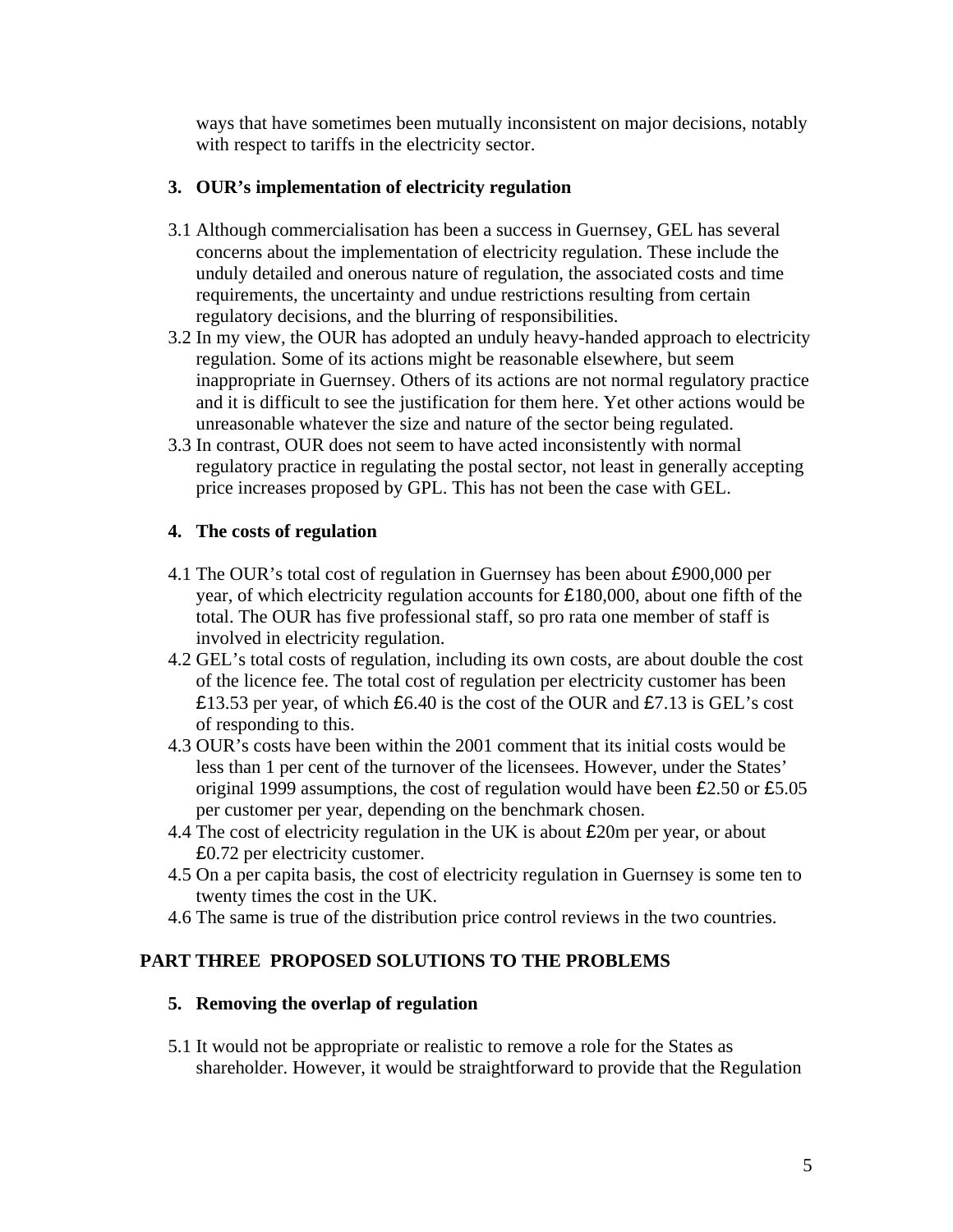of Utilities Law 2001 did not apply to specified commercialised entities that remained in States ownership.

- 5.2 All OUR's present responsibilities could in practice be covered by T&R. There is scope for enhancing the T&R's present processes, for example by publication of a draft Five Year Plan for public comment and other consultation procedures.
- 5.3 There might be concerns that this would be a backward step, but there is no reason to believe that T&R would fail to regulate commercialised entities properly because of government ownership. The proposed approach would not preclude the introduction of private capital in due course if the States so decided.
- 5.4 Other developed small island countries have adopted a variety of apparently satisfactory ways of supervising their electricity sectors without setting up independent utility regulation authorities.

## **6. Modifying the framework of regulation**

- 6.1 Europe Economics' Report on the Ethos of Regulation has looked at four possible ways of improving regulation. This report looks in turn at those proposals.
- 6.2 If OUR continues to be headed by an individual regulator, it would be worth considering the possibility of the Director General appointing a panel of senior business people to advise him on price controls and other significant issues.
- 6.3 The OUR should be given a new duty to regulate in a way proportionate to the size and circumstances of Guernsey. In addition
	- a. regulatory activities should be carried out in a way which is transparent, accountable, proportionate and consistent;
	- b. regulatory activities should be targeted only at cases in which action is needed.
	- c. regulatory activities should promote and not discourage flexibility, initiative, innovation and responsiveness to customer preferences within the regulated sector; and
	- d. possibilities for reducing the scope, intensity, intrusiveness and cost of regulatory activities should be actively pursued.
- 6.4 Giving the States powers of direction to OUR may not be a solution to the present problems of regulation but may have a useful role to play.
- 6.5 The Utility Appeals Tribunal should not be abolished, but should be given a limited time (perhaps 3 months) in which to determine an appeal. It would be conducive to more considered regulation if the OUR's determinations were not binding in the absence of agreement by the licensee. In this case the obligation to appeal would lie with the OUR.
- 6.6 If a new Competition Authority were established in Guernsey to enforce a new competition law, this could usefully supercede the OUR in regulating the Statesowned commercialised sectors. Alternatively, incorporating the OUR within the same organisation as the Competition Authority would increase the range of expertise that could be brought to bear in utility regulation and enable utility issues to be seen in context.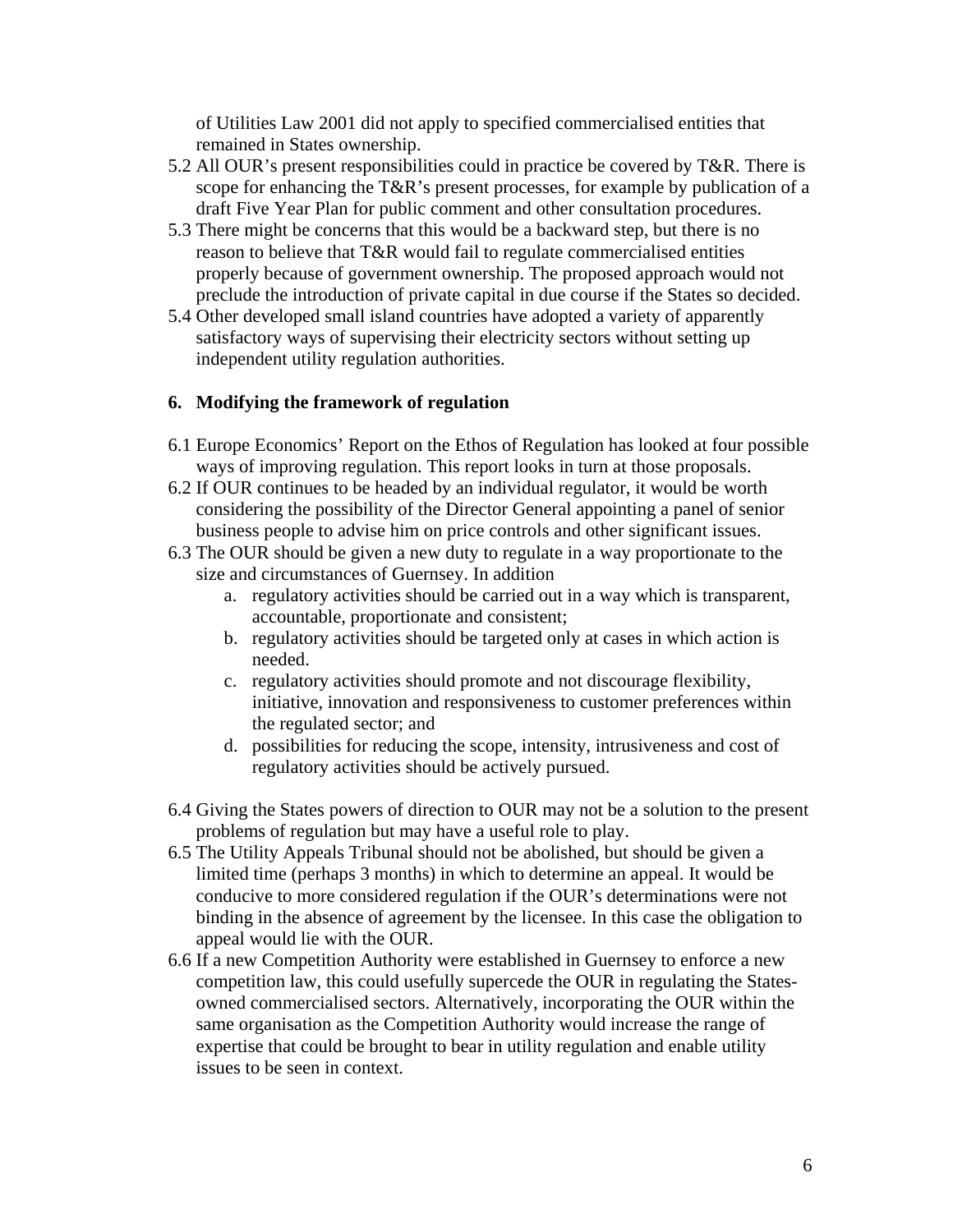## **7. Reducing the cost of regulation**

- 7.1 If the States are given a power to give general Directions to the OUR, one of their first Directions could usefully require the OUR significantly to reduce its direct costs of operation. In view of the lack of control on the OUR budget, Treasury and Resources Department, or Commerce and Employment Department as sponsor Department of the OUR, should consider setting and enforcing an appropriate budget for utility regulation.
- 7.2 As to the level of this budget, it would be possible to discharge the main tasks of electricity regulation within the original total OUR budget of £350,000 envisaged by the States in 1999. This would mean a budget of about £70,000 for electricity instead of £180,000.

# **PART FOUR SUMMARY AND RECOMMENDATIONS FOR POLICY**

### **8. Summary and recommendations for policy**

- 8.1 Three factors have contributed to the problematic nature of utility regulation in Guernsey:
	- the overlap in roles between the States (T&R) and the regulatory body (OUR), as applied to States-owned commercialised entities
	- the heavy-handed actions of the OUR with particular regard to electricity regulation, and
	- the actual costs of regulation, both in total and for the electricity sector in particular.
- 8.2 Transferring regulation of GEL (possibly with GPL) from OUR to T&R would resolve all three problems at a stroke. Modifying the regulatory framework would address the problems of unreasonable regulatory actions. Reducing OUR's budget would address concerns about the cost of regulation and, indirectly, about its heavy-handed nature.
- 8.3 Transferring regulation of GEL from OUR to T&R would be the best solution for the particular circumstances of Guernsey. It would solve all three problems whereas other measures cannot be guaranteed to do so. Failing this, the other suggested measures would improve the situation. The three sets of measures are not mutually exclusive. That is, transferring regulation of GEL from OUR to T&R would not preclude the implementation of the other measures if the States wished to address any problems of regulation in the other two sectors.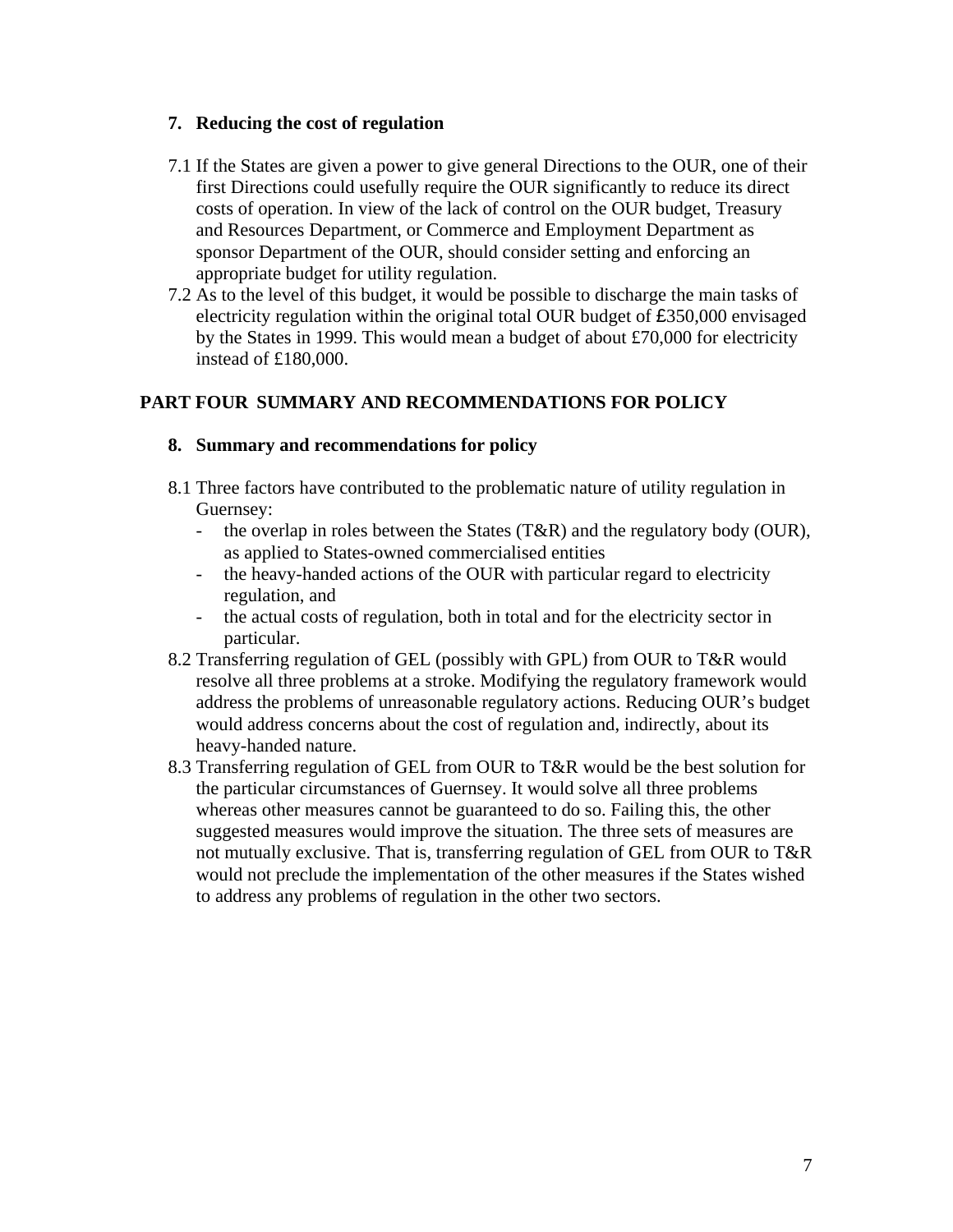## **PART ONE INTRODUCTION AND BACKGROUND**

### **1. Introduction and background**

### **1.1 Introduction**

Guernsey Electricity Ltd (GEL) has asked me, as former regulator of the UK electricity industry, to examine the nature and experience of electricity regulation in Guernsey and to consider possible modifications to it.

Part One of this Report sets out relevant background, including the policies of commercialisation and regulation by the Office of Utility Regulation (OUR), and the ongoing States review of these topics. It identifies three potential sources of concern about regulation. These are

- the confusion and overlap in roles between the States (T&R) and the regulatory body (OUR), as applied to States-owned commercialised entities
- the actions of the OUR with particular regard to electricity regulation, and
- the actual costs of regulation, both in total and for the electricity sector in particular.

Part Two explains and evaluates these three concerns in turn.

- First, it looks at the roles and responsibilities of the States and the OUR and identifies some areas of overlap and mutual inconsistency for those commercialised entities that remain under States ownership.
- Second, it examines the way in which electricity regulation has actually been conducted, and outlines and evaluates some concerns of GEL.
- Finally, it compares the costs of regulation in Guernsey, particularly of electricity regulation, against the costs envisaged in the initial States policy and against experience in the UK.

Part Three proposes ways of addressing each of these concerns.

- A way of addressing the first concern is to transfer regulation of one or both of the States-owned commercialised entities from OUR to Treasury and Resources Department. This would remove the overlap between the roles and responsibilities of the States and OUR. It might be appropriate to enhance certain aspects of present supervision (e.g. in terms of public consultation processes).
- A way of addressing the second concern is to modify the statutory framework of regulation, including OUR's statutory duties, in order to facilitate the principles of Better Regulation in the circumstances of Guernsey. It is also possible to improve the present appeals mechanism involving the Utility Appeals Tribunal, rather than abolishing it. There is some discussion of the relationship with a possible Competition Authority.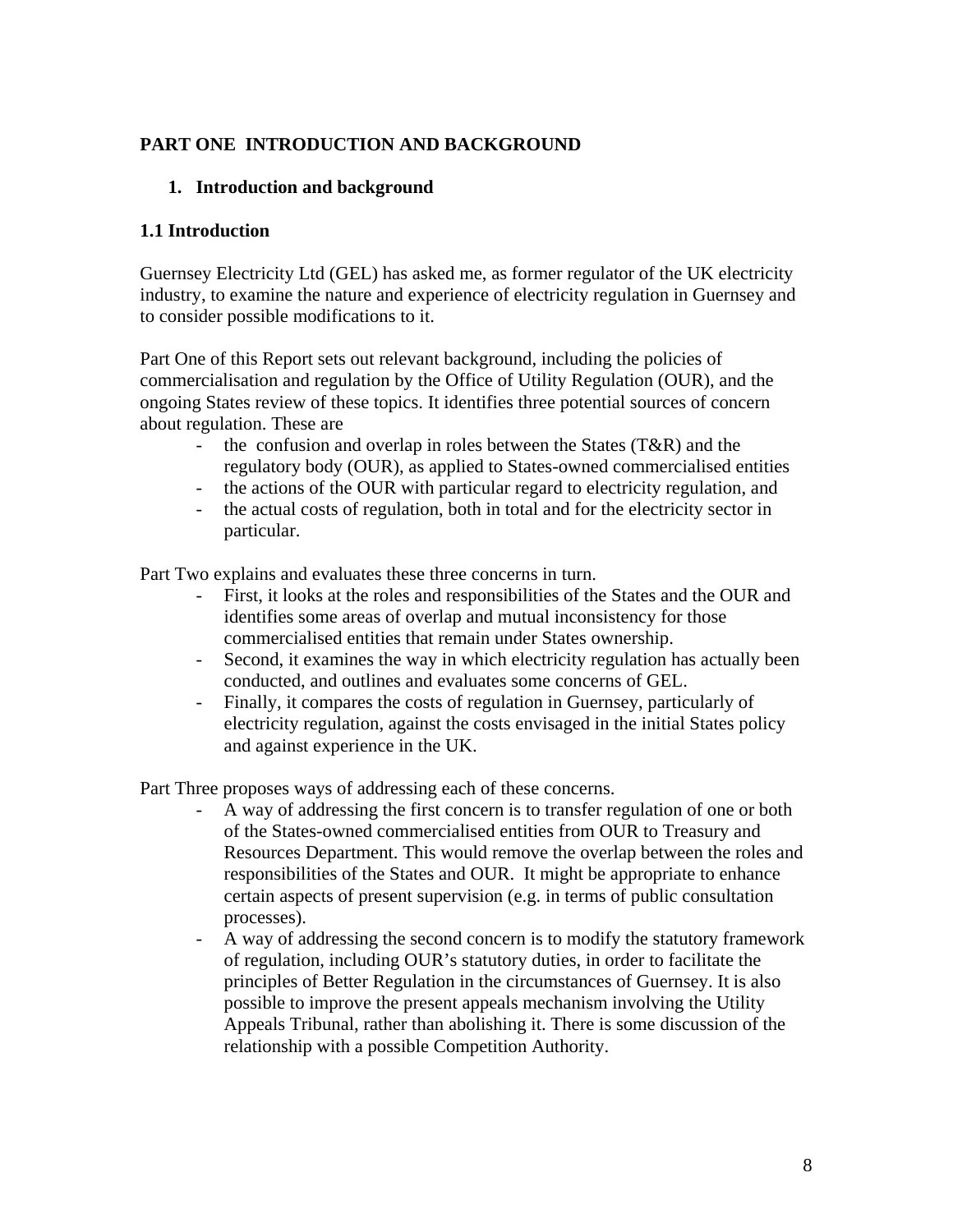- A way of addressing the third concern is to reduce the budget for regulation so as to encourage a less bureaucratic approach that is nonetheless consistent with discharging all the regulatory duties.

Part Four concludes that transferring the regulation of States-owned industries from the OUR to T&R would be the most effective way to deal with all three concerns at once. Failing this, the other two sets of measures would be conducive to ameliorating the situation. (The three sets of measures are not mutually exclusive, and could be applied to OUR's regulation of post and telecoms in the event that OUR no longer regulated the electricity sector.)

# **1.2 Background**

From the granting of the initial licence in 1898, electricity supply in Guernsey was provided by private ownership (initially Edmundsons and later the Guernsey Electric Light and Power Company). At first, any change in allowed price required a new law to change the original licence. Later, in 1917, provision was made for arbitration in the event that the company and the States were unable to agree a revised price. During the depression of the 1920s there was pressure to reduce prices, to which the company was unable to accede. The States bought out the company in 1933 to form the States Electricity Board.

During the late 1990s the States reviewed the status of the Electricity, Post Office and Telecommunications Boards. They came to the view that the status of these undertakings, as committees of the States, had inhibited their efficiency. They concluded that a change of status would give freedom to adopt more commercial style practices (for example, with respect to manpower limits and conditions of employment). In May 1998 the States agreed in principle to the commercialisation of the Guernsey Electricity, Posts and Telecommunications Boards, and to set up a system of regulation for all three Boards. They also decided to privatise the Telecommunications Board.

The Regulation of Utilities Law 2001 established the Office of the Director General of Utility Regulation, which was set up in October 2001. Subsequent laws commercialised the three Boards. Guernsey Telecoms Ltd and Guernsey Post Ltd (GPL) were set up on 1 October 2001. The Electricity (Guernsey) Law 2001 created Guernsey Electricity Ltd, which began operation on 1 February 2002 with all the assets and liabilities of the States Electricity Board (except for the revaluation of some properties). The successor companies to the three Boards were given licences that include various obligations and restrictions, including any controls on prices.

## **1.3 What kind of reg**u**lation was originally envisaged in Guernsey?**

In May 1998, when the States agreed in principle to the commercialisation of the Guernsey Electricity, Posts and Telecommunications Boards, they charged the Board of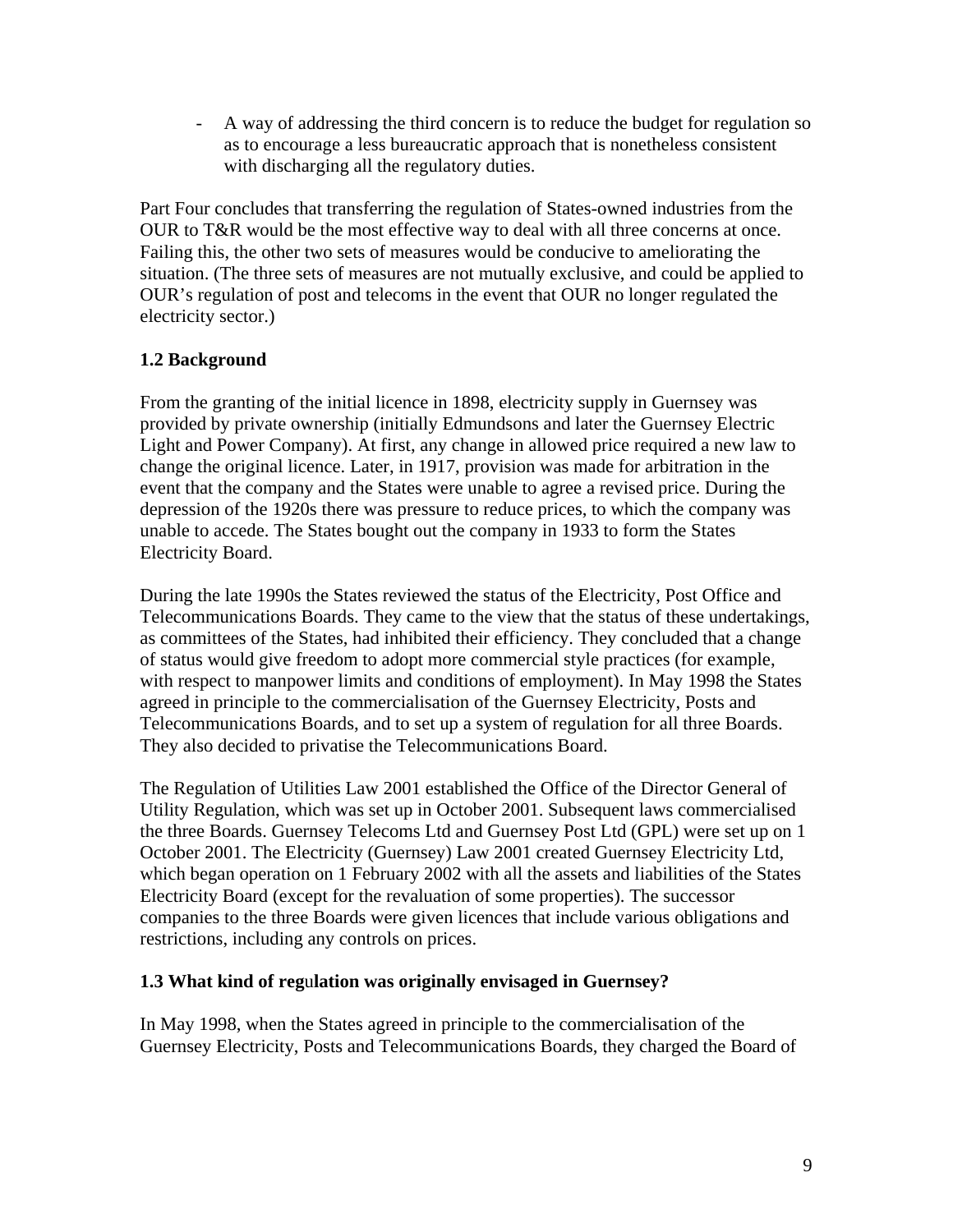Industry with recommending a system of regulation. Having taken advice and consulted, the Board of Industry set out its views and made its recommendations.<sup>[1](#page-9-0)</sup>

The regulator would initially set price and service targets (in a way that would provide the owner with a reasonable return) and where appropriate manage the introduction of competition. The regulator would have a high level of independence.

There was a summary description of the process envisaged for regulating prices. The licensee would propose prices with justifications including a full statement of costs. The regulator would review this with reference to international practice and the conditions that apply in Guernsey, then would either accept or make a revised proposal on price. If the licensee did not agree it could utilise the appeals mechanism, though "this is not in the interests of the operator or the regulator and in most cases agreement can be expected to be reached".

Amongst other things, "the Board sought a structure that was as simple as this complex subject could allow; and minimises resources and bureaucracy; …" It recognised that the Island was simply too small to have individual regulators for each sector supported by a large bureaucracy of specialist staff. It therefore recommended "a single Director General of regulation (DG), supported by specialist consultancies, drawing on the advice of a specialist panel". The Board also suggested the appointment of a consumer advisory panel..

It was necessary to have some mechanism of appeal against the regulator's decisions. In the absence of anything corresponding to the Monopolies and Mergers Commission in the UK, an independent panel of experts could be set up with quasi-judicial powers.

The Board emphasised again the "key features of a regulatory approach which involve a single DG and advice from a set of specialist consultancies". They would include "a non bureaucratic structure which can obtain specialist input on any area as and when required; a cost-effective solution with the DG managing the input of specialists on an on-call basis; and a focal point for regulation and routes for local opinion to be taken account of ".

The costs of regulation would be met by licence fees. "The main areas of expenditure would be the cost of specialist consultancy, the DG's salary and the funding of any work commissioned by an advisory panel, and office accommodation." The annual cost was likely to vary, with a period of intensive activity in the first year with heavy reliance on the consultancies. However, "the average cost of regulation could be in the region of £350,000 per annum." This would "represent just 0.56% of the collective annual turnover (£62m) of the three Trading Boards.

<span id="page-9-0"></span><sup>1</sup> *Regulation of Trading Organisations*, Report in a letter of 20 December 1999 from States Board of Industry to President, States of Guernsey, supported by President of States Advisory and Finance committee letter of 21 December. The States used the Report to support a number of decisions including "to approve the system of regulation as set out in that Report". *Billet d'Etat* II 2000, 20 January 2000, pp. 6-26.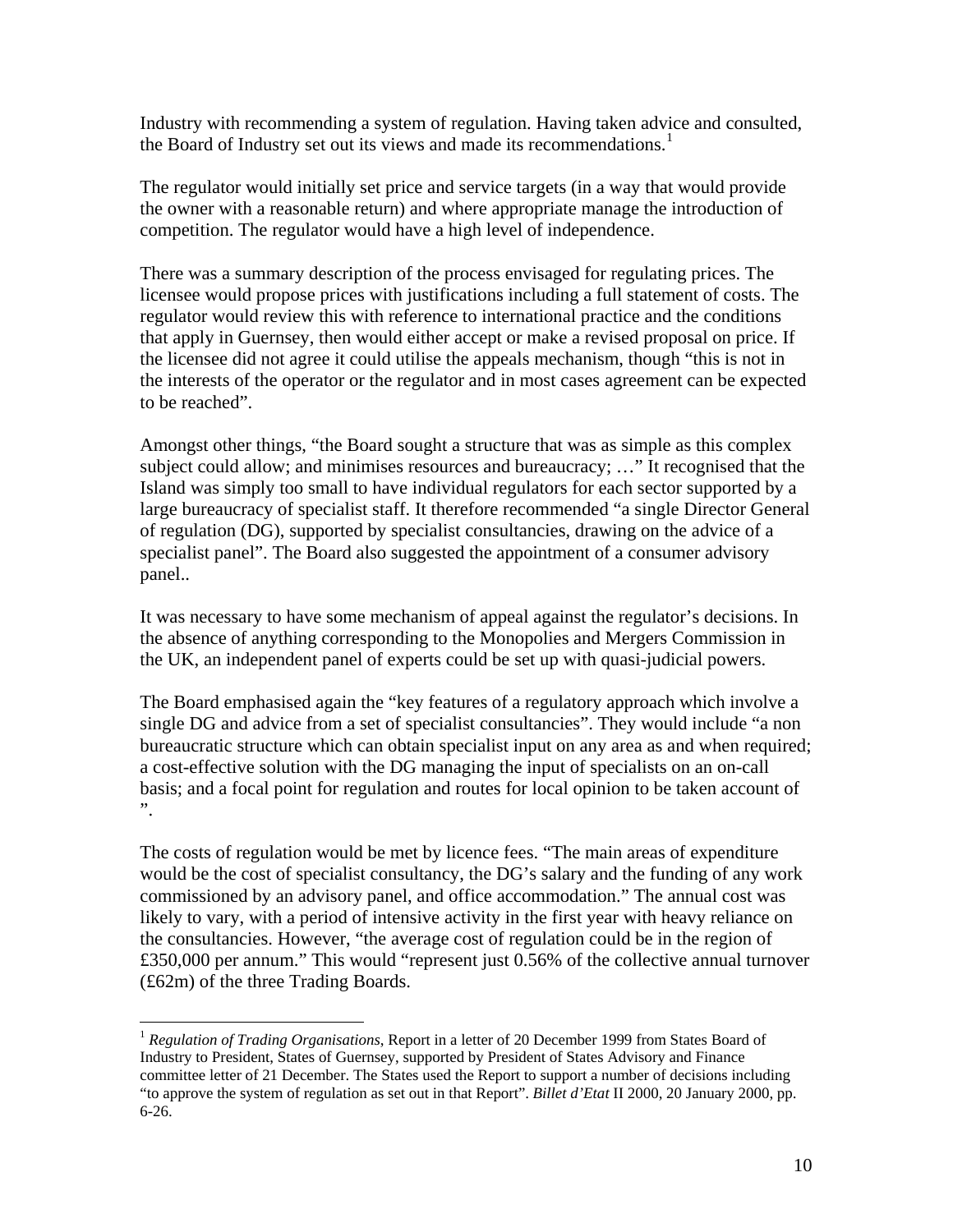When the Advisory and Finance Committee put to the States the final proposal for the detailed implementation of the regulatory regime, it said that the Committee would fund the 'shadow regulation period' before implementation, and that the proposal made some allowance for further support taken from general revenue during the initial period of regulation. It commented as follows on the costs of regulation.

"Based on information provided by the Board, the direct costs of regulation recovered from license fees in the initial year of regulation represents less than 1% of the current turnover of the Trading Boards. If not immediately, then within a relatively short time the efficiencies gained from commercialisation should more than cover these fees. Any additional costs related to producing detailed and transparent financial information should not be considered as being a cost of regulation but as being an essential pre-requisite to the efficient management of the commercialised undertakings the core activities of which will be the provision of monopoly services<sup>"[2](#page-10-0)</sup>

The letter also said that "regulation must not only be effective but also deliver value for money and both bodies [Committee and Board of Industry] will carefully monitor those costs to ensure that this is the case".

#### **1.4 States' Review of commercialisation and regulation**

Two States Departments now have primary responsibilities for the commercialised utilities, namely Treasury and Resources Department (T&R) and Commerce and Employment Department (C&E). These departments have undertaken to review the outcomes of the commercialisation process and report back to the States on the results of the Review. They decided that the research and consultation processes should be undertaken independently, and in November 2004 put this out to tender. $3$ 

The objectives of the exercise were, inter alia, to enable the States to consider whether it wished to revise any elements of the commercialisation model, or to revise any of the practices that have been adopted within it. The Review would include an assessment of how effectively roles have been undertaken and policies have been implemented for the Strategic Direction for regulation and the implementation of regulation. The review would be undertaken by a combination of inputs, including a consultation process with stakeholders including the commercialised companies.

As a follow up to the initial work, in September 2005 C&E commissioned a supplementary study of the Ethos of Regulatory Legislation.

 $\overline{a}$ 

Comments received suggested that some of the perceived problems in relationships and levels of cost that arise from the implementation of the regulatory regime derive from the 'ethos' that is enshrined in the 2001 Regulation

<span id="page-10-0"></span><sup>&</sup>lt;sup>2</sup> Letter of R C Berry, Member, Advisory and Finance Committee to The President, States of Guernsey, 30 August 2001, p. 1271

<span id="page-10-1"></span><sup>&</sup>lt;sup>3</sup> States of Guernsey – Invitation to submit proposal, Review of Commercialisation and Regulation, C&E, 25 November 2004. C&E subsequently commissioned a report from the National Audit Office (NAO). This report has not yet been made public, but I have seen a draft of that part referring to the electricity sector.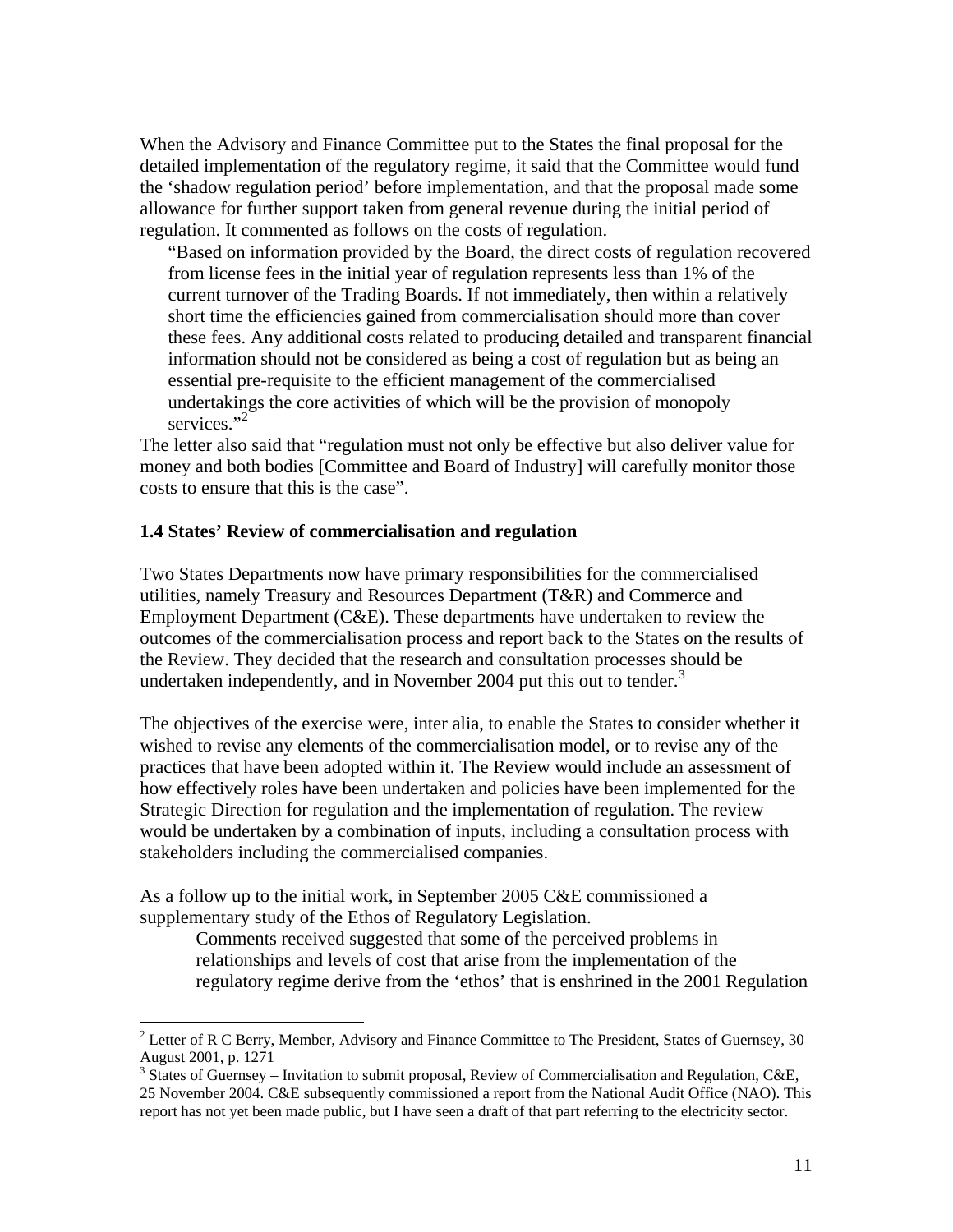of Utilities Law in terms of the role and the authority/responsibilities of the  $OUR<sup>4</sup>$  $OUR<sup>4</sup>$  $OUR<sup>4</sup>$ 

C&E commissioned Europe Economics (EE) to carry out this study.<sup>[5](#page-11-1)</sup> I have been given access to a draft of EE's report.

In November 2005 the OUR announced a Review of the License Texts of all the operators. It said that its review was "aimed at ensuring that regulation in Guernsey is proportionate and cost-effective".<sup>[6](#page-11-2)</sup> Although this is potentially useful, and indicates the OUR's support for the principles of better regulation, it does not seem to provide a route for addressing those problems of regulation identified in the present report.

## **1.5 The present report**

Guernsey Electricity Ltd (GEL) asked me, as former regulator of the UK electricity industry, to advise it on the OUR's recent price control process. In the light of the outcome of that process, and bearing in mind the States' review, it then asked me to examine the nature and experience of electricity regulation in Guernsey and to consider possible modifications to it.

My terms of reference do not extend to reviewing the principles and experience with respect to commercialisation. But I note that, in general, commercialisation in Guernsey seems to have been a success. All three commercialised entities have thereby been able to increase efficiency, flexibility and speed of decision-making. It is therefore important to ensure that regulation is consistent with this policy.

Independent regulation is generally accepted as necessary when a utility is privatised. But the appropriate role and method of regulation of a commercialised entity that remains in States ownership are less clear, especially for smaller countries. Experience internationally suggests certain problems. Here in Guernsey, the NAO has identified several concerns. Europe Economics says that

"Utility regulation in Guernsey has experienced worse problems concerning relationships and costs than one would have hoped to see, even recognising that any new policy as radical as commercialisation and the introduction of an independent regulator will inevitably cause some disturbance and resentment as previous methods are replaced.

EE's Report continues

 $\overline{a}$ 

"Although these problems doubtless spring in part from personalities, the legislation probably did make matters worse than they need have been. There are therefore some changes to the legislation that should be considered, in order to improve the prospects for a more cost-effective regime."<sup>[7](#page-11-3)</sup>

<span id="page-11-0"></span><sup>&</sup>lt;sup>4</sup> Review of Commercialisation, Supplementary Study of Ethos of Regulatory Legislation, Introduction and Terms of Reference, C&E, 2 September 2005.

<span id="page-11-1"></span><sup>5</sup> *Supplementary study of ethos of regulatory legislation*, draft report, Europe Economics, 28 November 2005.

<span id="page-11-2"></span><sup>&</sup>lt;sup>6</sup> Media Release, Office of Utility Regulation, 29 November 2005 and associated letters to licensees.

<span id="page-11-3"></span><sup>7</sup> *Supplementary study of ethos of regulatory legislation*, draft report, Europe Economics, 28 November 2005, paras 6, 7.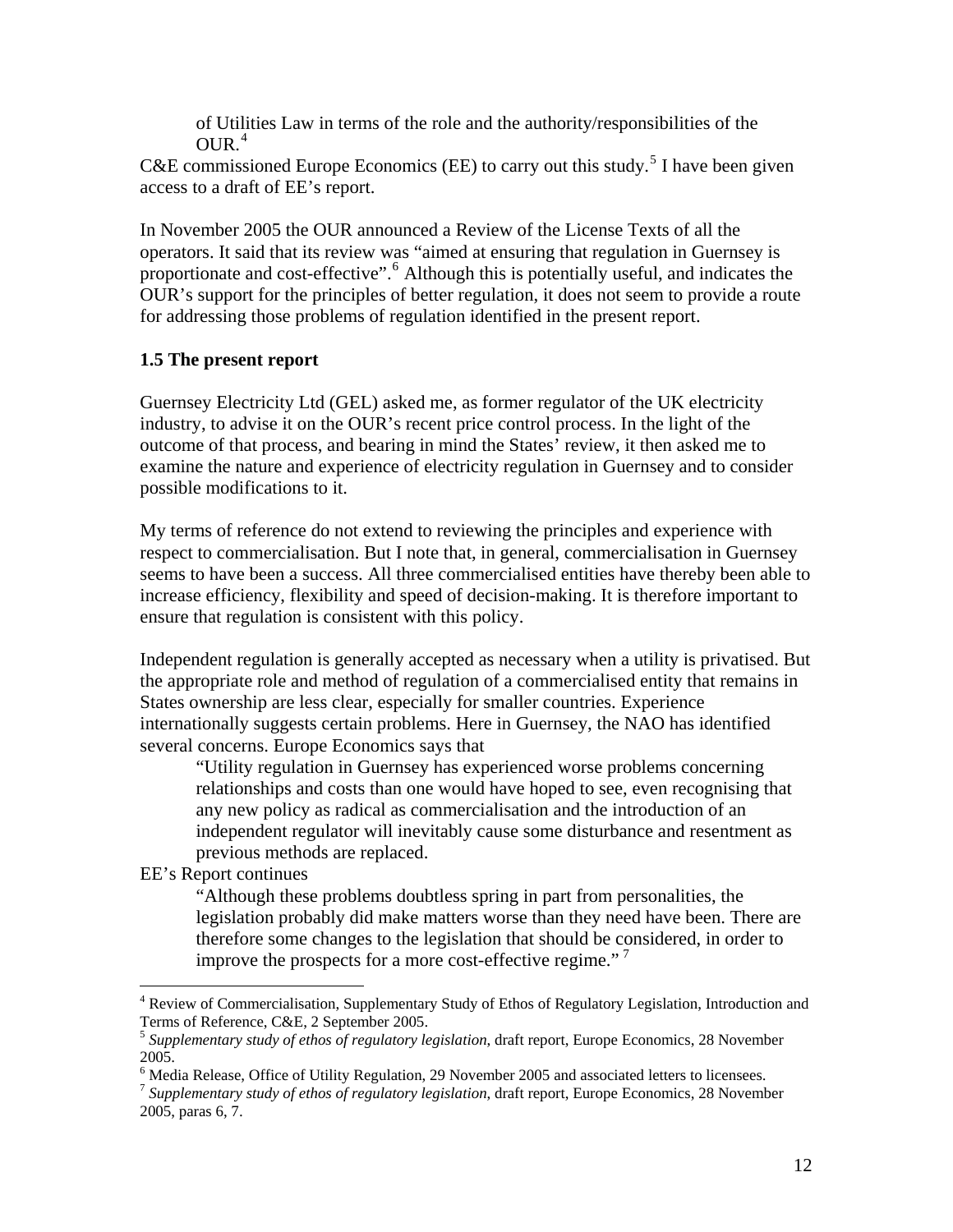It is understandable that the States and the OUR are each concerned to ensure that lessons are learned from experience, and that principles of better government are properly implemented.

The present Report explores three potential causes of concern. These are

- the potential overlap in roles between the States and the regulatory body, as applied to States-owned commercialised entities
- the actions of the OUR with particular regard to electricity regulation, and
- the actual costs of regulation, both in total and for the electricity sector in particular.

Part 2 analyses these three concerns in turn. Part 3 looks at possible solutions.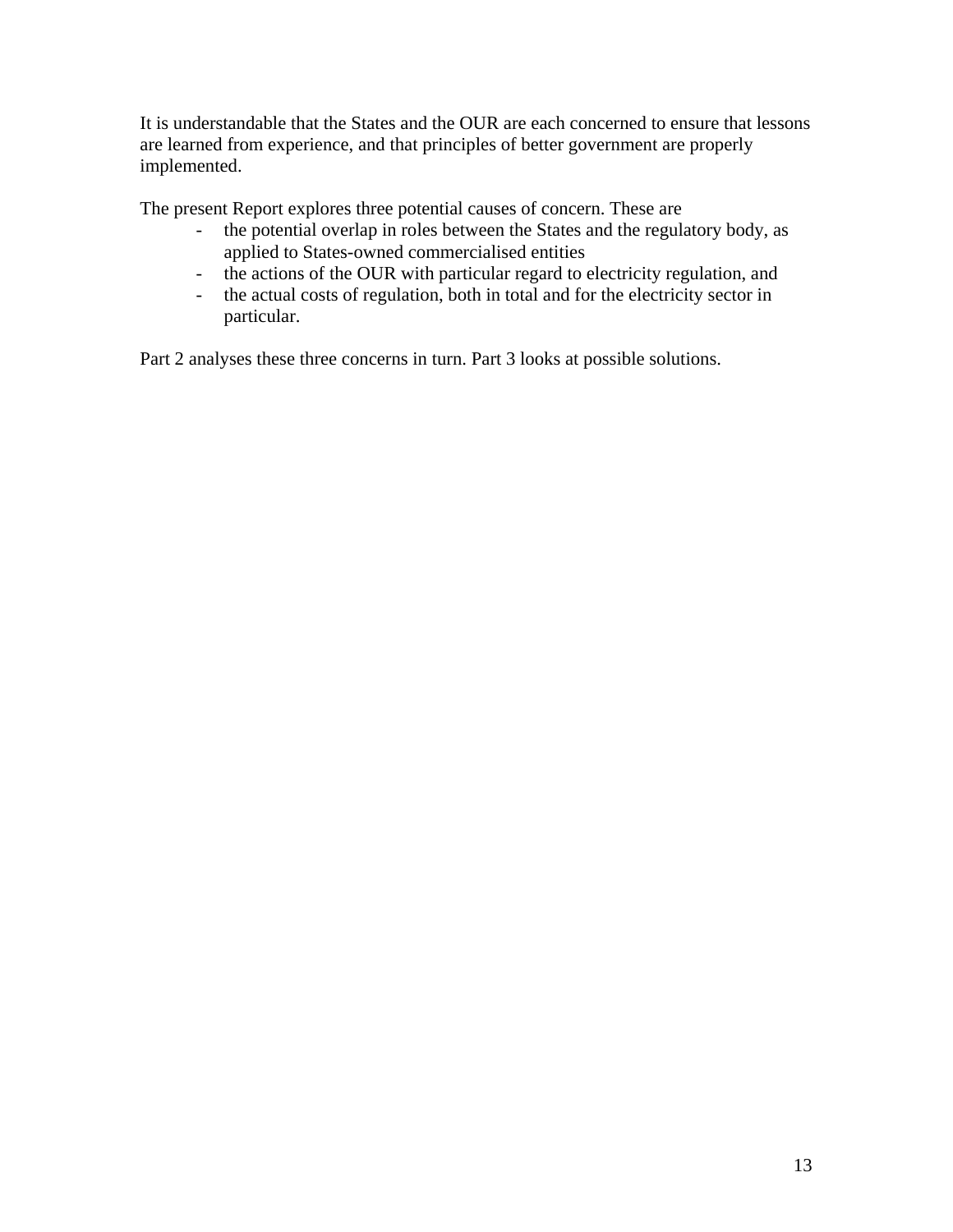## PART TWO THE CAUSES OF CONCERN ABOUT REGULATION

## **2 Overlap of roles of States and OUR**

## **2.1 The duties and functions of the Office of Utility Regulation**

The Regulation of Utilities Law 2001 establishes the office of the Director General of Utility Regulation. It provides that in exercising their functions, the States and the Director General shall each have a duty to promote (and where they conflict, to balance) a series of objectives, which may be summarised as follows for the electricity sector:

- to protect the interests of consumers in respect of prices, quality, service level, permanence and variety of electricity supply
- to secure service provision to satisfy reasonable demands for electricity supply
- to ensure that electricity activities are carried out in such a way as best to serve and contribute to the economic and social development and well-being of Guernsey
- to introduce, maintain and promote effective competition
- to improve the quality and coverage of electricity services and to facilitate the availability of new electricity services, and
- to lessen, where practicable, any adverse impact of electricity services on the environment.

The Director General has various functions, including to advise the States generally in relation to utility activities through the office of the Department of Commerce and Employment (formerly the Board of Industry), to grant and renew licences, to monitor, enforce and modify licences, to levy fees, to receive and conduct inquiries and investigations on electricity activities.

In order to perform these duties the Director General has various powers, including to determine licence conditions, require the production of information and documents from licensees, determine universal services obligations to be imposed upon the licensee, and impose directions, requirements and sanctions.

The Director General, acting through the Office of Utility Regulation (OUR), has discharged these duties and exercised these functions through a series of investigations, decisions and reports. For example, in the electricity sector, the OUR has required GEL to provide information about its costs and future expenditure programmes and to introduce separate businesses and accounts; specified minimum standards for quality of supply; carried out or initiated investigations into future generation policy; carried out price control reviews; and determined maximum prices that GEL is allowed to charge.

## **2.2 The duties and functions of the States as shareholder**

As just noted, the Regulation of Utilities Law 2001 provides that in exercising their functions, the States shall have the same duties as the regulator to promote (and where they conflict, to balance) the set of objectives summarised above.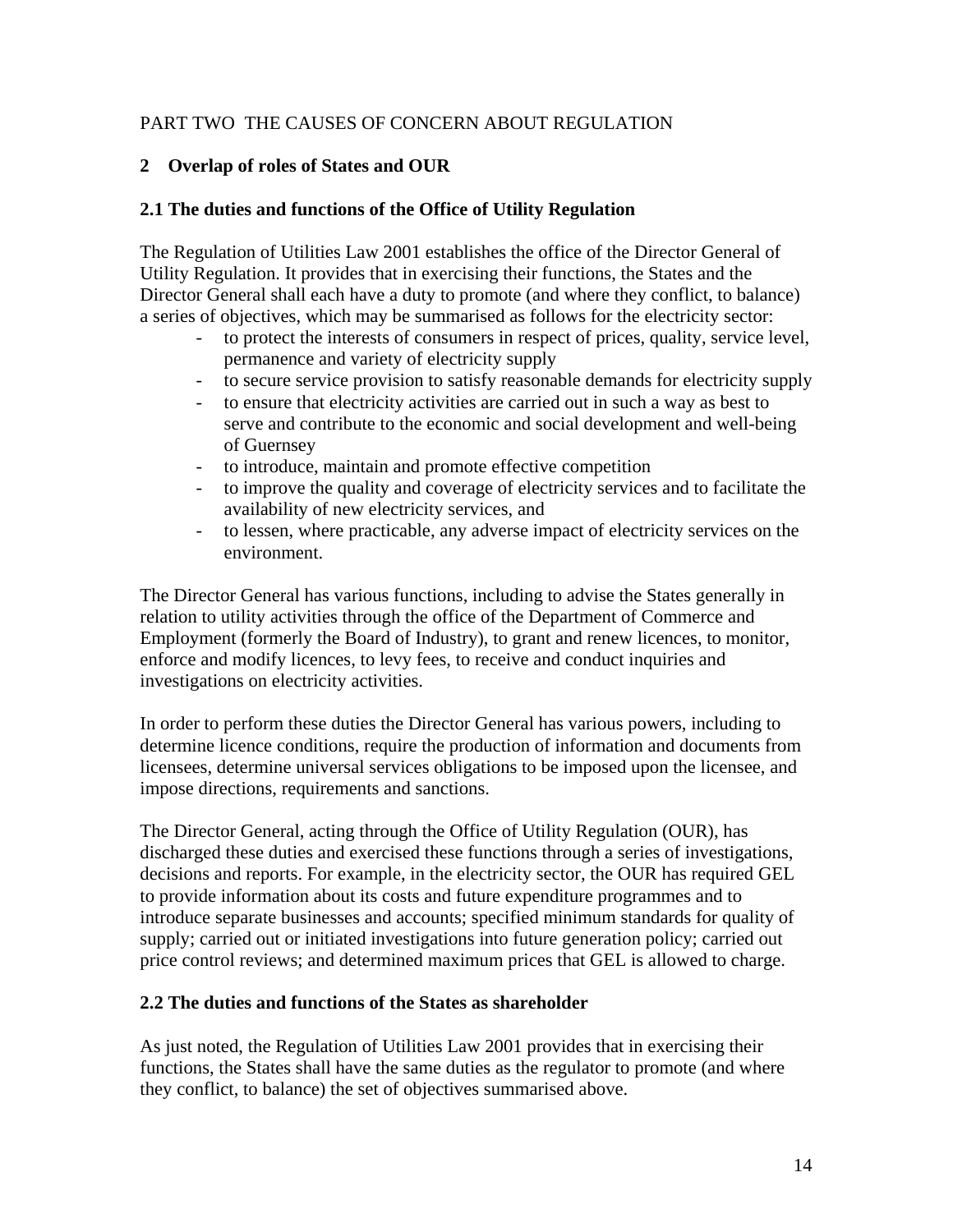The functions and powers of the States are of course different from those of the regulator. Nonetheless, insofar as the States act with respect to the commercialised entities, they have to be guided by the same objectives, though they may have to take into account other considerations as well.

The States have required the directors of the States trading companies to submit a strategic plan to the Committee (now T&R), and have specified in some detail what it should contain.<sup>[8](#page-14-0)</sup>

- 6. (1) The directors of a States trading company shall, at such times or intervals as
- the Committee may require, submit to the Committee a strategic plan setting out:
- (a) the financial and other targets to be achieved by the company in the carrying out of utility activities;
- (b) the description and extent of the activities which the company proposes to carry out for which the company does not need a utility licence;
- (c) the financial and other targets to be achieved by the company in the carrying out of the activities referred to in paragraph (b);
- (d) the policies to be pursued by the company in the carrying out of utility activities and the activities referred to in paragraph (b);
- (e) the company's proposals for any significant investment or divestment;
- (f) any other significant matter or issue relating to the company's future plans in which the shareholders of the company would have a legitimate interest; and
- (g) any other matter or issue which the Committee requires to be addressed by the plan.

T&R on behalf of the States has exercised its role as shareholder by requiring GEL to provide Five Year Plans each autumn, updated on an annual basis. These Plans cover operational and capital expenditure and pricing policies. In addition, the chairman and managing director of GEL are required to present a quarterly update including financials and any other major matter. T&R is able to comment on these Plans and to indicate any preferences or requirements on the companies. T&R also takes further action as it deems appropriate. GEL's statutory accounts and its regulatory accounts are published annually.

The same Ordinance (s. 7) provides that the States may give guidance of a general nature on the policies they wish the Committee to pursue in exercising its functions. With respect to the electricity sector, the States have given formal and specific guidance to T&R (formerly Advisory and Finance Committee) as shareholder of GEL.<sup>[9](#page-14-1)</sup> The substance of this guidance is the following.

1. The business of GEL is the generation, distribution and supply of electricity (sometimes called core activities) and other related (non-core) activities.

2. Sufficient on-Island generation must be maintained to meet total demand in case of

<span id="page-14-0"></span><sup>&</sup>lt;sup>8</sup> States Trading Companies (Bailiwick of Guernsey Ordinance) 2001. GEL's Articles of Association have

<span id="page-14-1"></span>a similar obligation to prepare, agree and be bound by a strategic plan.<br><sup>9</sup> The States of Guernsey, Billet d'Etat XXIV, 2001, 15 December 2001, Annex 3, p. 1612.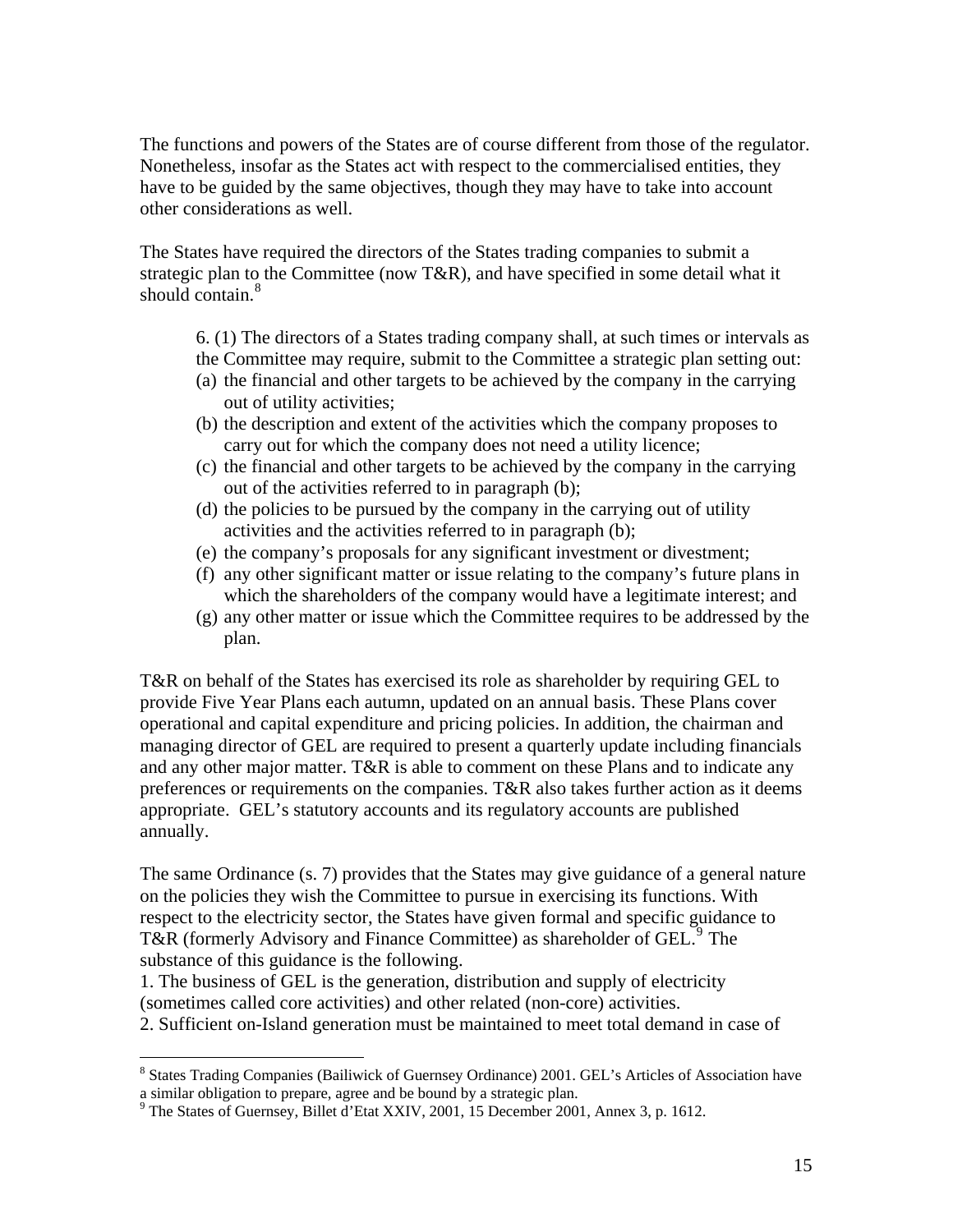interruption to the cable link with France.

3. GEL is not to apply for a Telecoms licence.

4. Financial performance targets for GEL shall be set to 1) deliver improved efficiency in core activities, whilst drawing a balance between seeking a commercial return and the effect on the community of any increase in charges that may result, and 2) achieve as soon as possible a commercial return in non-core activities.

5. There are to be no sales of essential property or buildings without permission.

6. Policies for the provision of services will have regard to the Economic, Social and Environmental policies of the States as set out in their Strategic and Corporate Plan. 7. GEL shall comply with best practice on corporate governance, financial management and controls.

These provisions and policies have a parallel in posts as well as electricity. The States have given formal guidance to T&R as shareholder of GPL.<sup>[10](#page-15-0)</sup> It is understood that Treasury has two observers attending board meetings of GPL. I have not examined how T&R has exercised its responsibilities in this sector.

## **2.3 Overlap and inconsistency in regulatory activities in practice**

T&R (on behalf of the States) and the OUR thus each have responsibilities with respect to monitoring and regulating the performance of commercialised States-owned entities. In particular, both organisations have responsibilities with respect to pricing (to balance the interests of shareholder and customers), operational efficiency and longer term capital expenditure. Both have to look to public, social and environmental considerations as well. And quite apart from these formal duties, T&R on behalf of the States has a clear interest in similar considerations as OUR - for example, in efficiency and price restraint by utilities in order to foster a healthy economy in Guernsey.

Both organisations have exercised these responsibilities, and their interests clearly overlap. To illustrate, the contents page of GEL's Five Year Plan 2005- 10, drawn up for discussion with its shareholder T&R, listed the following wide variety of topics:

security and reliability of supply, protecting the local environment, marine current turbines, the nature of commercialisation, laws and regulations, stakeholders, financial strategy, electricity market exposure, non-core business activities, plans and projects, customers and markets, regulation and the shareholder, technology, people, the long term vision, corporate governance, service standards, and financial results.

All these topics are also covered by OUR's regulatory duties and actions, and have featured in its statements and decisions on the electricity sector.

The extent to which this overlap leads to consistent or inconsistent decisions will therefore depend to a significant extent on the way in which these responsibilities are exercised. In the case of GEL, the OUR and T&R seem to have exercised their

<span id="page-15-0"></span><sup>&</sup>lt;sup>10</sup> The States of Guernsey, Billet d'Etat XXVIII 26 September 2001, States Advisory and Finance Committee - the future provision of Telecoms and Postal Services, p. 1241.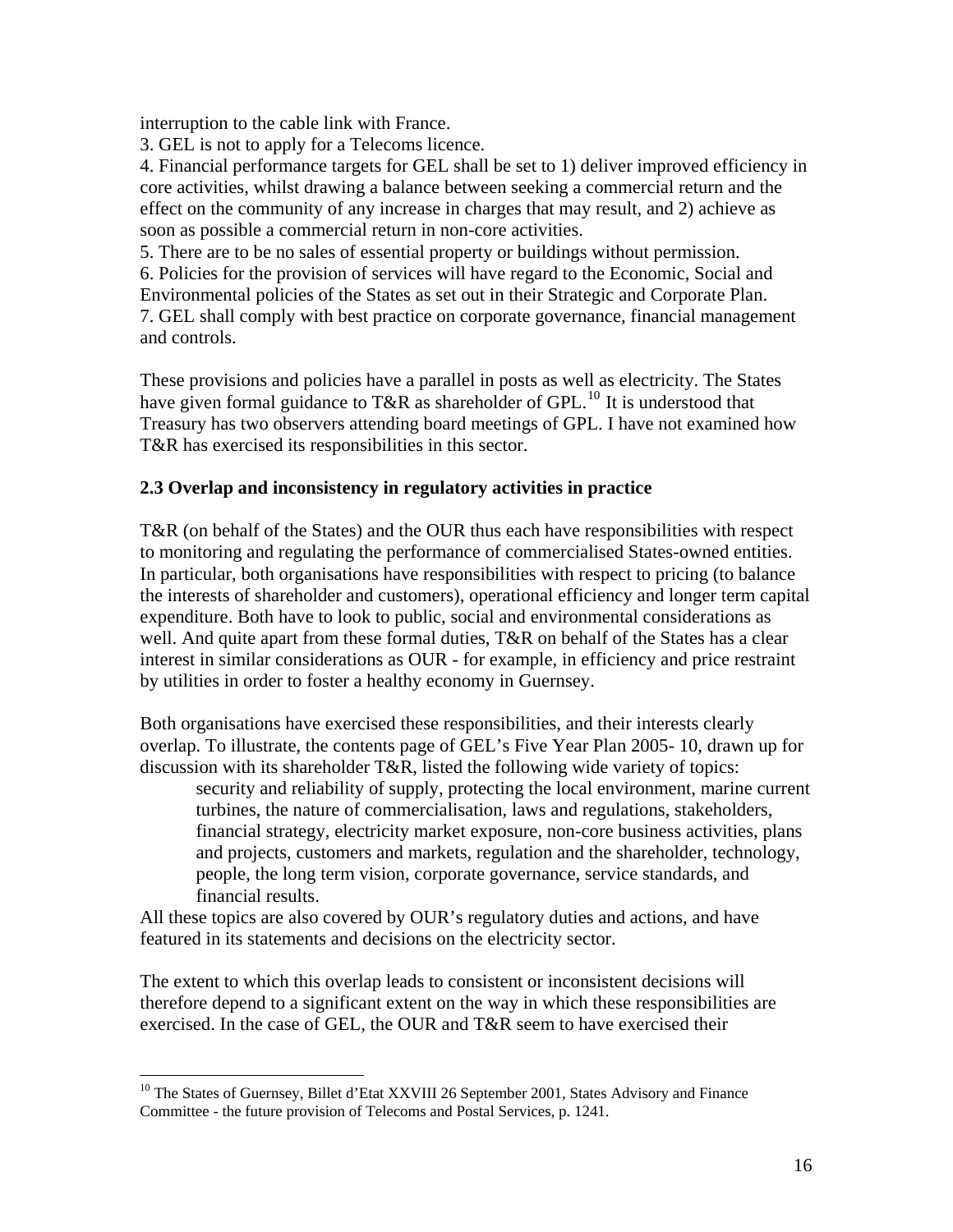responsibilities in ways that have sometimes been mutually inconsistent in major respects.

Attitudes to pricing policy provide a clear and repeated illustration of this. In September 2002 GEL's Strategic Five Year Plan put to T&R envisaged a possible price increase in October 2003 to meet increases in costs. T&R did not object to this. But in March 2003 OUR imposed a price freeze on GEL until the end of  $2004$ .<sup>[11](#page-16-0)</sup>

During 2005, GEL put to T&R a range of possible rates of return and corresponding price increases to meet the increasingly severe cost pressures on the company. T&R indicated that in present circumstances a 1% return on the book value of the company's assets would more appropriately balance the interests of the shareholders and customers than a higher return. This would imply a path of price increases as subsequently proposed by GEL.

In September 2005 OUR took a different position.<sup>[12](#page-16-1)</sup> It rejected a return of 1% on assets as being too low, and instead said that a return of 4.8% was appropriate. However, it also rejected the book value of the company's assets as the appropriate base, and determined instead that the assets had zero regulatory value because they did not belong to the company. Combining these two elements, OUR initially proposed a decrease in prices (in real terms) rather than an increase. Later, in December 2005, it determined that there should be an interim real price increase but significantly less than accepted by  $T\&R$ <sup>[13](#page-16-2)</sup>

There have been similar differences with respect to other matters. For example, in considering GEL's Five Year Plan, T&R was able to consider whether the proposed operating expenditures were consistent with delivering improved efficiency in core activities. It was able to consider whether the five year capital expenditure programme was consistent with the generation self-sufficiency obligation and the Economic, Social and Environmental policies of the States. It saw no reason to object to the Five Year Plans, though it could have done so if it considered this appropriate. In contrast, OUR rejected various aspects of GEL's proposed operating costs and efficiency improvements and its proposed capital expenditure programme.

At this stage, this is not to take a view on whether T&R or the OUR were right or wrong in their judgements and decisions. It simply establishes that there has been duplication/overlap and inconsistency between the two bodies with respect to some major decisions in the electricity sector.

In the telecommunications sector there is no such overlap and inconsistency of actions since the company was privatised and the States are no longer the shareholder in this sector. In the postal sector it is not apparent that OUR has generally taken decisions that conflict with the views of T&R. A later section looks in more detail at regulation of GPL.

<u>.</u>

<span id="page-16-0"></span><sup>&</sup>lt;sup>11</sup> Price Regulation of Electricity Services: Report on the Consultation Paper and Decision Notice, OUR 03/07, March 2003.

<span id="page-16-2"></span><span id="page-16-1"></span><sup>&</sup>lt;sup>12</sup> Review of Guernsey Electricity Limited's Price Control: Draft Decision, OUR 05/23, September 2005.<br><sup>13</sup> Price Control on Guernsey Electricity Limited: Decision Notice, OUR 05/31, December 2005.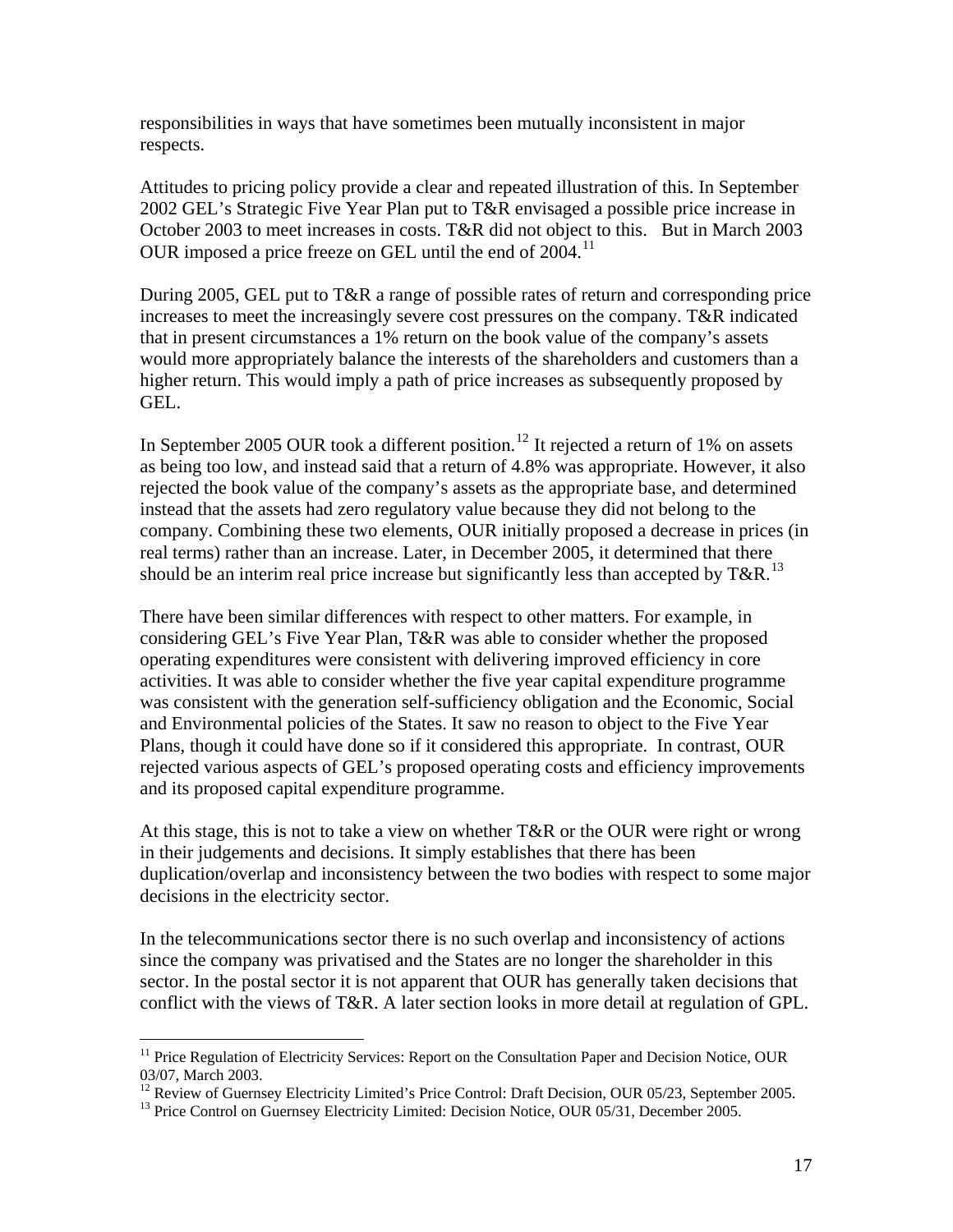## **3 OUR's implementation of electricity regulation**

### **3.1 GEL's concerns about electricity regulation in Guernsey**

GEL has several concerns about the way that regulation has developed in the electricity sector in Guernsey. These include the unduly detailed and onerous nature of the regulatory requirements imposed on the company, the associated costs of regulation and the time that it takes, the uncertainty and undue restrictions resulting from certain regulatory decisions, and the blurring of responsibilities for actions within the sector.

GEL has put to me the following examples to illustrate its concerns:

- GEL has to prepare one set of business plans for its shareholder T&R, and another set for the regulator OUR. The company's underlying assumptions are the same, but the required format and timescale are different. The views that OUR and T&R have given about prices, operational expenditures and capital investment have been different and often inconsistent. This duplication and inconsistency have increased GEL's costs and workload, introduced uncertainty and blurred responsibilities.
- The OUR required GEL to introduce separate businesses for its core activities of generation, conveyance and supply, and for its non-core activities, and to allocate its staff and assets to these separate businesses. This was required even though the company is relatively small, and some staff and assets are used in two or more businesses. Moreover there is agreed to be little prospect of competition, which would be an important reason for requiring separate accounts.
- The OUR required GEL to produce separate regulatory accounts. These were required even for the year ending 31 March 2002 when the company had been trading for only two months. These accounts were not needed or used for management purposes and it is not apparent that they have subsequently been used for regulatory purposes.
- The OUR required GEL to produce a Statement of Opportunity setting out how electricity was supplied in Guernsey. This Statement was intended to allow potential competitors to assess the market. This was a costly exercise. In the event the Statement was of little relevance to conditions in Guernsey. Moreover, the OUR initially required this Statement to be updated every three months, which added further unnecessary cost. The OUR subsequently agreed that the Statement could be updated and published annually, and is presently considering whether it could be provided on demand within a reasonable timeframe.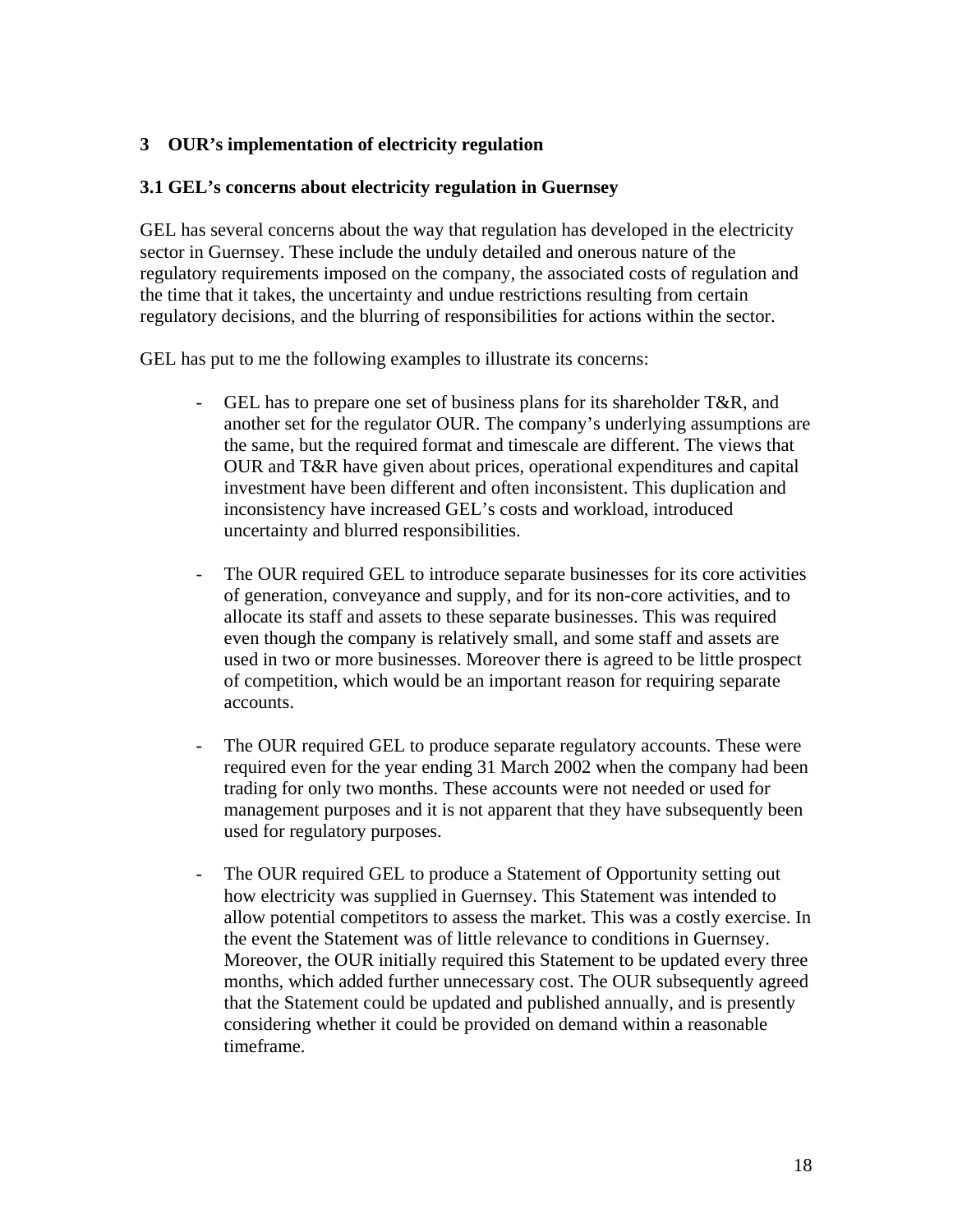- In 2002 the OUR produced a 15 year Excel business model of GEL's business and required GEL to provide data to populate it. This required an extreme level of detail e.g. the names and salary levels of each member of staff who would be employed (or redundant) in each of the next 15 years. The OUR later initiated an extension of the 15 year model to 25 years with the same level of detail. The OUR model comprised 18 workbooks containing 194 worksheets and is estimated to contain some 2 to 3 million cells, of which about 600,000 (over half a million) were required to be populated by GEL. The file size was a total of some 154 MB, which is approximately 12 times larger than GEL's customer details file required to serve its entire customer base of over 28,000 customers. The purpose of the model was said to be to allow the OUR to understand the company's financial position for many years ahead. However, this model did not correspond to the company's own business planning and could not be prepared without numerous artificial assumptions. The company was never comfortable with the model and regarded the data provision as unduly time-consuming.
- The long term nature of the OUR's model inevitably required GEL to make major assumptions on the likely future pattern of generation investment, longterm capital expenditure planning, the development of 'green energy', and the future path of tariffs. OUR required these assumptions even though they lay well beyond GEL's own business plans, and even though GEL considered it premature to commit to such assumptions given the uncertainty of other relevant parameters. The OUR subsequently decided that it would not accept this assumed future investment path, since it did not have the status of being backed by States policy. Initially the OUR decided to establish a working party to recommend a policy to the States, without consultation with GEL. Later it dropped this proposal.
- The Board of Industry (subsequently the Commerce and Employment Department) and the OUR engaged consultants Mott MacDonald to carry out a review of the generation/import options available to GEL, and used regulatory powers to require GEL to cooperate. The consultants were apparently required or encouraged to use the OUR's new model mentioned above, even though they had access to a widely used and thoroughly tested model (ASPLAN). This report took over eighteen months to prepare. The conclusions and recommendations are based upon electricity and oil prices that are not just already out of date, but which did not consider a wide enough uncertainty range to encompass what has already happened in the way of escalating fuel prices.
- This project also served to blur the lines of responsibility for ensuring the adequacy of plant and network in Guernsey. Prior to commercialisation, GEL had a clear mandate to this effect. That would have remained the case, but the project left it wholly unclear as to who was supposed to be planning the future of GEL's plant and network: GEL, the OUR or the States?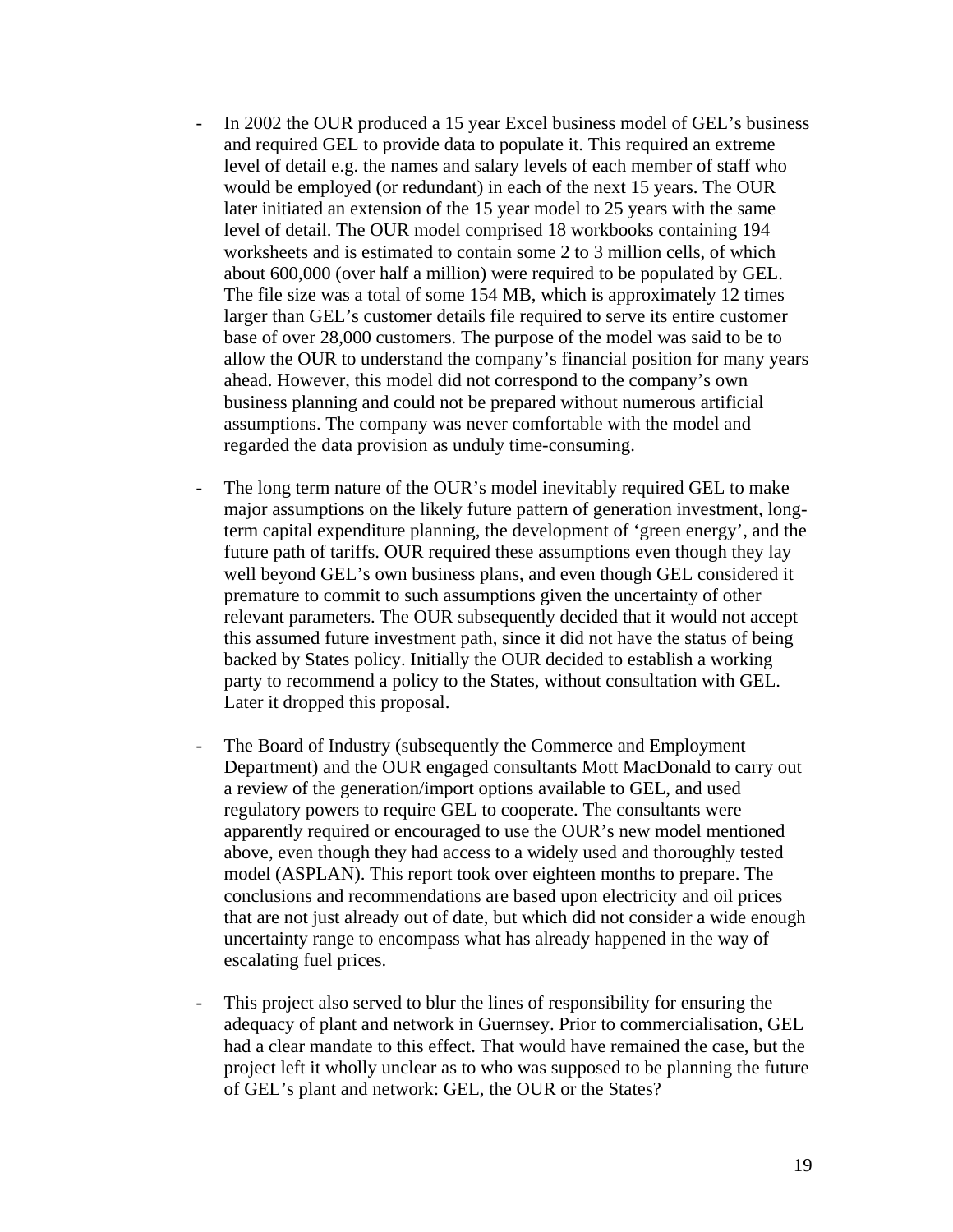- OUR announced on 7 March 2003 that it was freezing GEL's prices until 31 December 2004. The company had not applied for any tariff increase or suggested that it would do so in the immediate future. This limited GEL's ability to respond to changing market conditions.
- When it made this announcement, the OUR indicated that it would re-examine these tariffs for changes to have effect from 1 January 2005. During 2004 GEL became uncomfortable that the OUR was not actually proceeding with this process. This was a matter of concern because by that time there was a need for price rises as a result of the upward movement in world energy prices. In addition, GEL needed to renegotiate an existing fixed-price import contract with EdF with effect from  $1<sup>st</sup>$  December 2005, which would necessitate further price increases. Accordingly, GEL had to stimulate OUR's work in this area. In the event, OUR did not allow revised prices until January 2006, one year later than it originally committed to.
- In the course of GEL's recent price control review, OUR made many assumptions that GEL regarded as unreasonable. Of particular concern was the unjustified assumption that the fixed assets and cash balances of the company did not actually belong to GEL (and hence to the States) but to the customers of the business. This and other assumptions implied real price reductions instead of price increases, which was inappropriate and unreasonable in circumstances of increases in fuel costs and prices worldwide.
- In its final determination, OUR decided to suspend its previous proposal for a three year price control, and to implement instead a limited price increase valid for fifteen months while the issue of the opening asset value was considered further.[14](#page-19-0) OUR's final determination thus failed to resolve many of the issues that it had raised in the price control review, and introduced unnecessary uncertainty as to the level and basis for prices, and the conduct of regulation, in the period thereafter. It also means that GEL will be forced to make losses of about £1 million and £1.5 million in 2005/6 and 2006/7, respectively.

#### **3.2 Evaluation of GEL's concerns about electricity regulation**

 $\overline{a}$ 

Are GEL's concerns about regulation broadly what one might expect in a newlyregulated environment? Or, as Europe Economics has suggested, do its concerns go beyond this? The next step is to consider in more detail the way in which the OUR has exercised its responsibilities, with primary reference to the electricity sector and GEL. Is there reason to be concerned at the specific nature of those decisions?

<span id="page-19-0"></span><sup>&</sup>lt;sup>14</sup> "He [the DG] proposes to establish an expert panel to examine all of the relevant evidence available and for its consideration of the issues identified by this current price control to further inform the OUR's future price control." *Price Control on Guernsey Electricity Limited: Decision Notice*, Office of Utility Regulation, Document No: OUR 05/31, December 2005, p. 30.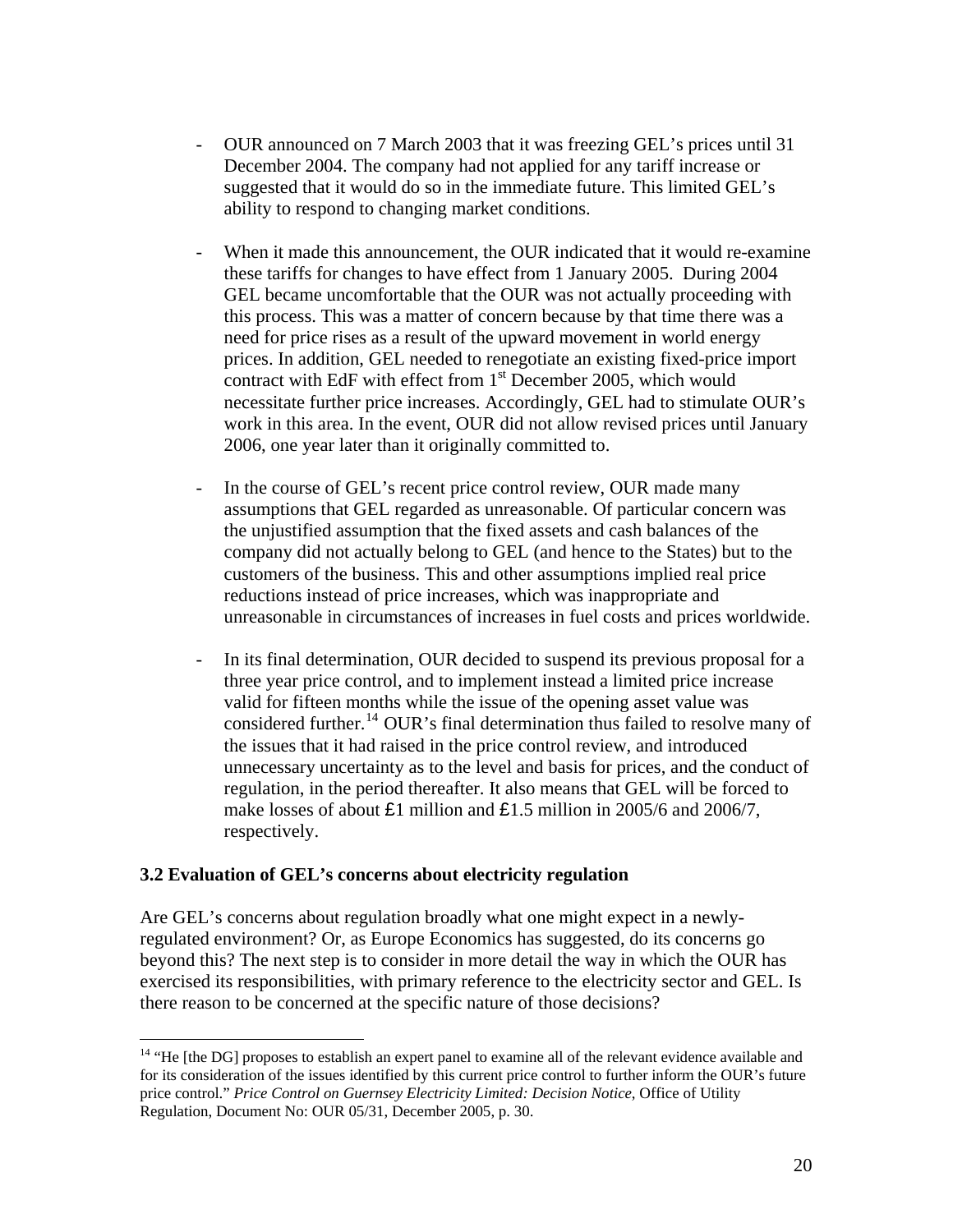In some respects the decisions and processes of the OUR may seem similar to the decisions and policies adopted in the regulation of the UK electricity sector, and indeed regulation in other sectors and countries. In some cases, however, there is a question whether such decisions and policies are appropriate in Guernsey, which is of the order of one thousand times smaller than the UK. In other cases there is a question whether the decisions and processes would be reasonable in any size of country. I take in turn the examples cited by GEL.

- Separate businesses and accounts and regulatory accounts: in the UK the separation of generation, distribution and supply businesses together with separate accounting was fundamental to the operation of the regulatory regime. Important reasons were to promote competition, to facilitate the setting of separate price controls, and to avoid cross-subsidy. However, in Guernsey competition has been ruled out in certain respects and in other respects is at present considered unlikely. So there is a question whether the degree of separation and separate accounting and the costs involved were proportionate to the circumstances in Guernsey.
- Statement of Opportunity: in the UK, the National Grid's Seven Year Statement was invaluable for new entrant generators in the UK. However, economic conditions make such entry unlikely in Guernsey, hence it is not obvious that the Statement of Opportunity is relevant there. It is not clear that the time, cost and effort required to establish the Statement is reasonable. Even if the Statement is required to be provided, there seems no reason for the OUR to require GEL to update it every quarter. As noted, OUR has now reconsidered this requirement.
- Business Plans: it is normal to request a regulated company to provide its business plan as a basis for discussing price controls. It is also normal to discuss with the company beforehand what kind of data can realistically be provided. Here, the OUR seems to have adopted a more onerous approach than applied in the UK. In my own experience, for example, regulators in the UK and elsewhere do not insist on the provision of detailed data down to the level of individual employees. Nor do they find it necessary or reasonable for price control purposes to ask for detailed data much beyond about 5 years ahead, let alone 15 or 25 years. Where longer-term calculations are needed to evaluate certain capital expenditures, this can be done without such detailed and extensive modelling as the OUR required.
- Generation planning and imports: nowadays, it is not envisaged that regulation will extend to long-term planning, and in practice electricity regulators do not typically become involved in the detailed planning of generation strategies. Where appropriate this is left to the competitive market; in other circumstances this could be a matter for the government as the entity responsible for energy policy, or for a government-owned electricity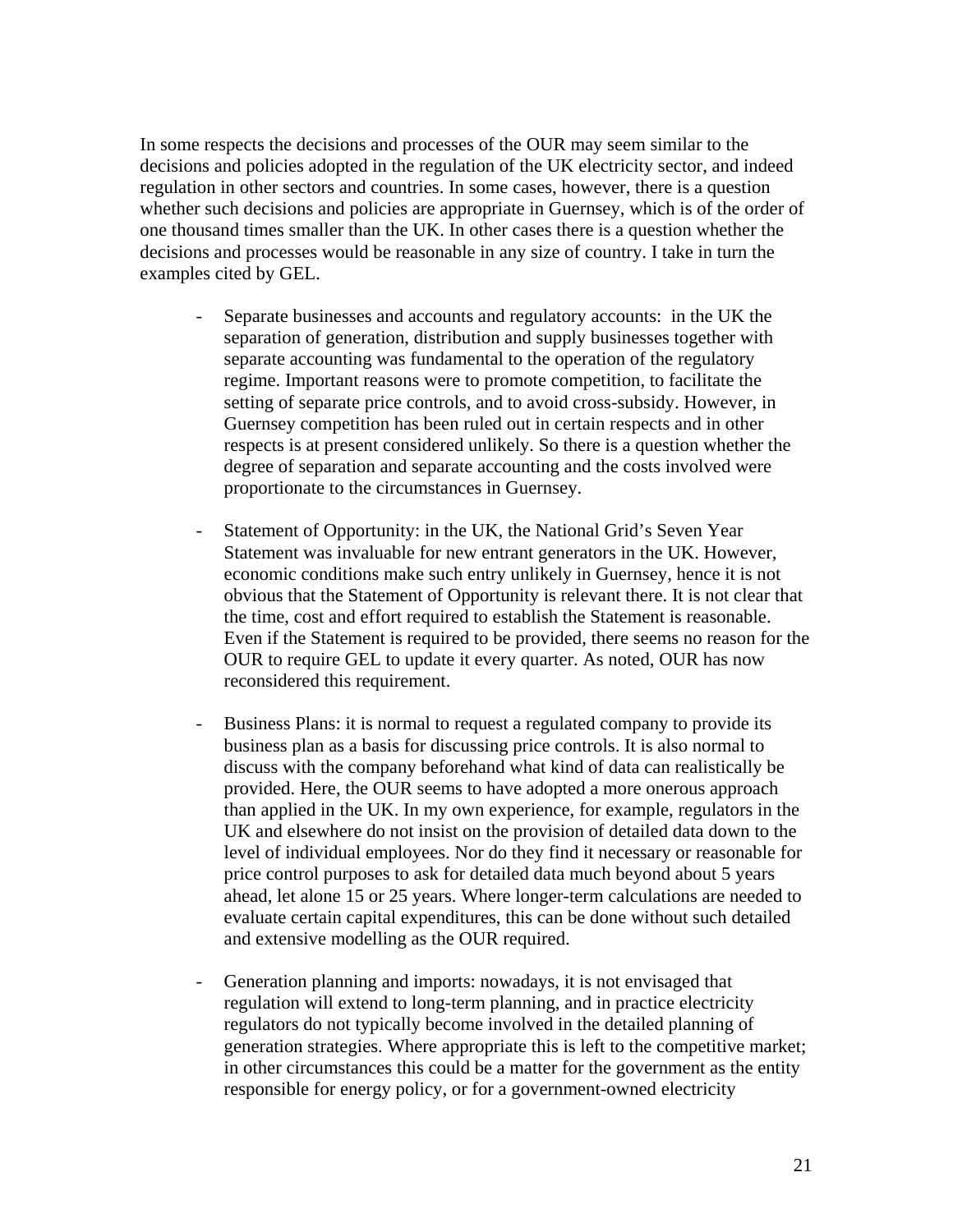company. It is therefore not surprising that OUR's unduly detailed intervention here has blurred lines of responsibility for ensuring adequate electricity capacity in Guernsey.

- Price freezes and short-term price controls: regulators may implement price controls for a variety of durations depending on the circumstances. For example, it would be normal to distinguish between the different businesses of a regulated company and to consider a short-term control for the possibly volatile supply business activities, while providing a long term control for the usually stable distribution business activities. Sometimes temporary price freezes or short-term controls might be appropriate, but they are typically a last resort. It would not be normal for a price freeze to be imposed without a substantial justification of the need for it. It would not be normal for a short term price control to be imposed at the last minute after a consultation process aimed at a long term control, particularly when the issue that prompted this change of tack (the claimed uncertainty about ownership of assets) was one raised by the regulatory body itself rather than an unexpected exogenous event.
- Ownership of assets: suddenly and without prior discussion, OUR assumed that GEL's assets actually belong to its customers, and not to the States, so that for regulatory purposes its initial asset value is zero. This is a radically different approach to the valuation of initial asset value compared to what other regulators have done. There seems no basis for OUR's assumption, nor any evidence that it took the obvious precaution of checking this assumption with the States before or after making it. Nor is there any basis in the OUR's claim that actions of the UK regulator PostComm provide a precedent, since the circumstances are quite different. It is difficult to see that OUR's action here constitutes reasonable conduct, and it has imposed considerable cost and uncertainty on the company.

I am aware that the OUR has not yet had the opportunity to comment on this analysis of the above issues. However, most of these examples (and certainly the most serious one) are based on OUR's account as documented in the public record.

I conclude that the various examples noted above do indeed give reason to believe that the OUR adopted an unduly heavy-handed policy of regulation in the electricity sector. Some of its actions – for example, with respect to separate businesses and accounting and the Statement of Opportunity - might be reasonable elsewhere, but seem inappropriate for a country of the size and nature of Guernsey. Others of its actions – for example, the inappropriate long-term generation planning, the price freeze and the sudden short-term price control – are not normal and it is difficult to see the justification for them here. Yet other actions – for example the required detail and duration of the business plans and particularly the assumption the company does not own its assets - would be unreasonable whatever the size and nature of the sector being regulated.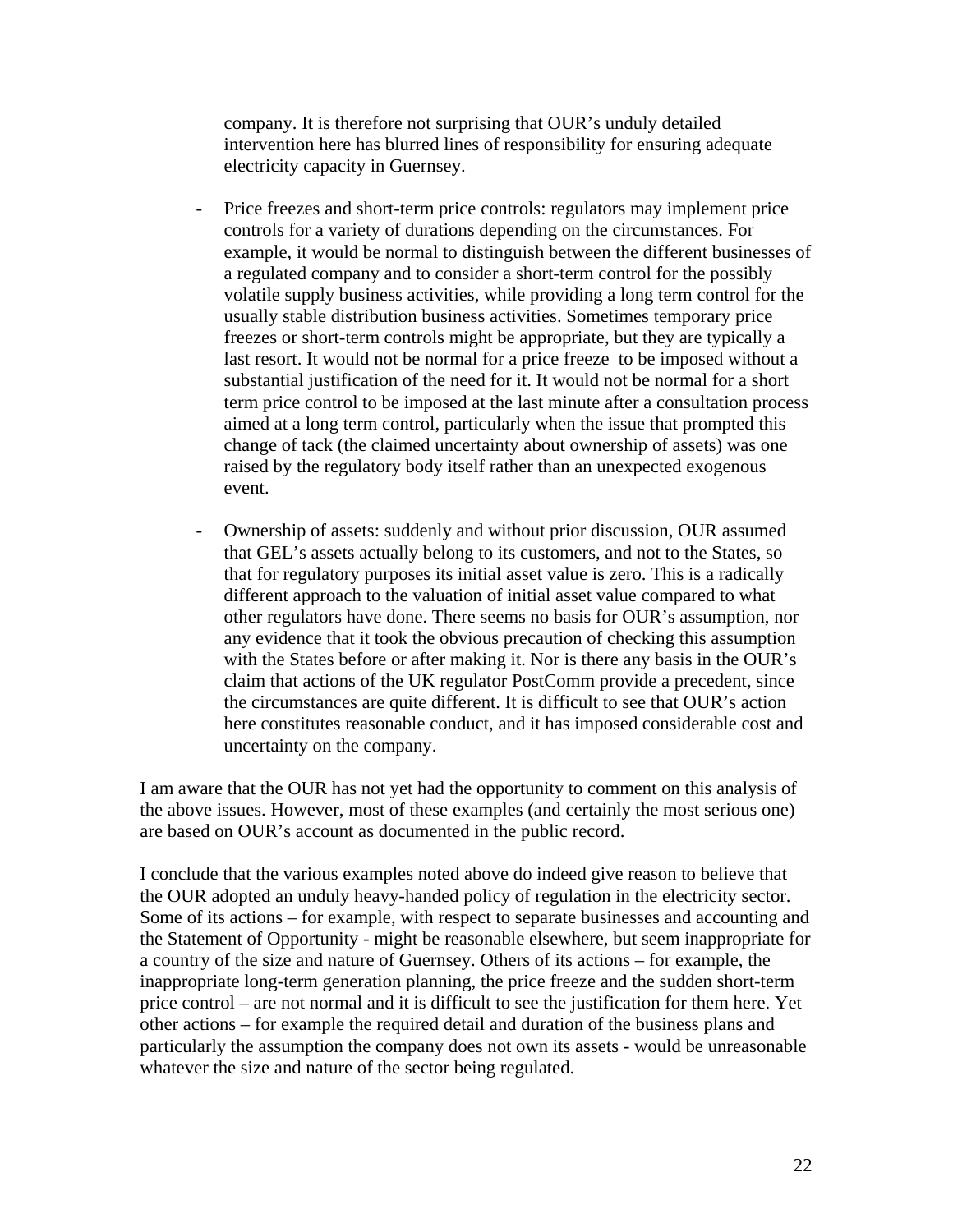## **3.3 Regulation of Guernsey Posts Ltd**

There is a similar overlap of responsibilities between OUR and T&R with respect to the postal sector as there is with the electricity sector. An obvious question is whether the problems that have occurred in the electricity sector have also occurred in the postal sector, and if not why not. I am not in a position to examine the actions of T&R or the relationship between organisations within this sector. Nevertheless, the following brief summary and evaluation of OUR's main decisions with respect to the price control on GPL, based entirely on the OUR's published reports, suggests that there may have been fewer problems in the postal sector because OUR may have treated the two organisations differently.

On 3 November 2003 GPL requested an increase in postal rates as from 1 June 2004. The requested increases were 27 per cent for inland letters and nearly 20 per cent for overseas and other services. In support, GPL submitted a six year business plan. OUR considered that this did not cover a long enough period but was prepared to accept it. OUR carried out modelling exercises, sought more information, and engaged independent consultants. In March 2004 OUR decided to allow a price increase of 18 per cent for inland letters and accepted GPL's other proposed increases.<sup>[15](#page-22-0)</sup> These would apply for 21 months (1 June 2004 to 31 March 2006), during which OUR would examine further the relevant cost and other factors.

OUR said that it evaluated GPL's Net Present Value (NPV) of revenues against its net cash outlays over this period, following Postcomm's practice in the UK, and also evaluated the proposals against an allowed rate of return on GPL's regulatory asset value. It took GPL's opening asset value as the regulatory asset base. It said that the allowed price increases covered the allowed rate of return, by implication whichever method of calculation was used (and drew the parallel with Postcomm's approach in the UK).

In early September 2005 GPL requested a tariff increase for one year from 1 April 2006 to 31 March 2007, which would be the start of a process of rebalancing over the period to 2009. This included an increase of 11.5 per cent in inland letter rates, and increases for other services ranging from about 5 per cent to about 20 per cent. GPL evidently presented relevant cost information to the end of the 2007/8 financial year, which appears to be for three years ahead. OUR looked at GPL's projected operating and capital costs.<sup>[16](#page-22-1)</sup> It explained that its policy would be to set allowed tariff increases in line with an allowed return on GPL's regulatory asset base.

There is no indication that OUR took GPL's initial asset value to be anything other than the initial book value that it had assumed in the previous price control determination. OUR concluded that on balance the requested tariff increases were reasonably in line with these costs, and it allowed in full the proposed tariff increases for regular letter and parcel services. (It deferred consideration of requested increases in bulk mailing charges,

1

<span id="page-22-1"></span><span id="page-22-0"></span><sup>&</sup>lt;sup>15</sup> *Guernsey Post's Proposed Tariff Changes*, OUR 04/02, March 2004.<br><sup>16</sup> *Guernsey Post's Proposed Tariff Changes: consultation paper*, OUR 05/22, September 2005, *Guernsey Post's Tariff Changes*, OUR 05/30, December 2005.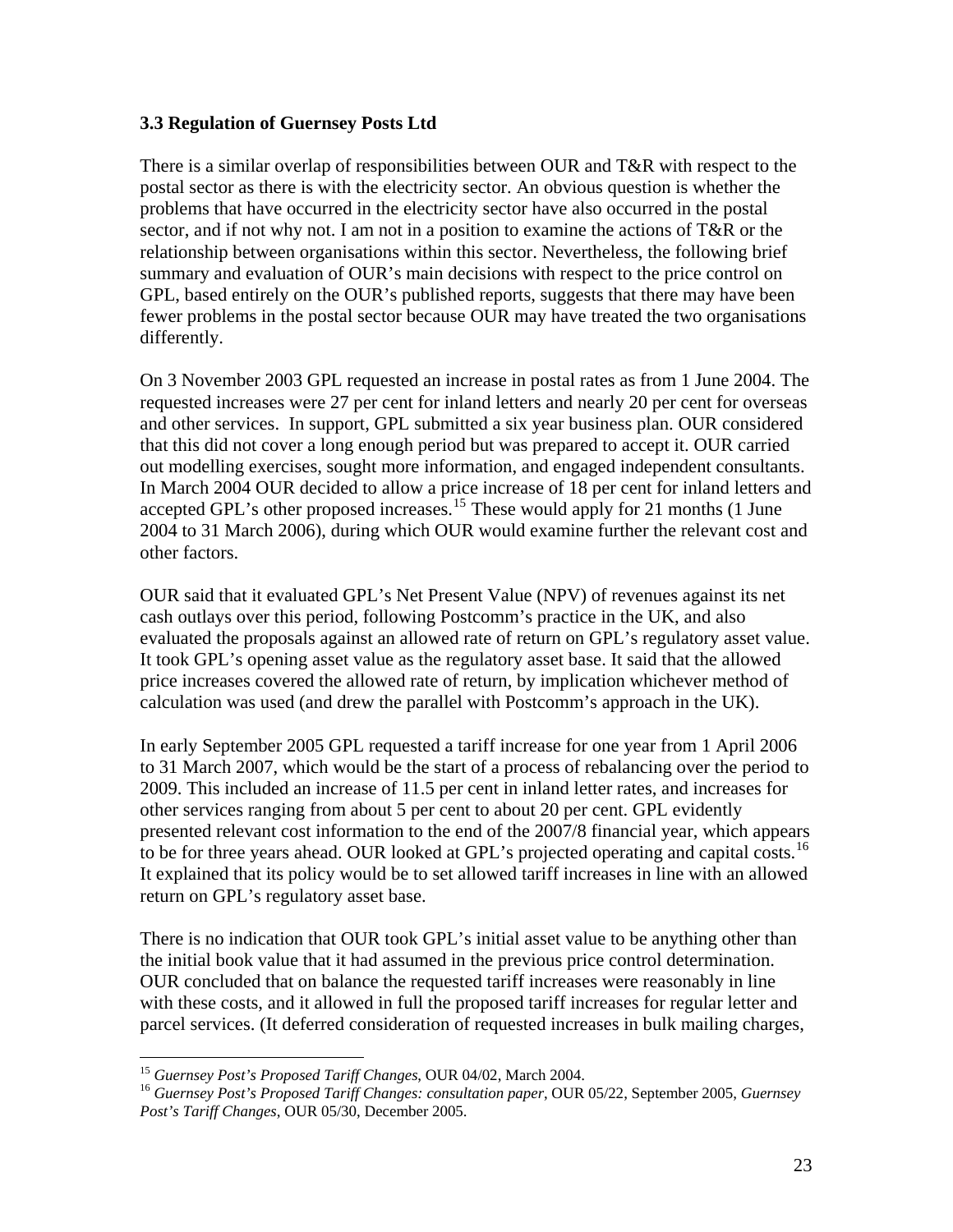observing that GPL was still in contract discussions on this matter and that circumstances had changed since the original application.)

It seems that OUR's decisions have necessitated some additional work and costs by the postal company GPL. For example, OUR held that GPL's six year forward plan was not a sufficient basis for approving its tariffs and has required further information. In some respects, too, OUR's decisions have introduced uncertainties analogous to those in the electricity sector. For example, OUR initially allowed postal tariff increases for a matter of months only, pending further information and further study of various aspects of the business.

However, in other key respects OUR does not seem to have taken such questionable and unreasonable decisions in posts as it has in electricity. For example

- a. OUR largely accepted GPL's 2003 application for 27% and 20% price increases (to the extent of 18% and 20%) but in contrast froze GEL's prices in May 2003 even without the company making an application to increase them. This meant that GEL was unable to increase prices in late 2003 and 2004 at a time when (in the company's view) exogenous cost increases made a tariff increase increasingly appropriate.
- b. OUR accepted a 6 year business plan from GPL despite arguing that a longer period plan was necessary, but insisted on a 15 year business plan from GEL and then a 25 year business plan.
- c. OUR accepted GPL's 2005 application for 11. 5% and other price increases but rejected GEL's proposed four year path of tariff increases starting at 9.8 per cent in 2005, which had been accepted by T&R on the basis of a 1 per cent return on investment. OUR initially proposed an increase of 2.9 percent for GEL (which in real terms represented a price reduction of 0.9 per cent). In the event, the OUR allowed a tariff increase of 5.5 per cent from 1 January 2006 and a subsequent increase of RPI+1.7 per cent from 1 April 2006, where these increases were determined on a basis that even OUR accepted was ad hoc.
- d. Even though OUR did not use the regulatory value method to set GPL's prices, it apparently accepted the book value of GPL's assets as the initial regulatory value, presumably not doubting that the company owned the assets. In contrast, OUR set the regulatory asset value of GEL's initial assets to zero on the basis that the company did not own the assets.
- e. Whereas OUR calculated GPL's allowed prices based on the net cashflow method and also on the regulatory asset method, and indicated that the allowed prices covered both methods of calculation, OUR apparently did not calculate GEL's allowed prices on both these methods and consequently did not ensure that the allowed price increase covered both methods of calculation: in fact it fell far short of the price implied by the regulatory asset method.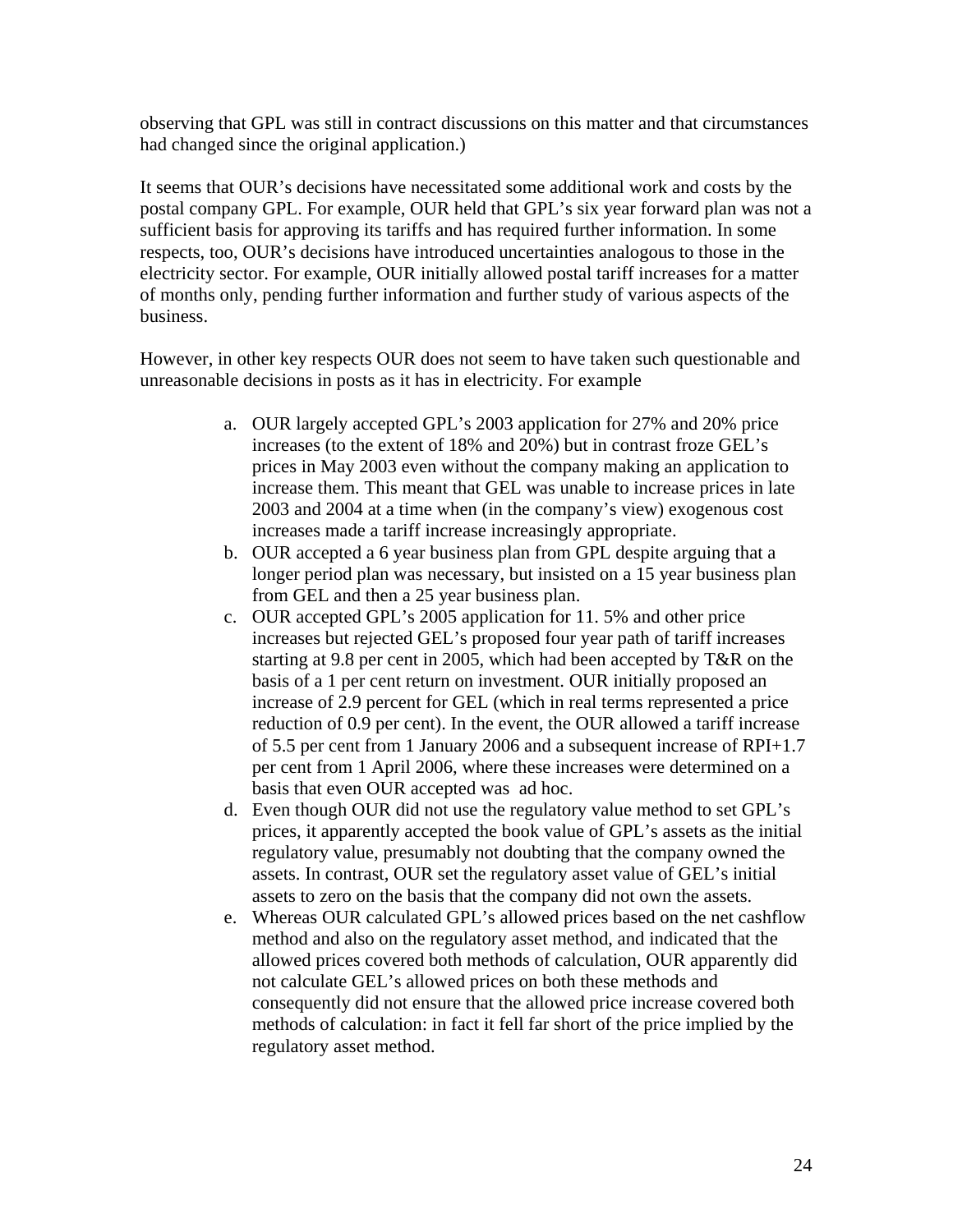This brief account suggests that OUR has treated GEL differently from GPL. It would appear that OUR has largely accepted the approach, calculations and price increases proposed by GPL. OUR's stated reasons for its actions in the postal sector do not seem inconsistent with normal regulatory practice. In contrast, OUR has largely rejected the approach, calculations and price increases proposed by GEL. In important respects OUR's stated reasons for doing so are inconsistent with normal regulatory practice. In the light of OUR's actions, it is not surprising that more serious problems have been experienced in electricity than in posts.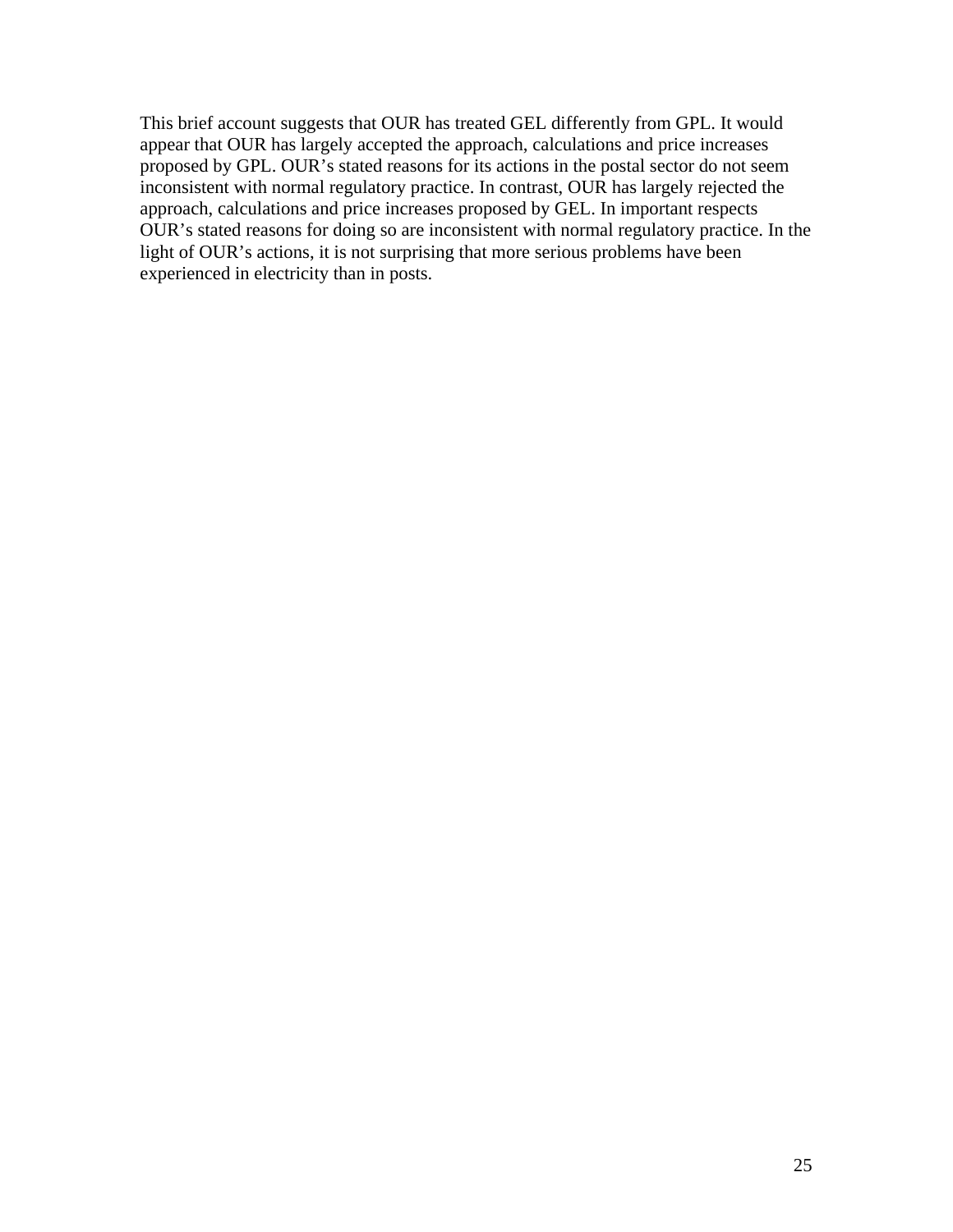## **4 The costs of regulation**

## **4.1 Costs and staffing of OUR**

This section shows the costs of OUR since its inception. The cost of regulation is only one aspect of concern, of course, but it is a relatively tangible and measurable one. Subsequent sections look at the additional regulatory costs incurred by GEL, and contrast the actual costs of regulation in Guernsey with the costs that were envisaged at the time when regulation was first proposed, and with the costs of regulation in the UK.

Table 1 shows the income and costs of the OUR since its inception in autumn 2001.

| Calendar year               | 2001 (Oct-               | 2002           | 2003           | 2004           |
|-----------------------------|--------------------------|----------------|----------------|----------------|
|                             | Dec)                     |                |                |                |
| <b>INCOME</b>               |                          |                |                |                |
| Post Office revenue         | 30                       | 120            | 120            | 120            |
| Telecoms revenue            | 75                       | 447            | 494            | 553            |
| Electricity revenue         | $\overline{a}$           | 165            | 180            | 180            |
| Grant – Board of            | 62                       | 287            |                |                |
| Industry                    |                          |                |                |                |
| <b>OUR Conference</b>       | $\overline{\phantom{0}}$ |                |                | 12             |
| revenue                     |                          |                |                |                |
| <b>Bank Interest</b>        | $\overline{0}$           | 1              | 8              | $\overline{4}$ |
| <b>Total Income</b>         | 167                      | 1021           | 802            | 865            |
|                             |                          |                |                |                |
| <b>EXPENDITURE</b>          |                          |                |                |                |
| Salaries and staff costs    | 81                       | 271            | 316            | 350            |
| Consultancy fees            |                          | 507            | 189            | 253            |
| Legal fees                  |                          | 57             | 314            | 91             |
| <b>OUR</b> conference costs |                          |                |                | 12             |
| <b>Utility Appeals</b>      |                          |                |                | 51             |
| Tribunal                    |                          |                |                |                |
| <b>General Overheads</b>    | 19                       | 69             | 74             | 77             |
| Finance costs               |                          | $\overline{0}$ | $\overline{3}$ | $\overline{0}$ |
| Depreciation                | 3                        | 12             | 12             | 12             |
| <b>Total Expenditure</b>    | 102                      | 915            | 905            | 892            |
|                             |                          |                |                |                |
| Surplus/(Deficit)           | 65                       | 105            | (103)          | (23)           |

Table 1 Extracts from OUR Income and Expenditure Accounts (£000)

Source: OUR *Annual Reports*

On average, the OUR costs about £900,000 per year. The electricity industry (GEL) has paid a licence fee of £180,000 per year since 2003, equal to about one fifth of the OUR's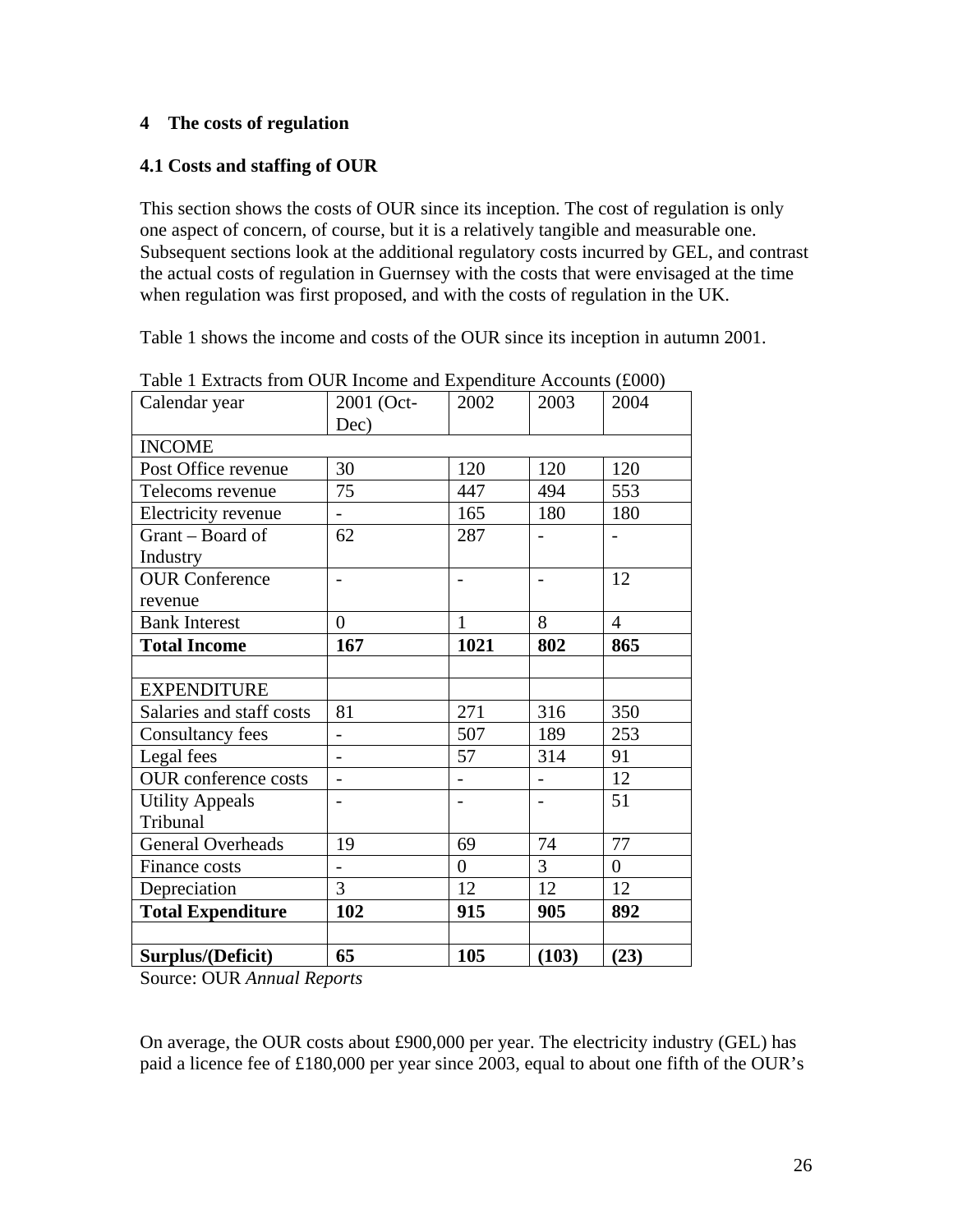total income.<sup>[17](#page-26-0)</sup> OUR has four professional staff plus the Director General.<sup>[18](#page-26-1)</sup> Pro rata, therefore, there is one full time equivalent professional member of staff for the electricity sector. OUR also hires professional consultancy and legal advice, the costs of which to date have exceeded salaries and staff costs by more than one third. The exceptional legal costs in 2003 were primarily as a result of the first case taken against a decision of the OUR which was heard by the Utility Appeals Tribunal. Excluding these exceptional legal fees, consultancy and legal costs would be of the same order again as internal salary and staff costs. $19$ 

### **4.2 GEL's costs of regulation**

The costs and licence fee charged by the OUR are only one element of GEL's total regulatory costs. It has to pay for additional costs of auditing the regulatory accounts and for outside consultancy advice. In addition, there are costs of its own internal staff time devoted to regulatory issues, over and above what would be required as a consequence of commercialisation. Table 2 shows that, in aggregate, GEL's total regulatory costs over the last three years have been about double its licence fees.

| $1400C \geq 011C$ s costs of regulation |        |                |        |  |  |
|-----------------------------------------|--------|----------------|--------|--|--|
| Financial year                          | 2002/3 | 2003/4         | 2004/5 |  |  |
| Regulatory costs $(\text{\pounds} 000)$ |        |                |        |  |  |
| - Licence fee                           | 180    | 180            | 180    |  |  |
| - Audit fee (regulatory                 | 6      | 6              | 6      |  |  |
| accounts)                               |        |                |        |  |  |
| - Consultancy fees and other            | 11     | $\overline{2}$ | 178    |  |  |
| costs                                   |        |                |        |  |  |
| Total external costs                    | 197    | 188            | 364    |  |  |
| Internal costs                          | 111    | 130            | 152    |  |  |
| Total regulatory costs                  | 308    | 318            | 516    |  |  |
|                                         |        |                |        |  |  |
| Number of customers                     | 27,844 | 28,201         | 28,255 |  |  |
| Units sold (GWh)                        | 296    | 306            | 317    |  |  |
| Sales of electricity $(fm)$             | 23.8   | 24.5           | 25.3   |  |  |

Table 2 GEL's costs of regulation

 $\overline{a}$ 

Source: GEL *Regulatory Accounts, Notes to the Financial Statements*. These regulatory costs are part of the Finance and Administration expenses in the published accounts. Also Key Statistics.<sup>[20](#page-26-3)</sup>

<span id="page-26-0"></span><sup>&</sup>lt;sup>17</sup> License fees for Telecommunications, Post and Electricity Licences in Guernsey, Information Note, OUR 04/08, June 2004.

<span id="page-26-1"></span><sup>&</sup>lt;sup>18</sup> Whether this is the final number envisaged is unknown. A press report says that "Under States" Guidelines, the OUR can employ up to seven staff." (*Guernsey Press*, 26 October 2004)

<span id="page-26-2"></span> $19$  It is possible that additional consultancy costs associated with regulation, such as the cost of the Mott MacDonald consultancy report, were funded separately by one of the States departments hence are not included in the OUR's costs set out in its accounts.

<span id="page-26-3"></span><sup>&</sup>lt;sup>20</sup> Note: the electricity licence fee has been £15,000 per month starting February 2002, hence the total was £165,000 in OUR's calendar year 2002 but £180,000 in GEL's financial year 2002/3.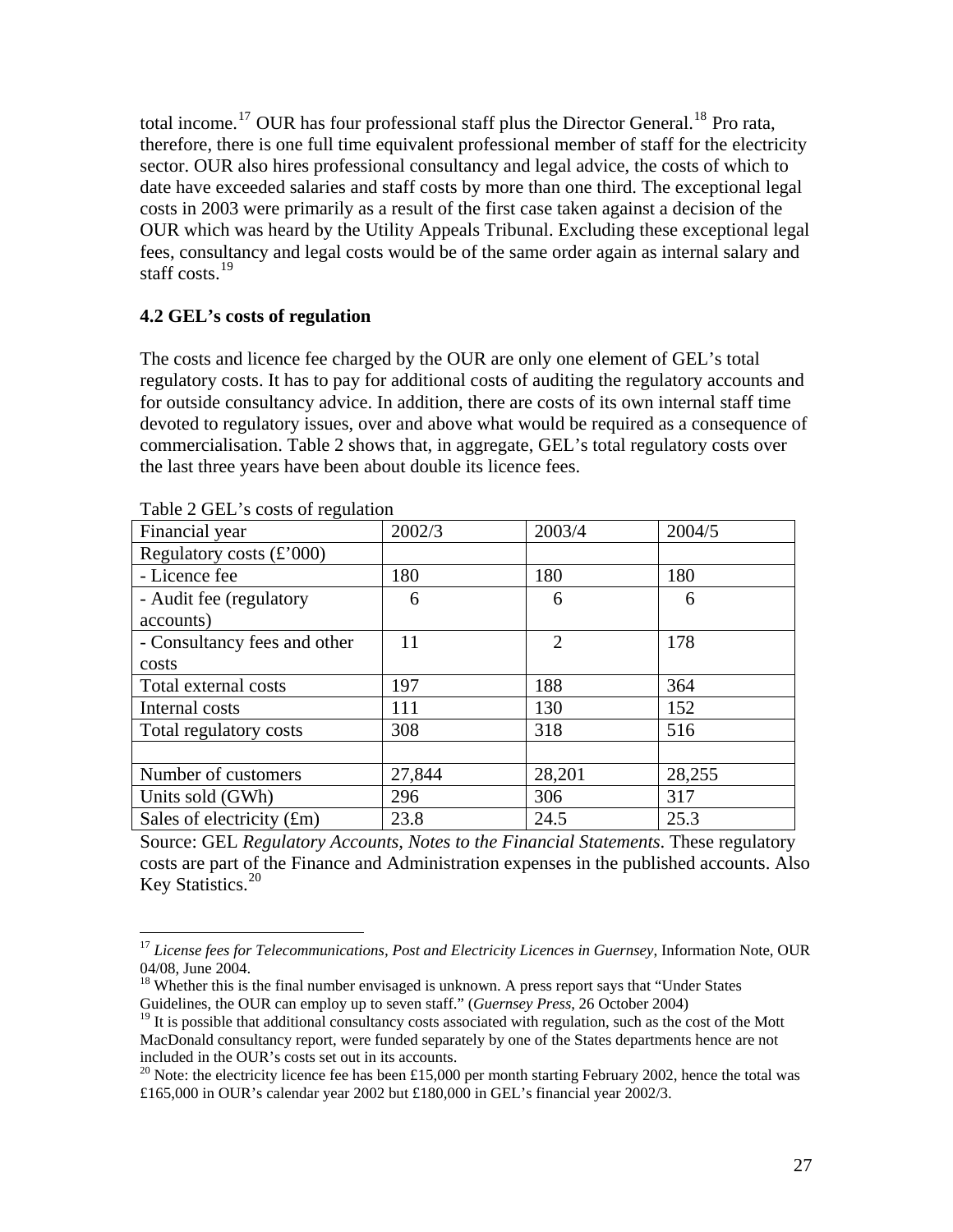Dividing GEL's licence fee by its number of customers in the relevant year (and adjusting to a full year equivalent in 2002) shows that the cost of the OUR licence fee per GEL customer was £6.46 in 2002, £6.38 in 2003 and £6.37 per customer in 2004. The average is £6.40.

GEL's total costs of regulation including the licence fee amounted to £11.06 per customer in 2002/3, £11.28 in 2003/4 and £18.26 in 2004/5.

On average to date, the total cost of regulation in Guernsey has been £13.53 per electricity customer per year. Of this, £6.40 has been calculated as the cost of the OUR, leaving £7.13 for GEL's cost of responding to this.

# **4.3 Comparison of OUR costs and Board of Industry proposals**

How should these costs and the staffing be evaluated? When the OUR was set up, reference was made to its costs not exceeding 1 per cent of licensees' turnover. As far as electricity is concerned, the regulatory costs have been within this. The cost of GEL's licence has been £180,000 per year, whereas 1 per cent of its turnover would be about £250,000 per year.

However, OUR's costs and staffing are clearly higher than the Board of Industry envisaged and proposed in 1999. It spoke then of the total cost of regulation being about £350,000 per year. In practice the total cost has actually been about £900,000.

The OUR's costs of electricity regulation have been about one fifth of the total costs of the OUR. If the electricity licence fee had been one fifth of a total regulatory cost of £350,000 it would have amounted to £70,000 per year. In practice the electricity licence fee has been £180,000.

The Board of Industry also referred to total cost being just 0.56% of total turnover in the three Boards. Electricity turnover in 2004/5 was £25,284,000, so 0.56% of that would be £141,600 per year. Again, the actual licence fee of £180,000 is in excess of this.

The implication of the Board of Industry assumptions is that average cost per electricity customer might now be £2.50 or £5.05 per year, depending on whether the benchmark is the £350,000 total budget or 0.56% of total turnover. In fact the cost per electricity customer is now £6.37 per year.

# **4.4 The costs of UK electricity regulation**

How do the costs of electricity regulation compare to those in other countries? The DG of OUR has said that "benchmarked against other sector specific regulators in the UK, the OUR compares very favourably with those agencies".<sup>[21](#page-27-0)</sup> In 2004/5 the electricity and gas regulatory body Ofgem had a staff of 306 and a total cost of £ 35.9m. Table 3 gives some details.

<span id="page-27-0"></span><sup>21</sup> OUR *Annual Report* 2005, p. 6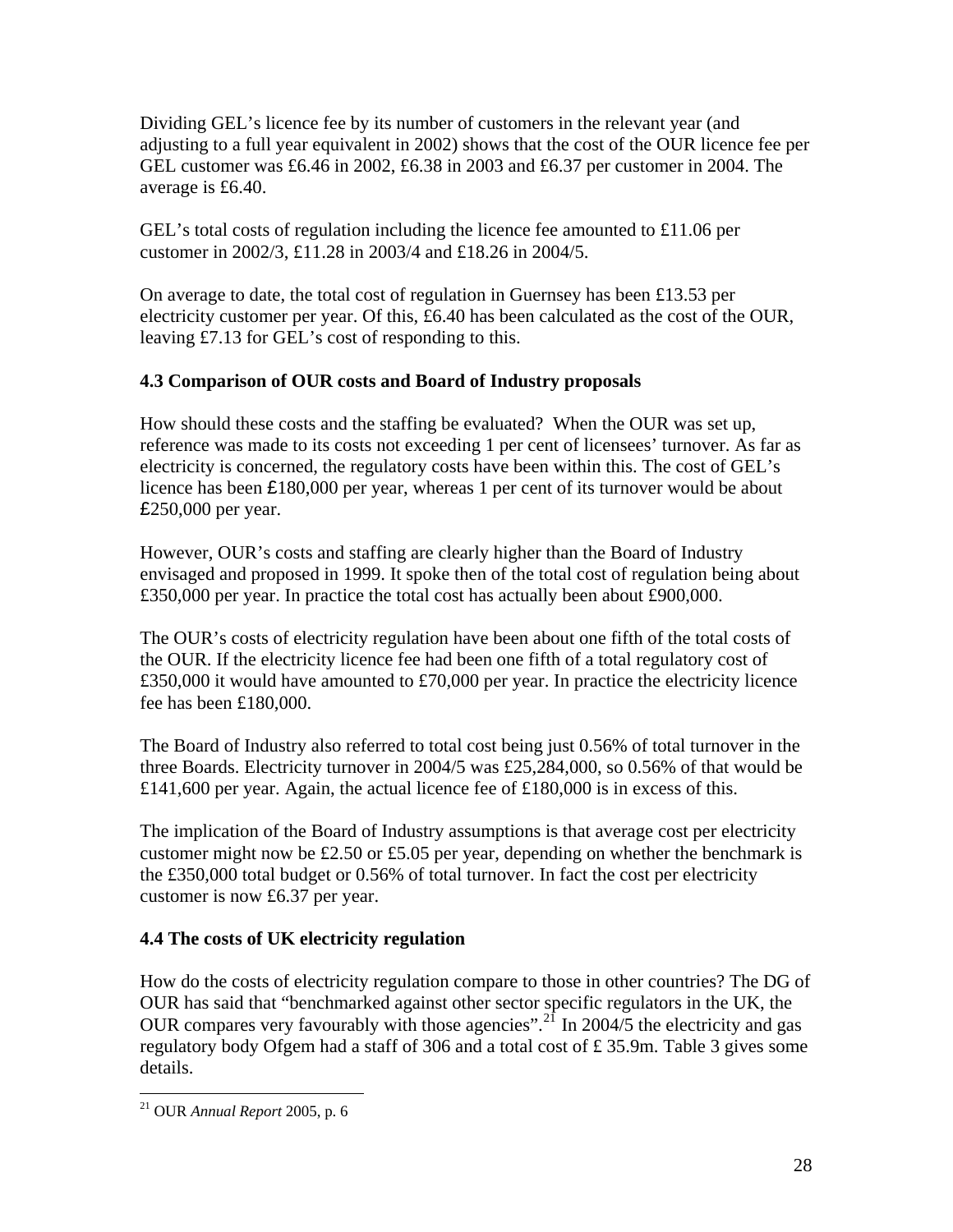| $\frac{1}{2}$ organ $\frac{1}{2}$ moonic, costs or oppoint to and starting |        |        |        |  |
|----------------------------------------------------------------------------|--------|--------|--------|--|
| Year                                                                       | 2002/3 | 2003/4 | 2004/5 |  |
| <b>INCOME</b>                                                              |        |        |        |  |
| Licence fees £m                                                            | 46.3   | 45.0   | 45.4   |  |
| Less to DTI for Energywatch                                                | (13.1) | (12.4) | (13.3) |  |
| Net fee income                                                             | 33.2   | 32.6   | 32.1   |  |
| After other adjustments                                                    |        |        |        |  |
| Operating income                                                           | 38.3   | 36.7   | 35.8   |  |
|                                                                            |        |        |        |  |
| COSTS (by Ofgem Objective)                                                 |        |        |        |  |
| Creating and sustaining                                                    | 22.0   | 18.8   | 18.0   |  |
| competition                                                                |        |        |        |  |
| Regulating network                                                         | 11.8   | 11.1   | 11.2   |  |
| monopolies                                                                 |        |        |        |  |
| Security of supply                                                         | $\ast$ | 2.6    | 1.6    |  |
| Voice in Europe                                                            | $\ast$ | 1.0    | 1.4    |  |
| Protect the environment                                                    | 2.9    | 2.5    | 2.9    |  |
| Fuel poverty                                                               | 0.6    | 0.7    | 0.8    |  |
| Total costs                                                                | 38.3   | 36.7   | 35.9   |  |
| Allocated to electricity 56.4%                                             |        | 20.7   | 20.2   |  |
|                                                                            |        |        |        |  |
| Ofgem staff                                                                | 312    | 309    | 306    |  |
| Allocated to electricity 56.4%                                             |        | 174    | 173    |  |

Table 3 Ofgem's income, costs of objectives and staffing

Source: Ofgem *Resource Accounts 2004-05* pp. 4, 21, 26; 2003-04 pp. 22, 28, 33

\* Objectives varied over time, and later accounts restated amounts from earlier years.

To be comparable with OUR, Ofgem costs must be adjusted for the costs of energywatch. The latter organisation is the primary vehicle for consumer representation and customer complaints. In Guernsey, the comparable organisation appears to be the Trading Standards Service of the Department of Commerce and Employment (formerly the Board of Industry). This is the organisation to which both OUR and GEL refer customers with complaints.<sup>[22](#page-28-0)</sup> It is therefore appropriate to exclude the costs of energy watch in this comparison.

Again for comparability, Ofgem's costs must be adjusted to reflect the costs of regulating electricity only, since gas is not regulated in Guernsey. There are some 28m electricity customers in the UK and some 22m gas customers. Ofgem allocates 56.4% of its costs to electricity licensees and 43.6% to gas licensees.<sup>[23](#page-28-1)</sup> This gives an attributed cost of UK electricity regulation of £20.7m in 2003/4 and £20.2m in 2004/5. Dividing by 28m

<span id="page-28-0"></span> $22$  "Customers who are unable to resolve a complaint they have with their utility provider directly with the company, can contact Trading Standards Service who will act impartially and attempt to find a fair outcome for all the parties involved." OUR *Annual Report 2005*, p. 35. See also section on Customer Complaint Handling Process on GEL website.

<span id="page-28-1"></span><sup>23</sup> *Licence fee cost recovery principles*, Ofgem, February 2002, Appendix 2.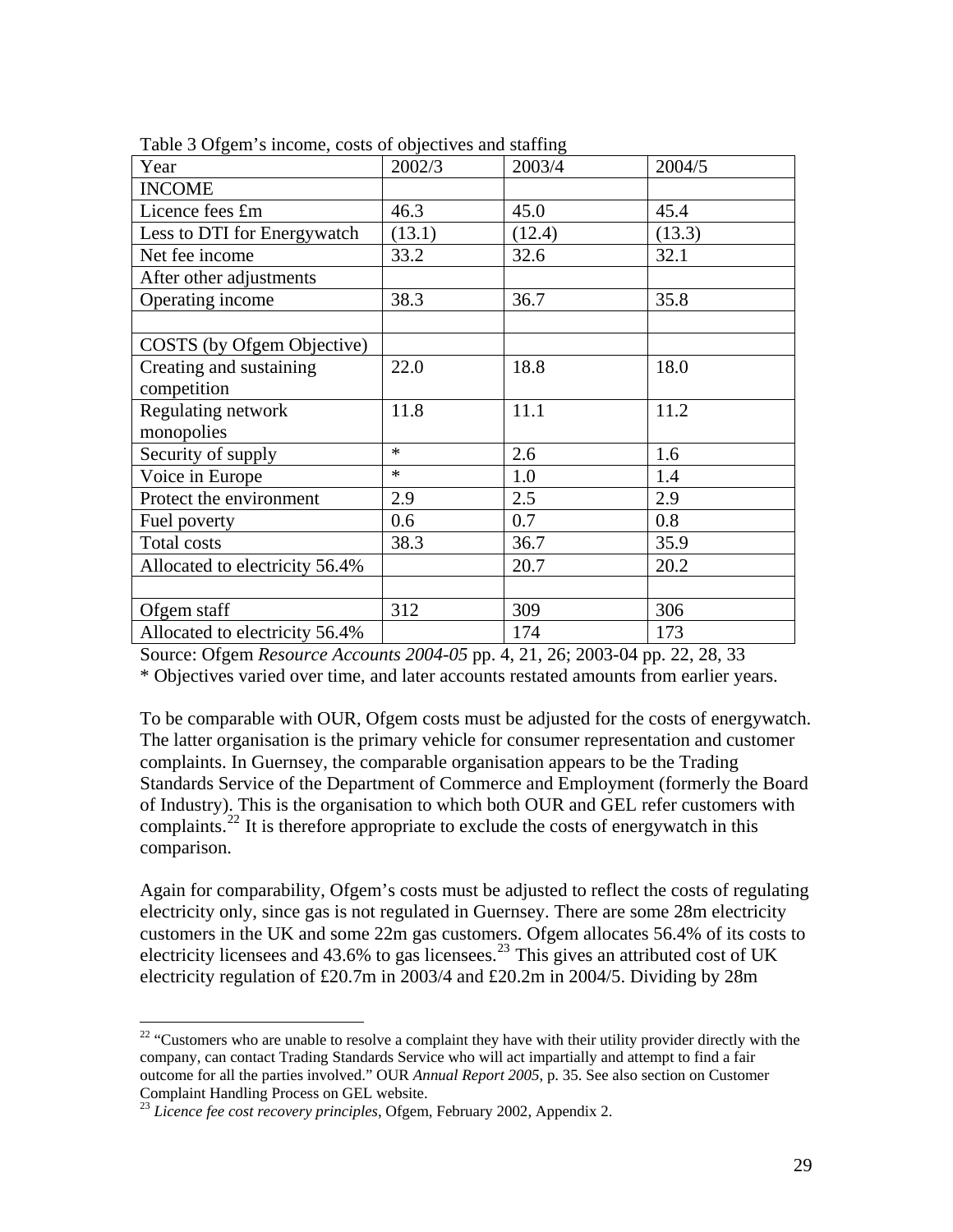customers, the average cost of electricity regulation was £0.72 per electricity customer in 2004/5.

The corresponding numbers of staff would be 174 and 173 in the two successive years. Ofgem does not give figures for professional staff. It seems that the mean or median proportion in developed countries would be a little over 60 per cent of total staff.<sup>[24](#page-29-0)</sup> This implies a professional staff of about 105 in the UK.

## **4.5 Comparison of costs of regulation in Guernsey and UK**

GEL's customer base of about 28,000 is about one tenth of one percent of the UK's. So a pro-rata cost of UK regulation in a country the size of Guernsey would be about £20,000 annual cost with 0.1 staff. In Guernsey, the OUR's licence fee to cover the cost of electricity regulation is £180,000 and the OUR's equivalent professional staff as calculated above is 1 for electricity. Both these figures are about ten times the level observed in the UK.

Further examination of Ofgem's accounts shows that half of its costs and nearly half its staff are associated with the objective of creating and sustaining competition. In practice this has negligible relevance in Guernsey. The same applies to Ofgem's objective of providing a leading voice in Europe. The objective of helping to protect the environment is relevant in Guernsey, but it does not involve comparable complexity and costs as it does with the taxation and regulatory schemes in the UK.

To adjust for these three differences, suppose those three items are reduced by 90 per cent of their UK level, that is by  $0.9 \times (18.0 + 1.4 + 2.9) = \text{\textsterling}20 \text{ m}$  in 2004/5. This gives an adjusted total UK regulatory cost of £15.8m. Multiplying by 56.4% yields an attributed cost of £8.9m for electricity. The pro-rata cost for Guernsey would be £8900 annual cost, one twentieth of GEL's present licence fee.

On a similar basis, reducing staff numbers by 169 (90 per cent of the staff associated with the objectives less relevant to Guernsey) gives an adjusted staff level of 137, or an estimated 84 professional staff. Multiplying by 56.4% yields an estimated 47 professional staff in electricity regulation doing comparable tasks as in Guernsey. The pro-rata professional staffing level for Guernsey's electricity regulation would be 0.047 professional staff. Again this is one twentieth of OUR's present attributed staffing level.

Admittedly, in place of competition in generation and supply, OUR needs to monitor these activities more closely and set price controls on them. This takes time and resources. A more moderate conclusion would therefore be that, on a pro rata basis, OUR's costs are somewhere between ten and twenty times those of Ofgem.

<span id="page-29-0"></span><sup>&</sup>lt;sup>24</sup> "Modelling the costs of energy regulation: Evidence of human resource constraints in developing countries", Preetum Domah, Michael Pollitt and Jon Stern, DAE Working Paper WP 0229, CMI Working Paper 11, University of Cambridge, October 2002, Table 2.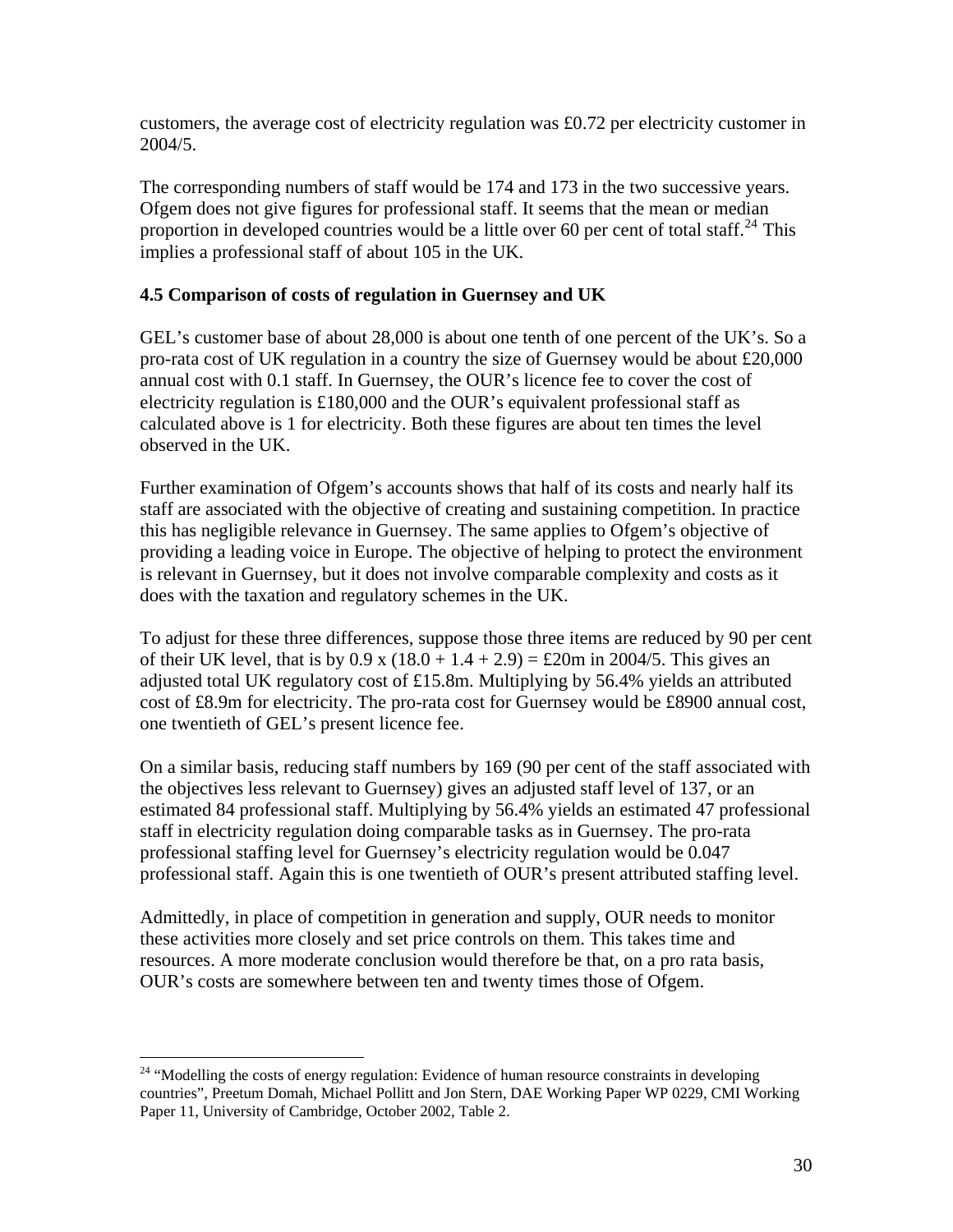### **4.6 Comparison of costs of price control reviews**

Is the picture any different for the specific activity of setting a price control? Consider the setting of that component of the price control that relates to the distribution network, which applies in both countries. Ofgem has recorded its costs of the most recent Distribution Price Control Review, including both internal staff and external consultants, as being £3.350 m in 2003/4 and £2.354 m in 2004/5.<sup>[25](#page-30-0)</sup> This is an average of £2.852 m per year for two years. On a pro rata basis, this would correspond to an average of £2852 per year in Guernsey, again for two years.

OUR has not published costs of individual activities. The price control review has been by far its major project - almost its only project - in the electricity sector over the past two years. (In addition, work and decisions on this project evidently started in the previous year and will continue into this year.) The distribution network component must have been a significant part – say one third - of that price control work.<sup>[26](#page-30-1)</sup> So OUR's costs associated with the distribution network element of its recent price control review accounted for about one third of the OUR licence fee for the last two years, namely about £60,000 per year.

Thus, the distribution part of OUR's electricity price control review probably cost of the order of £60,000 per year for each of two years, whereas on a pro rata basis the cost of the UK's distribution price control was under £3000 per year. In other words, the cost of the distribution price control review in Guernsey seems once again to have been about twenty times the comparable cost in the UK.

<span id="page-30-0"></span><sup>&</sup>lt;sup>25</sup> Ofgem Resource Accounts 2003-04 p. 4, 2004-05 p. 4.

<span id="page-30-1"></span><sup>&</sup>lt;sup>26</sup> This component would include, for example, analysis of the initial value of assets, determination of the cost of capital, assessment of network operating costs and scope for efficiency improvements, consideration of related capital expenditure projects, and so on. Other (non-distribution) components would include generation planning, the importation of electricity and retail supply.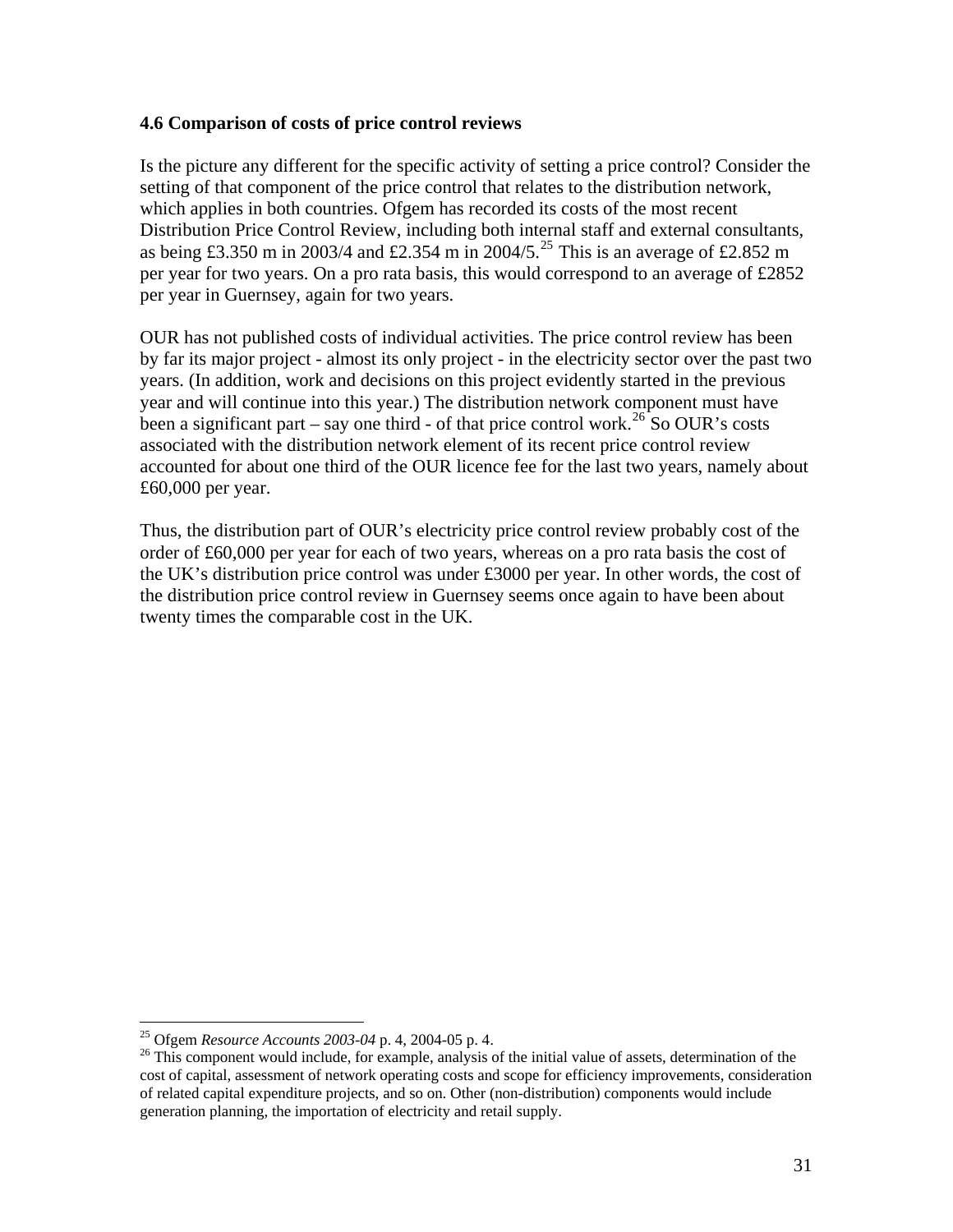## PART THREE PROPOSED SOLUTIONS TO THE PROBLEMS

### **5 Removing the overlap of regulation**

#### **5.1 Alternative possibilities for removing the duplication/overlap in regulation**

The NAO has found a lack of clarity on objectives, roles and responsibilities in the electricity sector in Guernsey. Chapter 2 has established in some detail and with respect to some major decisions that there is presently overlap and inconsistency between the OUR as formal utility regulator and the Treasury and Resources Department as representative of the States as shareholder. The main features of the overlap are that T&R and the OUR are each required to satisfy themselves as to the key features of the performance and activities of commercialised entities. Specifically, both organisations are responsible for satisfying themselves on pricing policy, operational costs and efficiency, and longer term capital investment plans of GEL (and GPL). This not only involves duplication of effort, it also opens up the real possibility of inconsistency and conflict. In practice, the outcome seems to have differed between posts and electricity. With respect to posts, there has been relatively little inconsistency between the decisions and views of the OUR and those of GPL and, by implication, with those of its shareholder T&R. With respect to electricity, this is not the case.

An obvious question is whether it is possible to remove the overlap in governance by removing the role of one of the two authorities in question. Is it possible to remove or reduce the States' role as shareholder? It would seem infeasible or at least inappropriate to pretend that the States are not the shareholder, or to prevent them from exercising their duties as a shareholder. Some might argue that the States could or should act purely commercially, abandon its policy of balancing commercial returns against the interests of consumers and the community, and leave all such considerations to the OUR. But this is not the position that the States have taken to date. Moreover, in a small island community like Guernsey, it is unrealistic to suppose that the States could or would ignore the wide variety of social and other non-commercial considerations attached to utility pricing and investment.

However, it would not be difficult to refocus the role of the OUR on specified companies and not on others. The Regulation of Utilities Law 2001 (s 22) provides that "utilities services means postal services, telecommunications services and electricity services, and such other services as the States may by Ordinance direct". It would be simple to give the States the option to exclude any of these specified utility services, for a specified or unspecified period of time. In practice, it would only consider doing so in case of commercialised entities that remained in States ownership – or at least while that utility was still majority-owned or controlled by the States of Guernsey. OUR would thus continue to regulate the telecommunications sector. Whether the OUR should cease to regulate the postal sector is for consideration by others: the argument here concerns OUR's regulation of the electricity sector.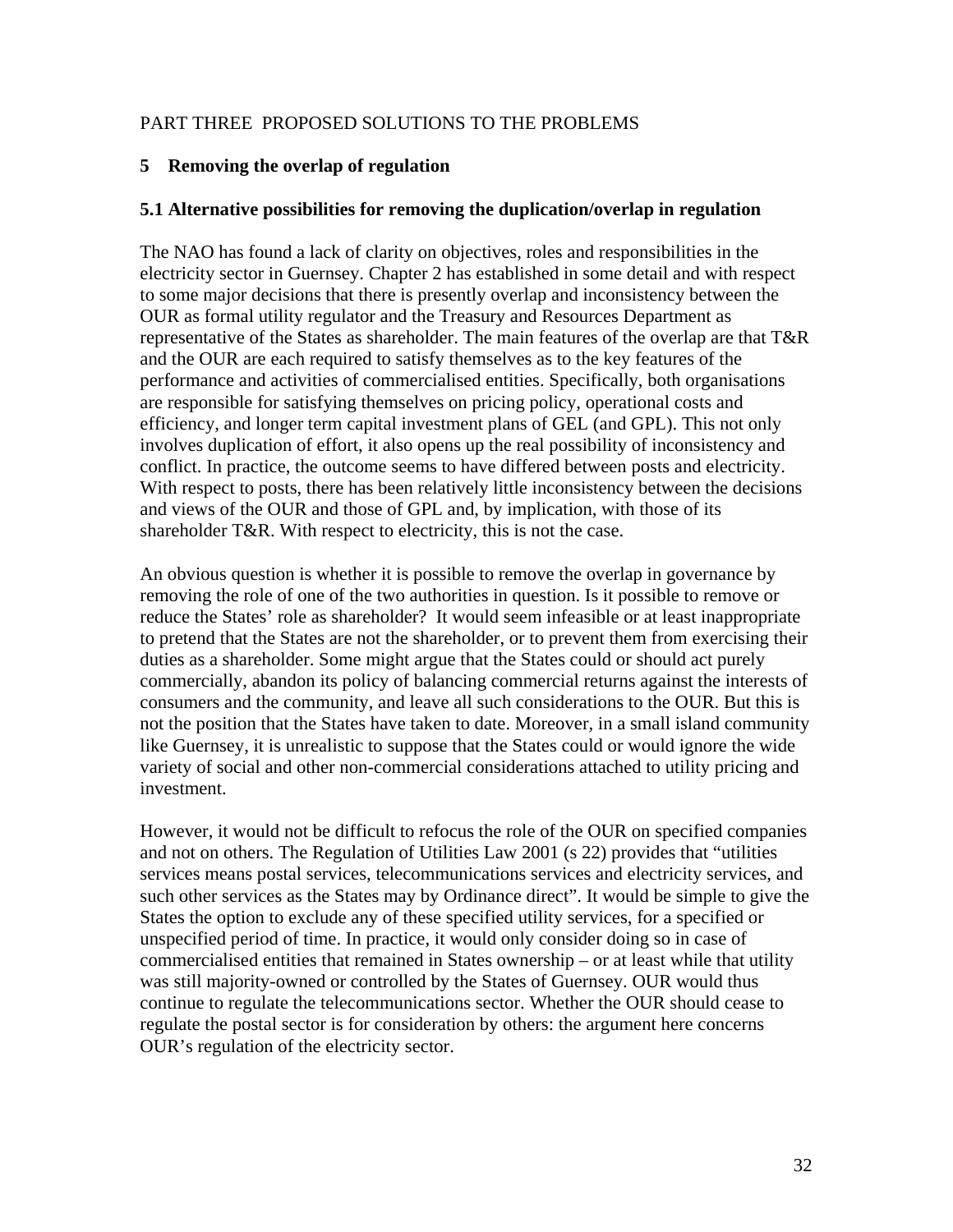To the extent that 'regulation' was required for electricity, it would in effect be the responsibility of T&R department, which for the most part would operate essentially as it does at present. A few additional arrangements might usefully complement this arrangement. The remainder of this chapter outlines how T&R could do this, considers some possible objections to this proposal, and looks at international experience in other small islands.

## **5.2 T&R and the functions of regulation**

In practice, the activities carried out by regulators can be grouped into about half a dozen categories. An examination of these categories in the case of electricity shows that, in the absence of regulation by OUR, all OUR's present responsibilities could in practice be covered by T&R without any significant increase in the volume of T&R's activities.

1. Strategic issues

Energy policy issues such as renewable energy, environmental emission controls and diversity of supply are clearly important. But they are presently the responsibility of the States rather than the OUR, and would remain so. Where a licensee is in private ownership the States may find it convenient to give effect to their decisions by placing a direction on the OUR, which in turn presently has power to impose directions on the licensees. But this is unnecessary where a licensee remains in States ownership. As noted earlier, it is not normal or helpful for a regulator to engage in long-term planning of the electricity system, an activity for which regulatory bodies are typically not qualified.

2. Setting, monitoring and enforcing price controls

The OUR has set price controls covering most aspects of GEL's business. These have involved reviews of most of GEL's business activities including the distribution network, generation and retail supply. T&R too reviews GEL's activities and prices and indicates its preferences. T&R could therefore continue as at present to require a commercialised entity to propose a Five Year Plan, renewed and updated annually. This would include, importantly, the planned investment programme, business plan and operating expenses, the pricing policy and all strategic risks facing the company. Where appropriate T&R would indicate any desired changes to the Plan – for example, to reflect a more challenging efficiency target or a different balance of shareholder and customer interest compared to what GEL had proposed.

It might be said that T&R's reviews have hitherto not involved scrutiny of fine detail. From time to time, therefore, T&R might wish to take advice from technical, economic and financial consultants. Approving medium-term price controls could be an area where such advice would be appropriate.

There is scope for enhancing the present role of T&R to accommodate some of the practices of modern regulation. For example, a public consultation procedure on the price control review could be envisaged. GEL might be required to publish its draft Plan (at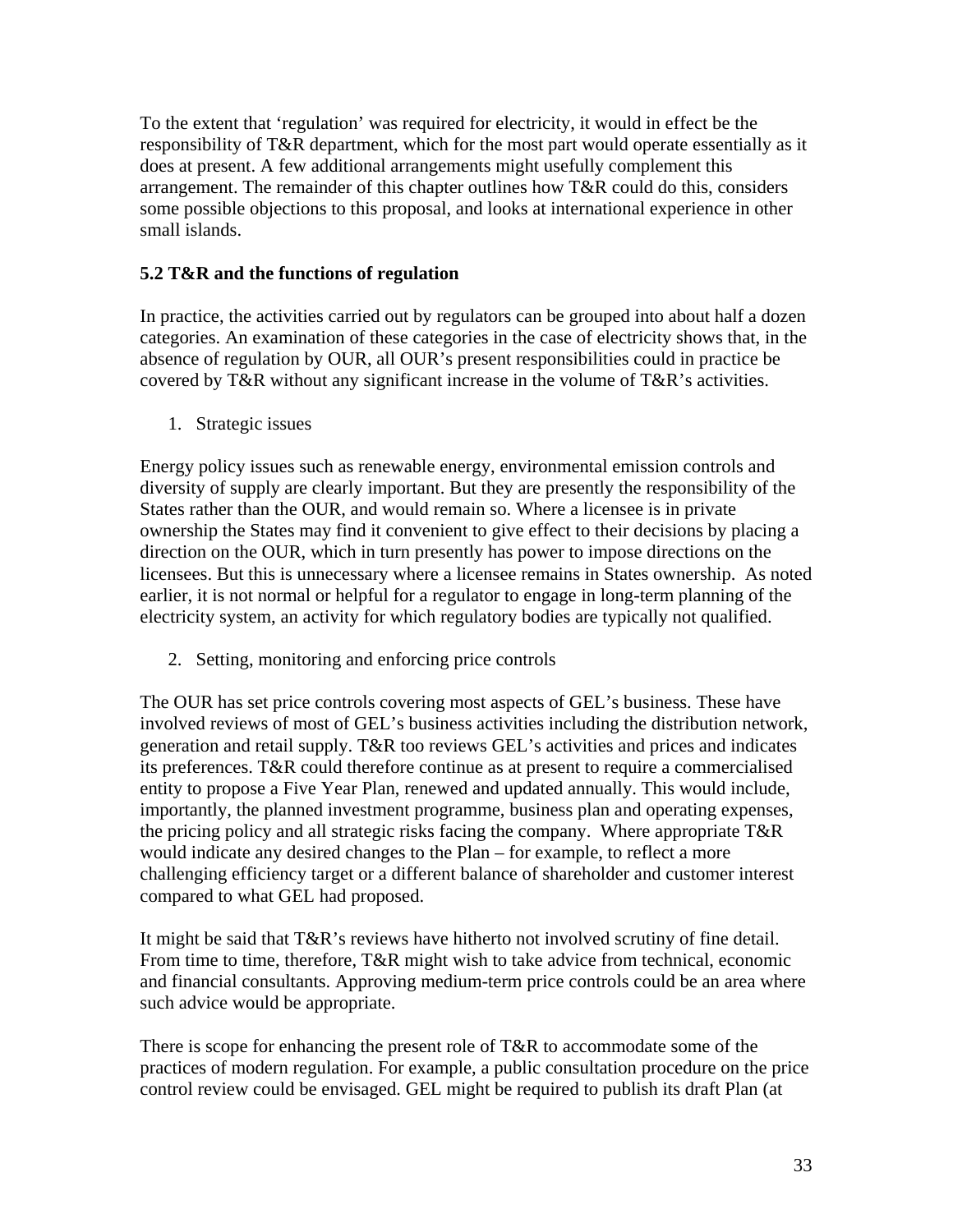least the non-confidential elements thereof) for public comment. T&R would take these into account. T&R might be required to issue a draft response for public comment before finalising and publishing its acceptance of the final Plan. Monitoring and enforcement of the price controls would be consistent with T&R's present role as shareholder.

3. Quality of service

OUR presently sets standards for quality of service. It would be relatively straightforward to use UK standards as the basis for Guernsey, unless there were good reason not to, as I understand is indeed the case at present. If desired, T&R could invite views of the OUR on specified issues – for example, on matters particularly relating to consumers, although it is not clear that T&R needs any outside assistance in taking a view on appropriate service standards for Guernsey. It would be for T&R to specify the context and scope of OUR's advice and to decide how to take the OUR's views into account. Since quality of service has been addressed already, however, it seems unlikely to be a major issue in the years ahead. .

4. Consumer complaints

Trading Standards Service (TSS) of the Department of Commerce and Employment presently deals with customer complaints if the customer has not already agreed the matter with GEL. That would continue. If TSS fails to resolve a complaint, present provisions are that a case may be referred to the User Council and then to OUR. If desired, T&R could be given the ability to refer the case to the OUR, which at present can if necessary issue an order on the company, but this seems unnecessary since T&R could settle the complaint itself as shareholder. In fact, there have been very few customer complaints, and to date TSS has been used only once in the last four years.

5. Other matters

Other regulatory tasks presently discharged by the OUR include representation, interviews, media appearances etc. These would be a matter for T&R department, which already as shareholder has to present and account for its decisions on commercialised entities.

At present the OUR has to spend time and costs dealing with appeals against its decisions. These can be expensive: it is said that the telecommunications appeal cost about £2 m. If regulation via OUR did not apply to the States-owned commercialised sectors then there would be no need to incur the time and costs of appeals against OUR decisions.

To summarise, T&R could discharge all OUR's present regulatory responsibilities with respect to electricity, with little additional workload. It could call on technical and other consultancy advice as appropriate. It could commit to a consultation process comparable to that of the OUR. It could even ask OUR's advice on certain issues if it wished to do so. But there would be no real need for OUR as far as electricity regulation was concerned.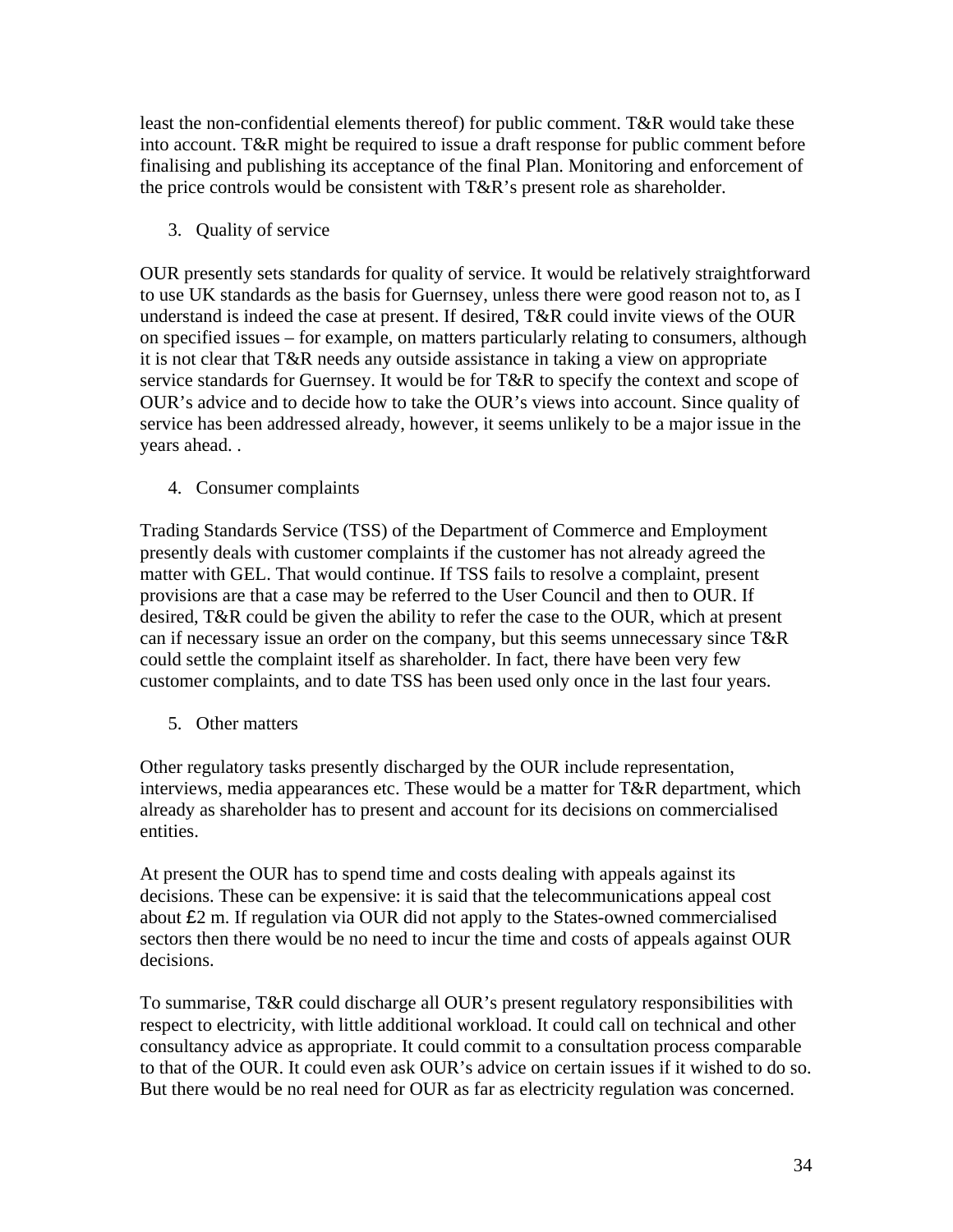### **5.3 Possible concerns about removing OUR regulation**

There might be concern that removing OUR regulation from the electricity sector, and relying wholly on T&R to regulate GEL, would have several disadvantages. Surely independent regulation is a step forward, and transferring regulation to T&R would be a backward step? However, consideration of experience and circumstances in Guernsey suggests that such a fear is not justified.

Let us first be clear that the proposal is not that GEL should be de-commercialised and taken back into full States operation and control, with a political board running the business, as was the case before commercialisation. Commercialisation itself has been a success, and the proposed arrangements would build upon this. Electricity would continue to be provided by GEL as a limited liability company with an independent Board of Directors. Arrangements would continue essentially as at present, except that the present role of OUR as regulator would be removed and T&R would take on any necessary regulatory responsibilities.

Consequently, this does not mean that GEL would no longer be regulated. Nor would GEL be free to take all its own decisions, responsible to nobody. GEL would henceforth be regulated by T&R.

Would T&R, on behalf of the States as shareholder, be reluctant for political reasons to accept or encourage more efficient management and reductions in staffing? This argument does not carry weight in Guernsey. GEL has already achieved notable efficiencies in manpower and other areas since commercialisation. T&R has every reason to welcome reductions in costs and the reductions in utility prices that they make possible.

Would the States refuse price increases or hold prices below cost, again for political reasons? Experience again shows that this is not the case. T&R did not oppose the need for a price increase in October 2003 and it accepted the need for GEL significantly to increase its prices beginning in 2005. Nor can it be said that customers would be unprotected because T&R would agree to unreasonable increases in GEL's tariffs. On the contrary, T&R opted for GEL to earn only a 1 per cent return on assets, far below the commercial rate. And as a States-owned company in a small island community, GEL itself is not likely to want to charge excessive prices.

In fact, T&R's record on electricity pricing is more defensible than OUR's. OUR froze electricity prices without justification in March 2003, proposed a real price reduction rather than a real price increase when international fuel prices were rising sharply, and eventually conceded a lower price increase than T&R had accepted was appropriate to reflect rising costs. At the same time, it can hardly be said that customers would be better protected by OUR when it proposed that GEL set charges to earn a return on assets higher than T&R preferred.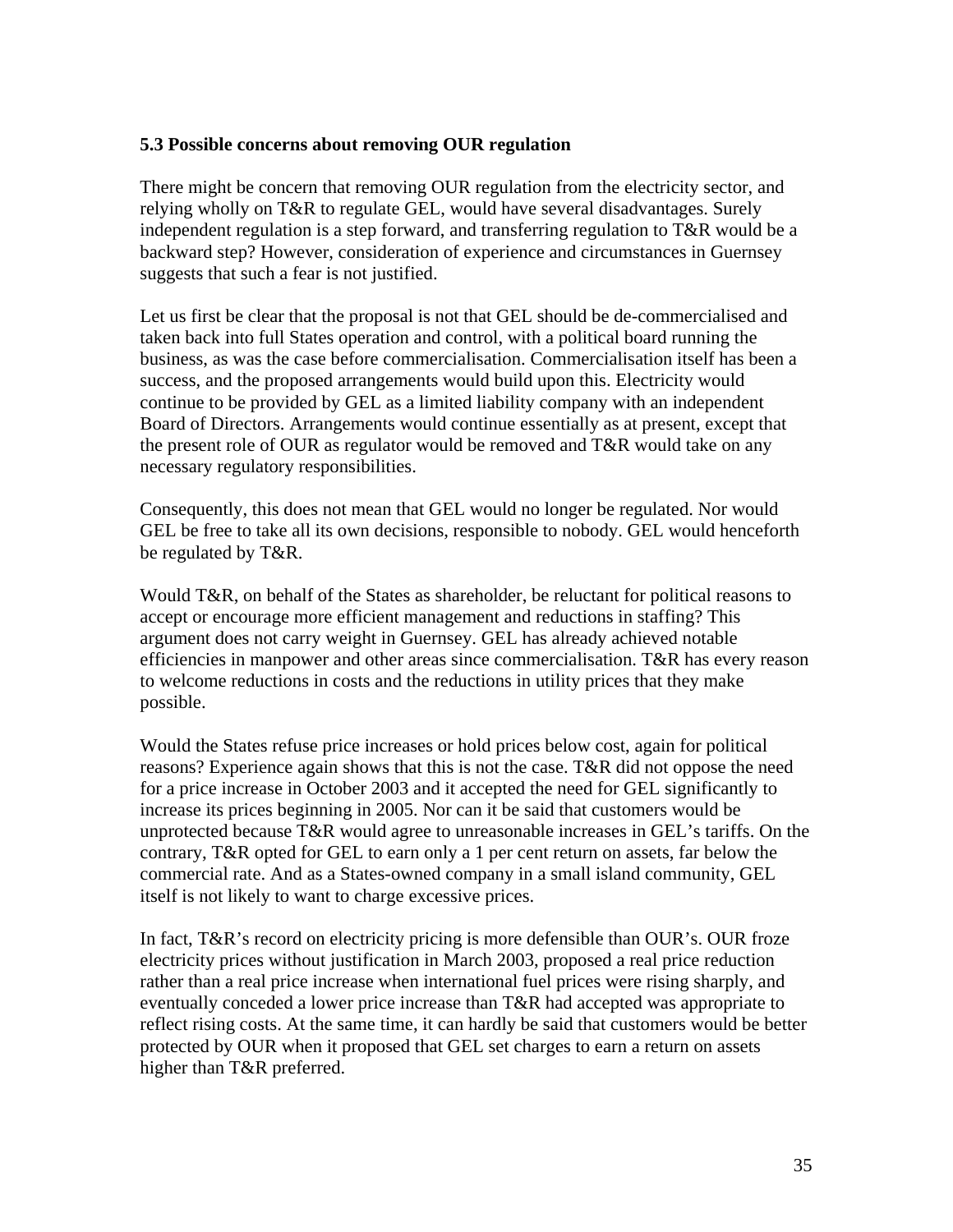Would regulation by T&R mean more government intervention in investment and operating decisions? On the contrary, it is arguable that OUR's interventions have increased the politicisation of decision-making on operational decisions such as purchasing of electricity and on long-term planning of generation adequacy, whereas one of the arguments for commercialisation was to reduce such interference.

Would T&R lack the necessary expertise to evaluate GEL's capital expenditure plans? There is no reason why it should, since it could hire technical and economic consultancy advice as OUR and C&E have done.

The NAO has expressed various concerns about previous arrangements between T&R and GEL – for example, with respect to clarity of roles, adequacy of dividend targets in stretching the company, communications between the two parties, energy strategy and non-core activities. I understand that T&R and GEL have already resolved some of these, for example those involving communications. To the extent that problems still remain, they need to be and can be resolved whatever the role for regulation. Transferring regulation from OUR to T&R would not exacerbate such problems. In fact, it might facilitate clarification of roles and responsibilities if OUR were removed from the picture.

Another concern might be that removing OUR regulation from the States-owned commercialised entities would preclude or make more difficult the introduction of private capital if the States subsequently decided that this was appropriate. However, this should not present a problem. The proposed regulation by T&R is consistent with private shareholders having a minority or controlling stake in a commercialised entity in which the States have a majority shareholding. If the States decided to sell majority ownership and control of the company to private investors, then the company could revert to regulation by the OUR as in the telecommunications sector at present. At that point T&R, in consultation with OUR, could put in place price control and other arrangements to facilitate a natural transition to continuing regulation by OUR. Some arrangement of this kind would in any case have to be made in the event of private capital being introduced. The clarification of GEL's asset valuation and associated issues, proposed as part of the completion of the recent price control review, would probably go a long way to facilitating any transfer of regulation back to OUR if the States were to envisage private capital.

Would the benefits of independent regulation be lost? As suggested above, it is not at all clear what benefits OUR has in fact provided. Moreover, independent regulation also has costs and these costs may outweigh any benefits. Regulation is costly to provide, and also imposes costs on regulated companies in terms of resources, diverted management time, and additional uncertainty. It can reduce initiative and responsiveness to change, and blur responsibilities. More staff can tend to make more work for regulation. It can divert skilled resources from more valuable and productive use elsewhere in the economy. There are increasing concerns about excessive regulation, not only in Guernsey. For example, in the UK the NAO found that most of the UK distribution companies considered that most of the price control information requested by Ofgem was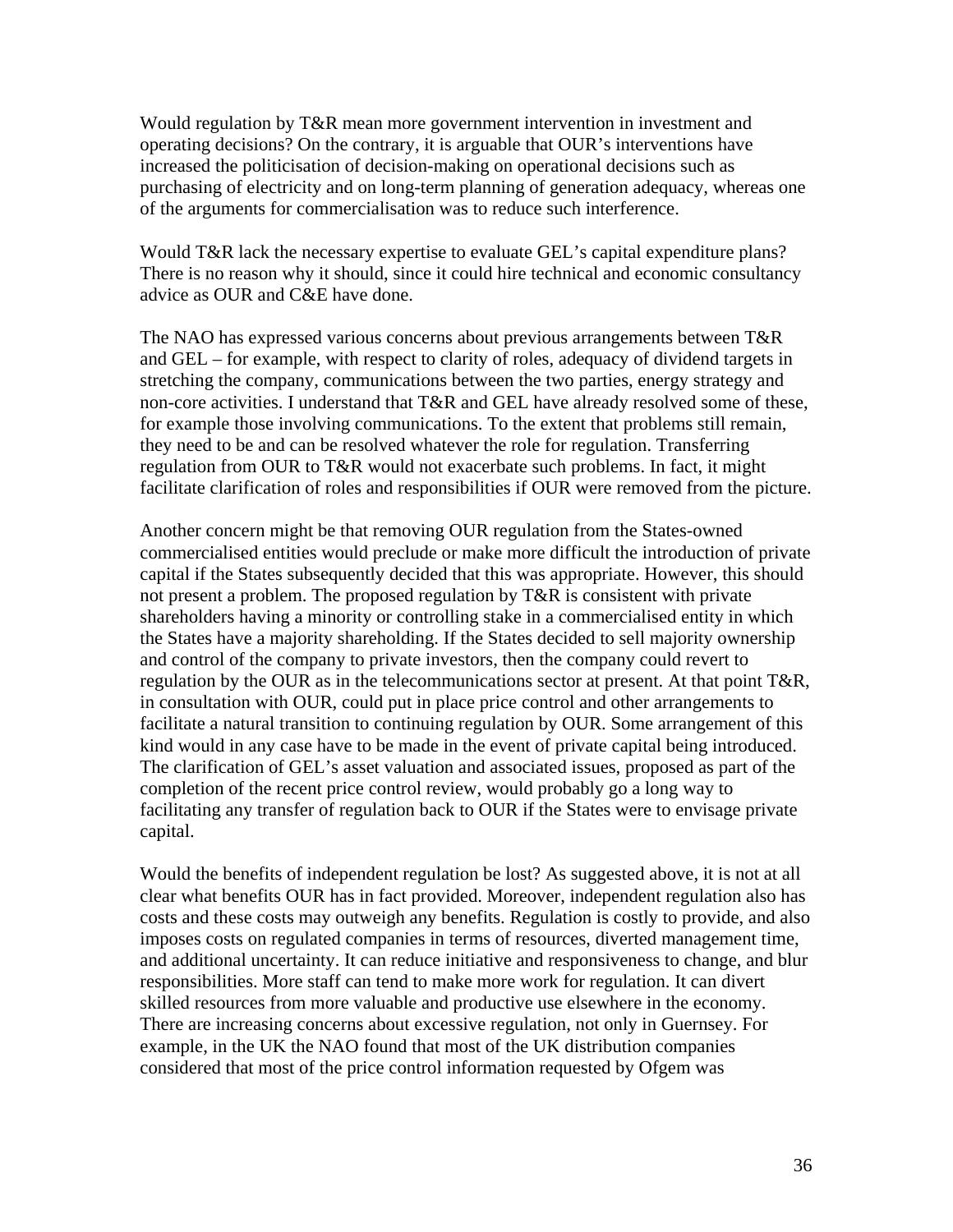unnecessary.<sup>[27](#page-36-0)</sup> Hence the Better Regulation Task Force principles that require, amongst other things, that regulation be proportionate and introduced only where necessary. These possibilities are explored in the next chapter. For the present, the main point is that independent regulation also has disadvantages, and is not necessarily the most sensible approach in all circumstances.

## **5.4 Evidence from overseas including other small island countries**

Independent regulation is accepted as appropriate for privatised utilities. In general it has proved successful with the privatised utilities in the UK. It has also proved a useful component in the privatisation and reform of the utility sectors in several larger developed countries such as Australia and Scandinavia. But it has proved rather costly in smaller countries, since there seems to be a minimum scale of operation of an independent regulatory body. (See Appendix Two) International evidence on the impact of regulation is also somewhat qualified.<sup>[28](#page-36-1)</sup> Is independent regulation therefore appropriate and proportionate for government-owned utilities in a small country? In general, other small countries have not been convinced. Instead, they have found other solutions.

About a dozen countries seem broadly comparable with Guernsey with respect to population, per capita income, number of electricity customers and size of electricity system. About half of these are embedded in larger countries, and often take their electricity supply from outside, hence have no real role for regulation.  $29$  Five small countries are also islands comparable to Guernsey (see Table 4).

The electricity systems in these islands have various different modes of ownership: public, municipal, private and mixed. They are 'regulated' in a variety of ways. There is the Jersey Competition Regulatory Authority (JCRA); the government as owner in the Isle of Man; the Price Control Commission in Bermuda; and government regulation via licence in the Cayman Islands (though separate but light-touch regulation is to be introduced there as part of a more general commercialisation process).

The Faroe Islands are a little different in that they comprise 17 separate inhabited islands, but since 1977 a single company SEV has been supplying all the islands. It is run and presumably 'regulated' by representatives of the municipalities. "The board of SEV

<span id="page-36-0"></span> $27$  Asked what proportion of the requested information was necessary, 1 distribution company said 51 to 75%, 5 said 26 to 50% and 4 said 25% or less. National Audit Office, *Pipes and Wires,* Fig 33, p. 40. 28 For example, one recent survey concludes that "regulation often has many undesirable consequences". J

<span id="page-36-1"></span>Luis Guash and Robert W Hahn, "The costs and benefits of regulation: implications for developing countries", *The World Bank Research Observer*, vol. 14 No. 1, February 1999, pp. 137-158. Another recent survey concludes that "Thus far, for electricity, there are some preliminary indications of a positive effect of regulation but nothing conclusive." Jon Stern and John Cubbin, "Regulatory Effectiveness: the impact of regulation and regulatory governance arrangements on electricity industry outcomes", World Bank Policy Research Working Paper 3536, March 2005, p. 44.

<span id="page-36-2"></span><sup>&</sup>lt;sup>29</sup> Otherwise-comparable small countries that are not islands are Liechtenstein (population 33,717, GDP \$25,000), Monaco (32,409, \$27,000), San Marino (28,880, \$34,600), Andorra (70,549, \$26,800) and Gibraltar (27,884, \$27,900).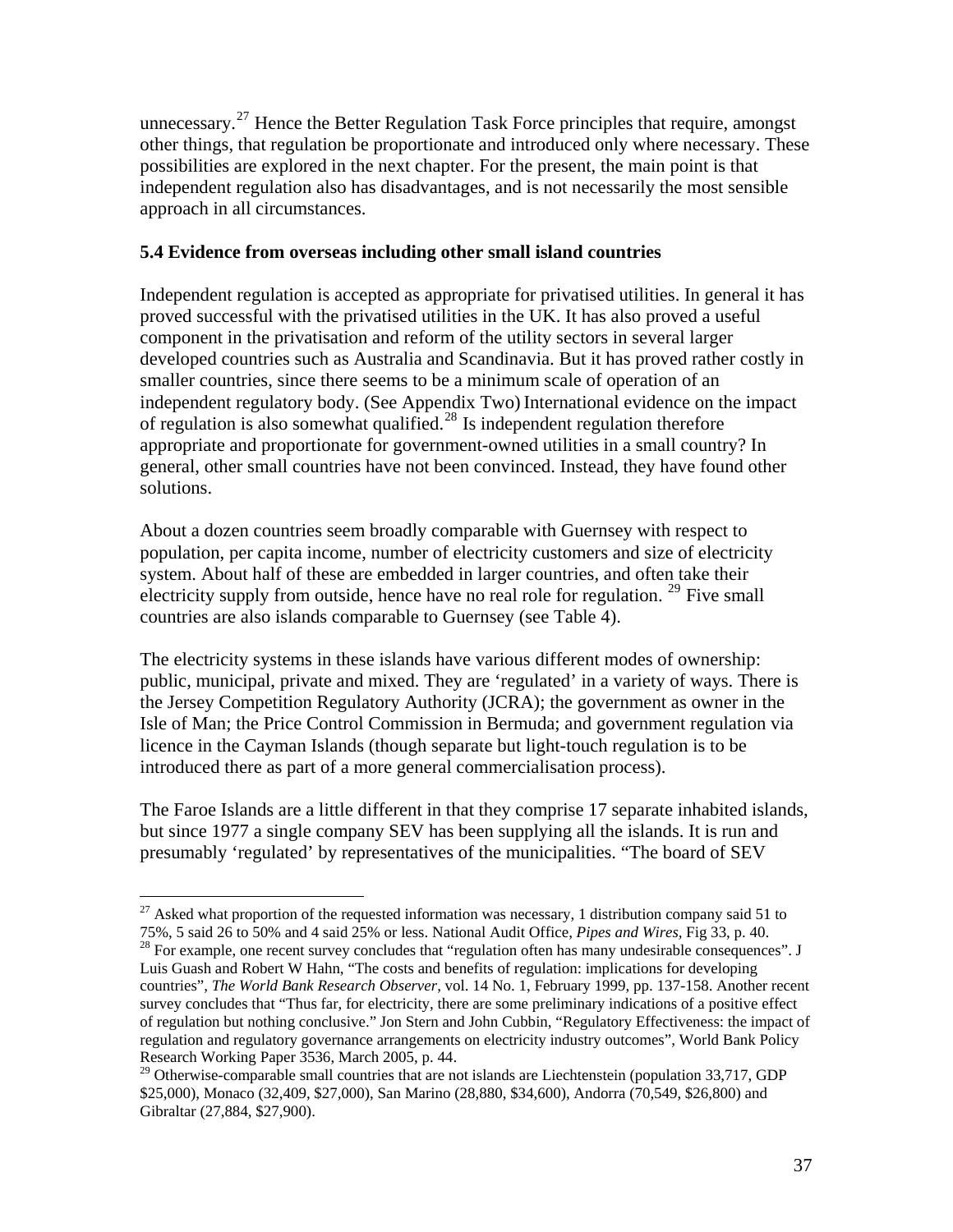consists of seven members from all islands elected by the 78 agents located around the country. The board hires a director and the administrative staff."<sup>[30](#page-37-0)</sup>

None of these countries has an independent Utility Regulatory Authority per se. Yet as far as one can gather, the electricity systems in these islands are as modern as in Guernsey and operating just as satisfactorily. There seems to be no indication of problematic relationships between these electricity organisations and whatever part of government is responsible for supervising them.  $\frac{3}{1}$  These supervisory bodies are generally engaged in supervising numerous entities, rather than focused on one or a few utility sectors. This suggests that relatively few resources are devoted to the regulation of electricity in particular. Moreover, the apparent lack of any need to provide details (at least on the web) of the operation, staffing and costs of utility regulation is in itself an interesting point. Utility regulation in all these small islands seems to be accomplished in a low-key yet effective way. It provides reassurance to customers on prices and quality of service, and achieves good service and new investment, but does not seem to be costly or burdensome. It suggests that there are other ways of achieving satisfactory regulation that could be of relevance in Guernsey too.

| Table + Electricity systems in comparable small island countiles |            |            |                           |             |             |             |             |
|------------------------------------------------------------------|------------|------------|---------------------------|-------------|-------------|-------------|-------------|
| Country                                                          | Population | <b>GDP</b> | <b>Electricity Sector</b> |             |             |             |             |
|                                                                  |            | per        |                           |             |             |             |             |
|                                                                  |            | capita     |                           |             |             |             |             |
|                                                                  |            |            | <b>Customers</b>          | Production  | Consumption | Capacity    | Ownership   |
|                                                                  |            |            |                           |             |             | including   |             |
|                                                                  |            |            |                           |             |             | imports     |             |
|                                                                  |            | <b>SUS</b> |                           | GWh 2002    | GWh 2002    | <b>MW</b>   |             |
|                                                                  |            | 2003       |                           |             |             |             |             |
|                                                                  |            |            |                           |             |             |             |             |
| Guernsey                                                         | 65,228     | 40,000     | 28,255                    | $54 + 264$  | 296         | $116 + 60$  | Public      |
| Jersey                                                           | 90,812     | 40,000     | 44,348                    | (France)    | 630         | $208 + 145$ | 62% Public  |
|                                                                  |            |            |                           |             |             |             | 48% Private |
| Isle of                                                          | 75,049     | 28,500     | >40,000                   | $132 + 274$ | n.a.        | $177 + 45$  | Public      |
| Man                                                              |            |            |                           |             |             |             |             |
| Bermuda                                                          | 65,365     | 36,000     | 33,239                    | 643         | 598         | 180         | Private     |
| Faroe Isles                                                      | 46,962     | 22,000     | n.a.                      | 220         | 205         | n.a.        | Municipal   |
| Cayman                                                           | 44,270     | 32,300     | 21,000                    | 411         | 382         | 123         | Private     |
| Isles                                                            |            |            |                           |             |             |             |             |

Table 4 Electricity systems in comparable small island countries

N.a.: not available

<span id="page-37-1"></span><span id="page-37-0"></span> $\frac{30}{31}$  [http://www.randburg.com/fa/sev.html,](http://www.randburg.com/fa/sev.html) 20 January 2006.<br><sup>31</sup> The Cayman Island electricity company refers to extensive discussions in agreeing its new licence but the issues seem to have been resolved satisfactorily.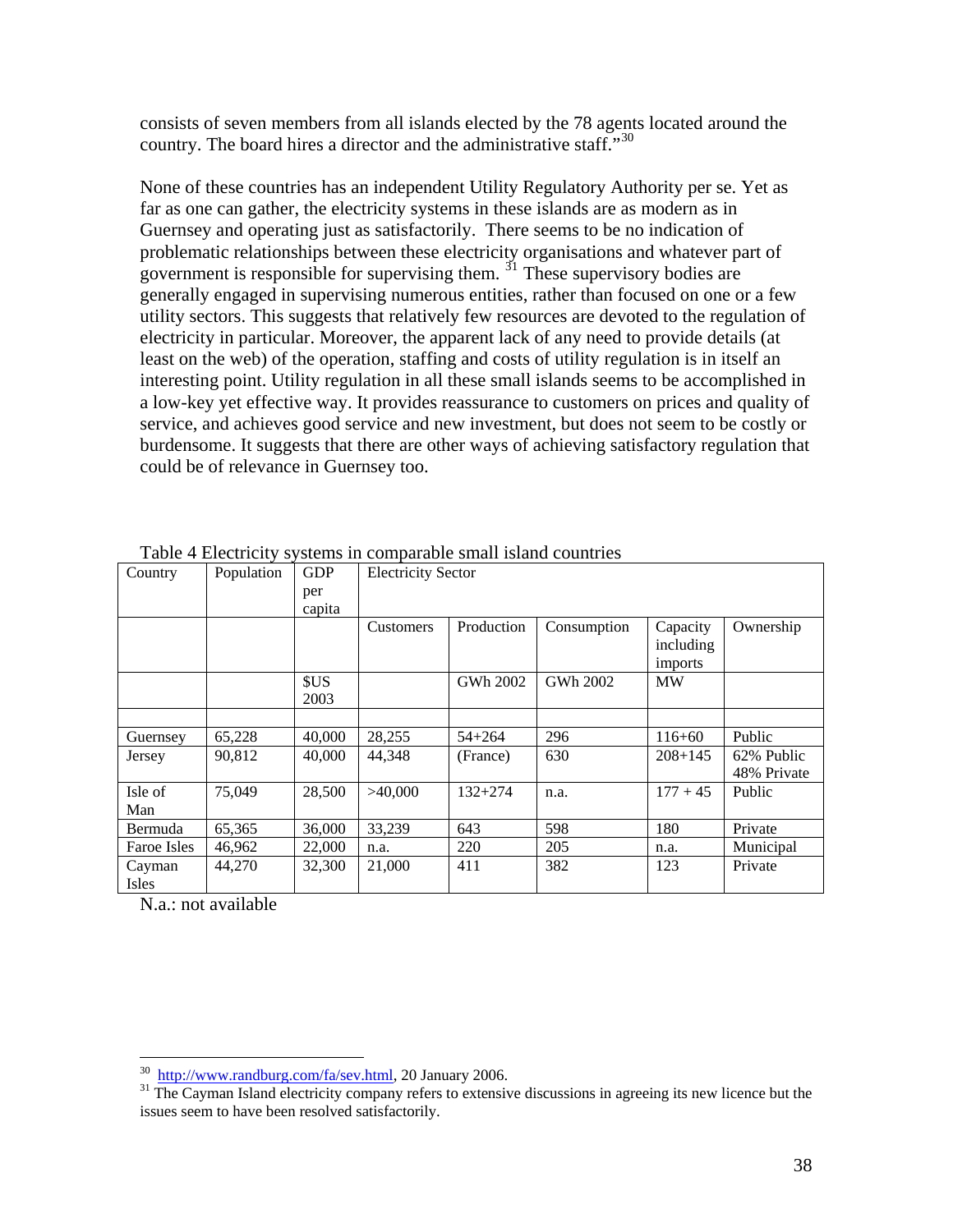### **6 Modifying the framework of regulation**

### **6.1 Modifications to OUR's statutory obligations**

Europe Economics (EE) was asked to examine the ethos of regulatory legislation in Guernsey. It focused on four main issues:

- a) the structure of regulatory bodies, and specifically whether there should be a move from an individual regulator to a committeebased body;
- b) clarity, hierarchy and content of regulatory duties;
- c) powers of governments to give directions; and
- d) the impact and efficiency of the appeal process.

I have considered how the EE's recommendations on each of these issues might help to resolve the regulatory problems identified above, and then made some additional proposals.

### **6.2 Structure of regulatory body**

In general I agree with the pros and cons identified by EE, and with the recommendation to stay with a single Director General rather than to introduce a committee structure. However, in the present context I would put more weight on the role of a committee structure in moderating extreme positions taken by an individual regulator that might be unreasonable or inappropriate. Such a safeguard needs to be given particular weight in present circumstances. For example, it seems unlikely that the OUR could have imposed such burdensome requirements on GEL, or assumed that the company did not own its assets, if the regulator had first to persuade a local board of the wisdom of these actions.

To avoid the more bureaucratic committee structure, I suggest that consideration be given to the following approach that I first used in the context of the price control review for the National Grid Company in the UK, and later extended to other price control reviews. I appointed a panel of three senior businessmen to advise me on what it was reasonable to put to and expect of the regulated companies (for example, in the way of efficiency improvements or other changes). The companies no doubt recognised this in the arguments they put forward. At the same time, the companies found the approach reassuring because they knew that practical businessmen like themselves were involved in the regulatory decision-making process at the highest level (although of course responsibility for the regulatory decisions rested firmly with the regulator). A third benefit was that the meetings between company and regulator, which were attended by the business advisors, were more constructive than they otherwise might have been. The approach proved very successful, including in the views of the companies, and was repeated until the structure of regulation was itself changed. It seems to me that this approach could be beneficial in Guernsey too.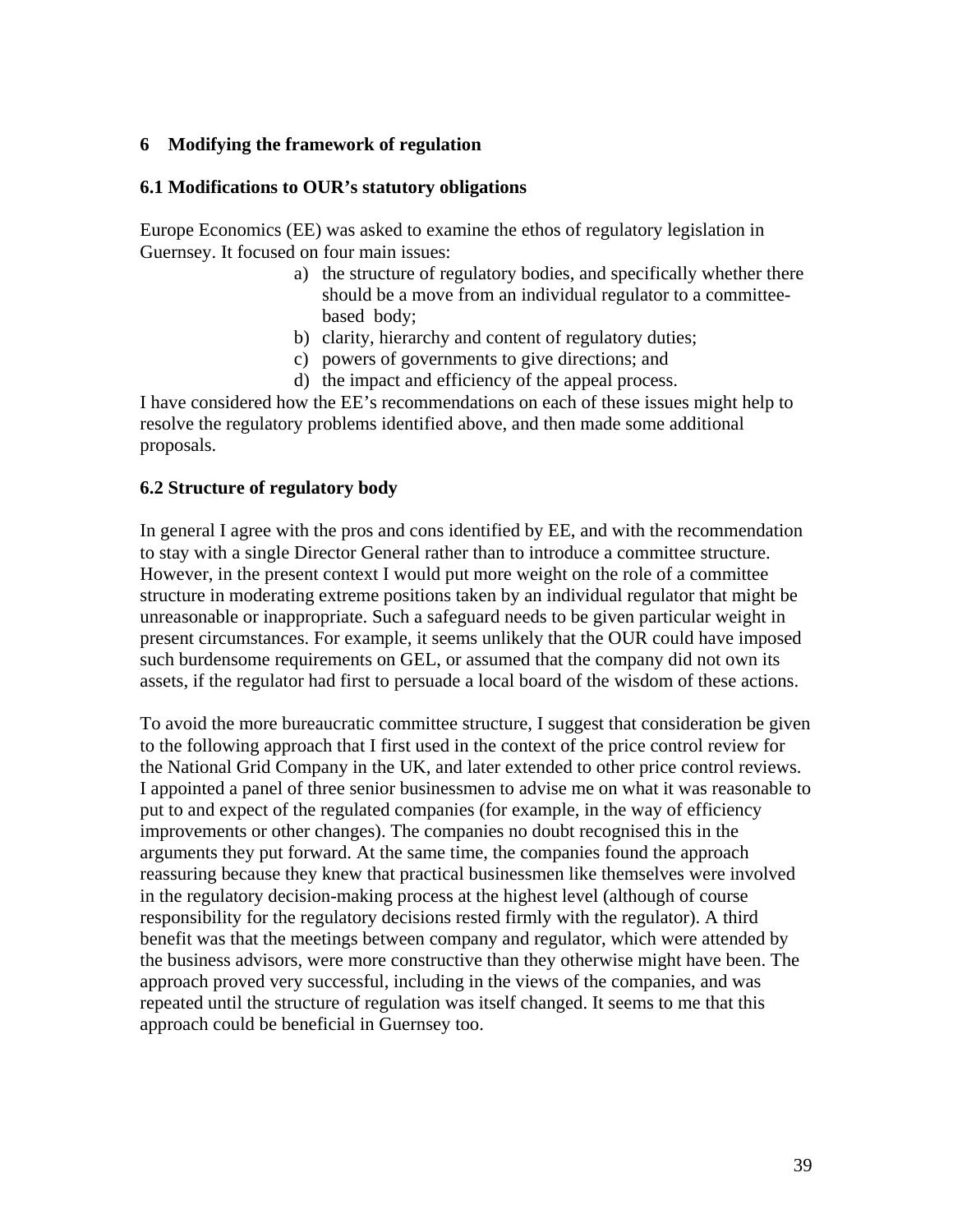## **6.3 Regulatory duties**

EE suggests that the lack of hierarchy of OUR's duties and their commonality across all three regulated sectors is likely to have made decision-making more difficult than necessary, increased regulatory risk and may have contributed to some of the conflict between the OUR, utilities and consumers. It recommends differentiating between primary and secondary duties and between each of the three regulated sectors.

Although there are clearly differences between the three sectors, I should be surprised if the OUR was not able to take account of this in its decision-making. So I am not convinced that the present duties are likely to have caused the problems mentioned. If a Direction does require the OUR to give particular priority or weight to a particular duty, it will be important to ensure that this does not simply mean an additional burden of regulation with respect to that duty, without recognising the need to reduce the burden of regulation with respect to other duties. It might therefore be helpful for any such Direction to provide that any priority should be without prejudice to the Better Regulation duties discussed below. Indeed, in present circumstances there would be merit in a Direction making the Better Regulation duties a priority for the OUR and the States with respect to all the sectors presently regulated.

I strongly agree with EE's recommendation that the OUR should be given an explicit duty, applicable to all three sectors, to have regard to the costs of compliance and to adopt regulatory methods appropriate to the size of Guernsey. In understanding the present situation, it is fair to say that there has been some lack of clarity in the general framework, and probably (as the NAO and EE reports suggest) some conflicts of personalities. Nevertheless, the bottom line is that the actual regulatory process and decisions have generally been 'over the top'. Getting a more appropriate regulatory approach is therefore the key to solving all the problems. I am pleased to note that the OUR itself is now looking at ways in which it can improve its procedures.

The proposed new duty will certainly help here, but is open to the question: what exactly does it mean to regulate in a way proportionate to Guernsey? I would therefore urge that the new duty includes, in addition, an explicit statement of the principles of Better Regulation that are now incorporated within the regulatory duties in the UK. Specifically, they require that "any person exercising a regulatory function must have regard to the principles that

- b) regulatory activities should be carried out in a way which is transparent, accountable, proportionate and consistent;
- c) regulatory activities should be targeted only at cases in which action is needed."

Even these useful additional principles do not quite capture the importance of the point that, in the present context of Guernsey, 'proportionate' should mean a reduction in the scale and intrusiveness and cost of regulation. To this end, it would be helpful to supplement the above clauses by two additional clauses: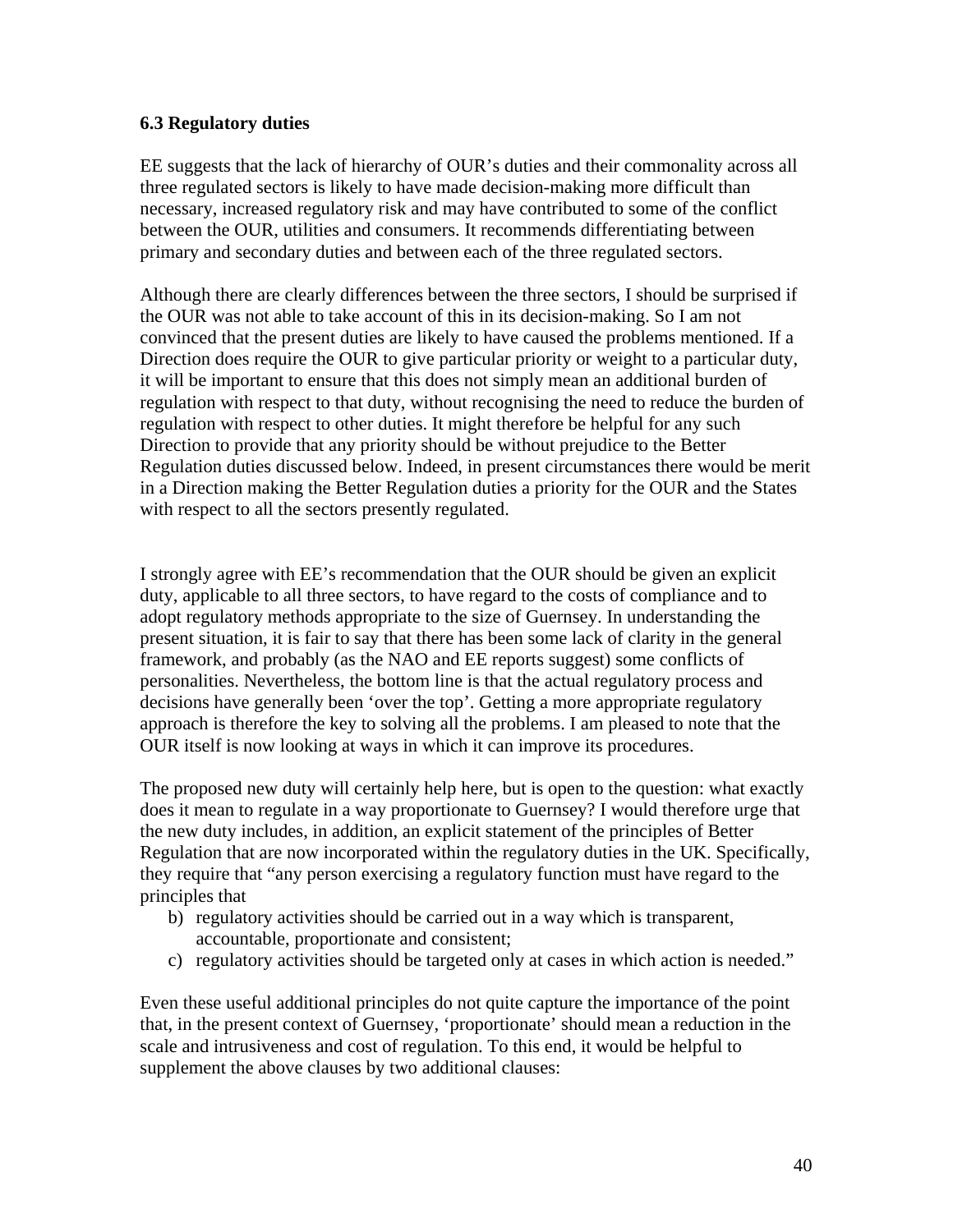- d) regulatory activities should promote and not discourage flexibility, initiative, innovation and responsiveness to customer preferences within the regulated sector; and
- e) possibilities for reducing the scope, intensity, intrusiveness and cost of regulatory activities should be actively pursued.

Incidentally, I assume that this additional duty, like the present ones, will apply equally to the States as to the Director General. This of course would be desirable.

## **6.4 Powers of government to give directions**

EE notes that the scope for the States to give directions to OUR is narrower in Guernsey than in the UK or elsewhere and suggests that there should be scope to give directions to change the priority that OUR should afford to each of its duties. It warns against creating too much regulatory uncertainty or enabling the States to intervene in operational decisions by the regulator, and suggests allowing changes to the priority of the regulatory duties only every five or ten years

I appreciate that it may be convenient for the States to be able to give general directions to the OUR. However, I too place weight on EE's concerns about regulatory uncertainty and the dangers of intervention in regulatory decisions. It is not clear that limiting changes to once every five or ten years is consistent with responding to whatever circumstances might indicate a reordering of duties. I am therefore not inclined to see government powers of directions as a solution to the present problems of regulation, though they might have a useful role to play.

#### **6.5 The appeal process**

At present, licensees aggrieved by a decision of the OUR can appeal to the Utility Appeals Tribunal (UAT). The Department of Commerce and Employment has suggested that it would be more efficient and cost effective for appeals to be dealt with by the Royal Court. EE concludes that there would be greater advantage in improving the operation of the UAT than in substituting the Royal Court, for example by limiting the time available to the UAT to resolve cases. I agree with this. A legal route is likely to be more expensive and may not focus adequately on the economic as opposed to legal issues involved. It may be helpful to set out my views at greater length.

There has been understandable concern at the cost and time taken by the present utility appeals process, particularly in view of the experience of Cable and Wireless in 2002. The intention of the OUR to publish draft decisions for comment before a final decision will help to resolve issues that might otherwise have gone to appeal. Use of a mediation process could be helpful in some circumstances, although it is not necessarily suitable for all types of regulatory dispute. Moreover, the accepted view in the UK (I understand in Guernsey too) is that it is inappropriate for the regulator to negotiate with licensees, as opposed to hearing what they have to say and then making a decision. Increasing the time for lodging an appeal from 14 to 28 days will allow a more considered response, though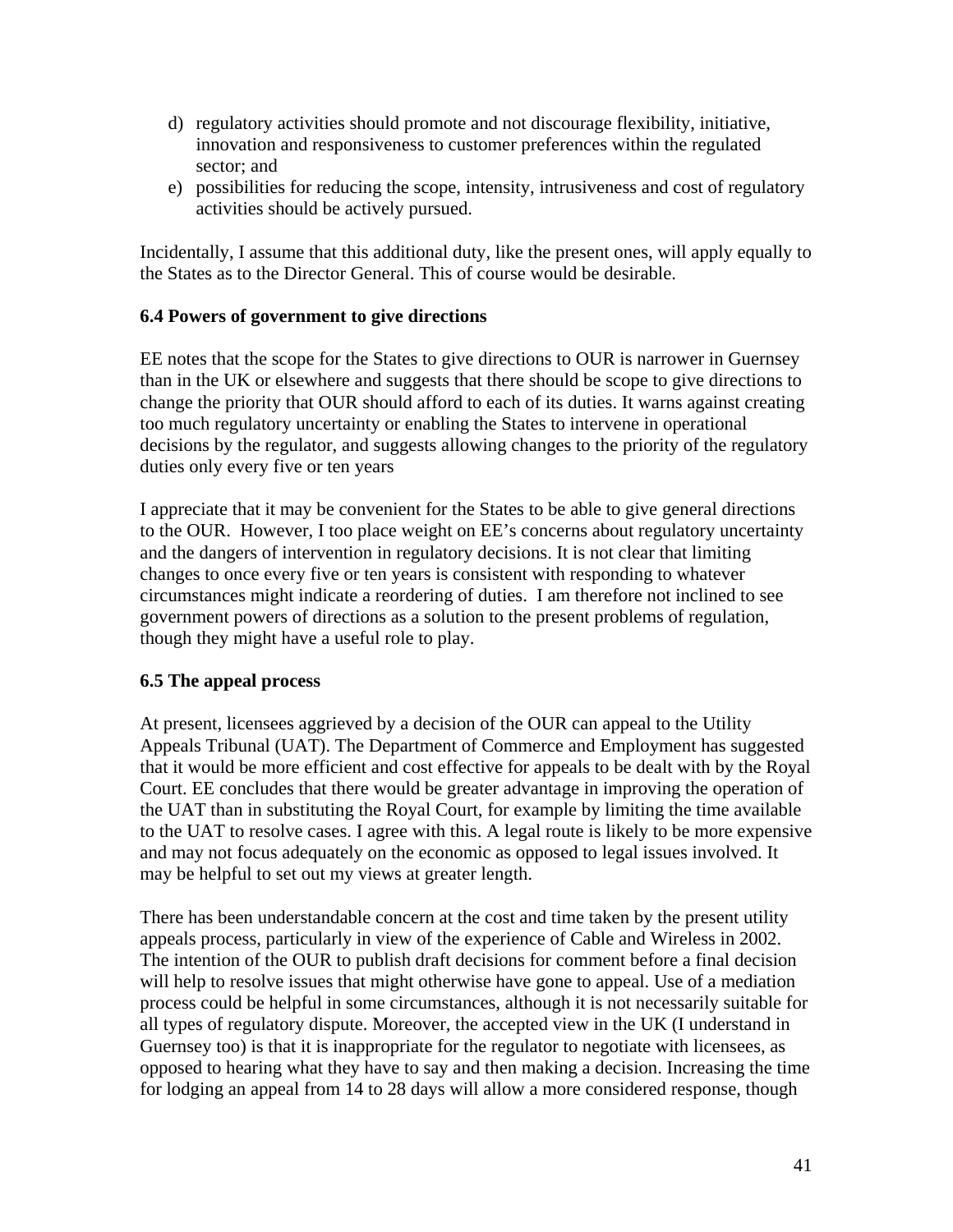whether it will reduce the number of appeals is not obvious. I am therefore not optimistic that the above procedures, whilst probably useful, will really address the issue of a satisfactory appeal process.

Consider now the possibility of referring all appeals to the Royal Court, possibly with technical or other assessors. I would not wish to rule out the possibility of recourse to the Royal Court for primarily legal issues, including judicial review. However, I am concerned that if this were the only route for appeal it would lead to an excessive and often inappropriate emphasis on legal issues. This would be even more costly and timeconsuming than the present process, which alternatively could be improved, as the EE report explains.

In my experience, and consistent with a point made by EE, the issues most likely to arise in utility regulation appeals are generally not legal ones but rather are matters requiring economic and business judgement. A common question would be: is this price control proposal a reasonable one to impose on the company, and if not what is? A legal approach would ask whether due process has been followed, whether relevant information has been overlooked, whether anything is inconsistent with the facts in the case, whether it is possible that a reasonable regulator could have come to the decision in question based on the evidence before him or her, and so on. Although such questions may sometimes be relevant, the more likely and relevant set of questions concerns the substance and magnitude of the regulator's judgements. For example, would this or that assumed efficiency improvement be more appropriate in the future circumstances of the licensee, how should the weighted average cost of capital be calculated in the licensee's particular circumstances, are particular items of capital expenditure justified in view of future possible demand and supply scenarios and if so how soon, and so on. Experts can often shed light on these questions, but there are generally no right or wrong answers these are questions where even experts may legitimately differ. What is required above all is a judgement whether, all things considered, the regulator has 'got it about right' or has been a little too severe (or too lenient), and if so a judgement on what would be 'about right'.

I would therefore suggest that it would be premature to remove the possibility of appeals to the Utility Appeals Tribunal in the majority of cases. Steps can be taken to avoid the problems that have previously been experienced. For example, the EE report proposes giving the Tribunal only a limited time (3 months) in which to complete its work. This would be sensible, and consistent with the approximately three-month period provided for appeals against Code modifications in the UK energy sector. In the case of modification references to the UK Competition Commission, it is up to the Director General to specify the time in which the report is to be completed. The parties then can and do organise their material and processes to meet this timetable.

There is no reason why legal issues should dominate Tribunal appeals, or why the parties should think that advocates are the most effective presenters of their case. If there is a concern that members of the Tribunal are not sufficiently familiar with the conditions and approach appropriate to Guernsey, then it is open to the States to appoint appropriate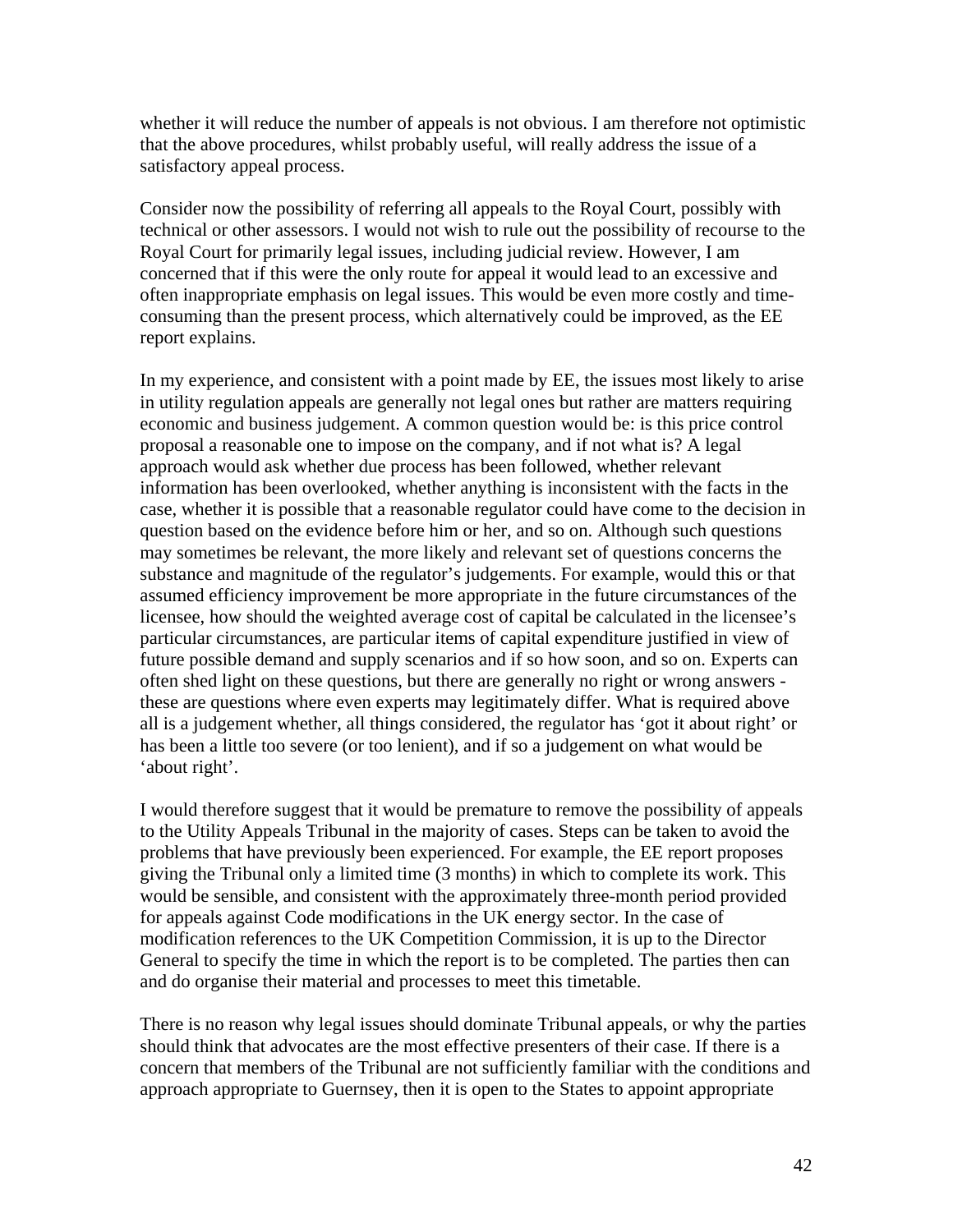people to the Tribunal. It is certainly not the case that the UK Competition Commission limits its membership to technical experts and specialists in utility regulation: on the contrary, part of its strength has always been the diversity of its membership, not least the participation of the non-specialist business person.

To summarise, I strongly agree with the conclusion of EE, which I am told is also the view of the three regulated utilities, that it would be better to improve the operation of the Utility Appeals Tribunal by making it more cost-effective, than to refer all appeals to the Royal Courts.

I would make one further suggestion. At present the regulator has the power to impose any modification to the license that he or she considers necessary or expedient. In the absence of appeal by the licensee, the modification stands. This puts the regulator in a stronger position, and the licensee in a weaker one, than in the UK. There, the regulator may propose a change to a licence, but if the licensee declines to accept, then in the absence of appeal by the regulator, the modification does not stand. This puts an additional pressure on the regulator to ensure that its proposals are reasonable. In present circumstances, it would seem appropriate to consider adopting the UK practice in this matter.

## **6.6 A possible Competition Commission**

It is understood that the Department of Commerce and Employment is "carrying out an investigation into whether the island needs a competition law". (*Guernsey Press* 15 Nov 2005) If a new Competition Authority were set up to enforce such a law, would it be sensible for the OUR and utility regulation (or at least electricity regulation) to be part of it, and if so in what way?

There are two possibilities here. One is that regulation by a Competition Authority should replace regulation by the OUR, at least with respect to States-owned entities. The other is that utility regulation should continue as now, but that a combined Competition and Regulatory Authority should be responsible for both sets of activities.

Electricity is in fact regulated in the first way in Jersey. Jersey Electricity has been a Public Company since 1924 and is listed on the main London Stock Exchange. The Jersey Government owns 62% of the ordinary share capital of the Company whilst the remainder is owned by a diversity of institutional and private investors. The States of Jersey set up the Jersey Competition Regulatory Authority (JCRA) in 2001 as an independent body with responsibility for promoting competition and consumer interests through economic regulation and competition law. In the field of economic regulation, its responsibility currently covers the telecommunications and postal sectors. It is also responsible for administering and enforcing the Competition (Jersey) Law 2005. Although there is no electricity sector-specific regulation, the JCRA can still act if Jersey Electricity abuses its monopoly position. To date the JCRA has not needed to intervene in the electricity sector.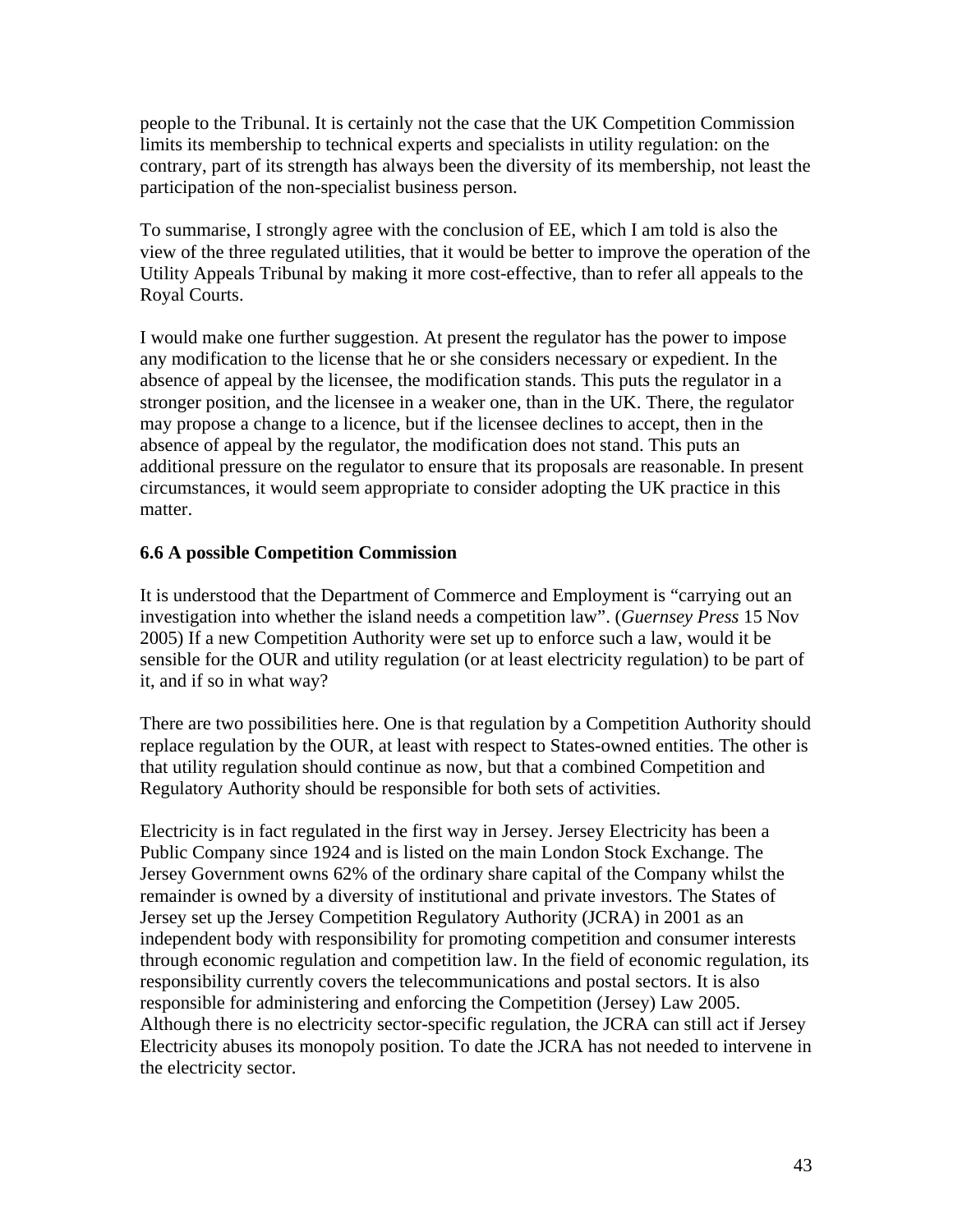Replacing sector-specific electricity regulation by a Competition Authority would avoid the costs of a regulatory office and reduce regulatory uncertainty since there would be less of a role for regulation. It would therefore reduce the costs of compliance by the company, and increase the company's flexibility and responsiveness to new situations.

If there were sufficiently serious concerns about the actions of the electricity company, then the Competition Authority could investigate. It would have resources to do so, though initially it would have little accumulated expertise in the electricity sector. If it did find abuse of a monopoly position it would have to consider how to deal with this. Whether a one-off remedy would suffice is unclear. If the monopoly position is permanent then a permanent remedy may be called for. There may be advantage in a price control framework as a means of clarifying what prices it would be reasonable or unreasonable for the company to charge. Any such price controls would need to be monitored and updated from time to time. The Competition Authority would need to allocate staff and resources to do this, including perhaps by means of consultancy advice.

All this might suggest that the situation would tend to become the same as under regulation. Against this, however, a States-owned body would be unlikely to want to act anti-competitively, at least with respect to seeking excessive prices and profits. It is also argued in this report that T&R could adequately regulate States-owned entities. In special circumstances there might need to be a Competition Authority investigation from time to time to reassure those concerned (including customers and companies, politicians and commentators). Even a States-owned company might welcome some external guidance. However, this would not be the normal situation, and there would be advantage in waiting to see whether price controls or some other form of regulation are required, rather than presuming that they are from the start. Thus, replacing the OUR by a Competition Authority, at least for States-owned entities, would have merit in the context of Guernsey.

Combining the OUR with a Competition Authority would not have the above advantages but it would have at least two other related advantages compared to the present situation. First, the authority would have a broader range of staff and responsibilities. This would increase flexibility of regulatory resource use and increase the range of expertise available with respect to each aspect, including electricity regulation. This is particularly relevant if a rigorous slimming down of the present regulatory body is envisaged. Importantly, where appropriate and on the most critical issues, it would enable the person primarily responsible for electricity regulation to discuss the matter with a wider range of colleagues to inform the decision-making process. In some measure, then, this would provide some of the advantages of a regulatory committee over an individual Director General, without the additional cost and bureaucracy that a regulatory committee would entail.

Second, a combined Regulation and Competition Authority provides a wider context against which to assess the need for action in any particular sector. Specifically, an organisation responsible for the health of a large proportion of the market sector in Guernsey might be less inclined to see any problems in the electricity sector as overwhelmingly serious, needing detailed and continuous intervention. It might be more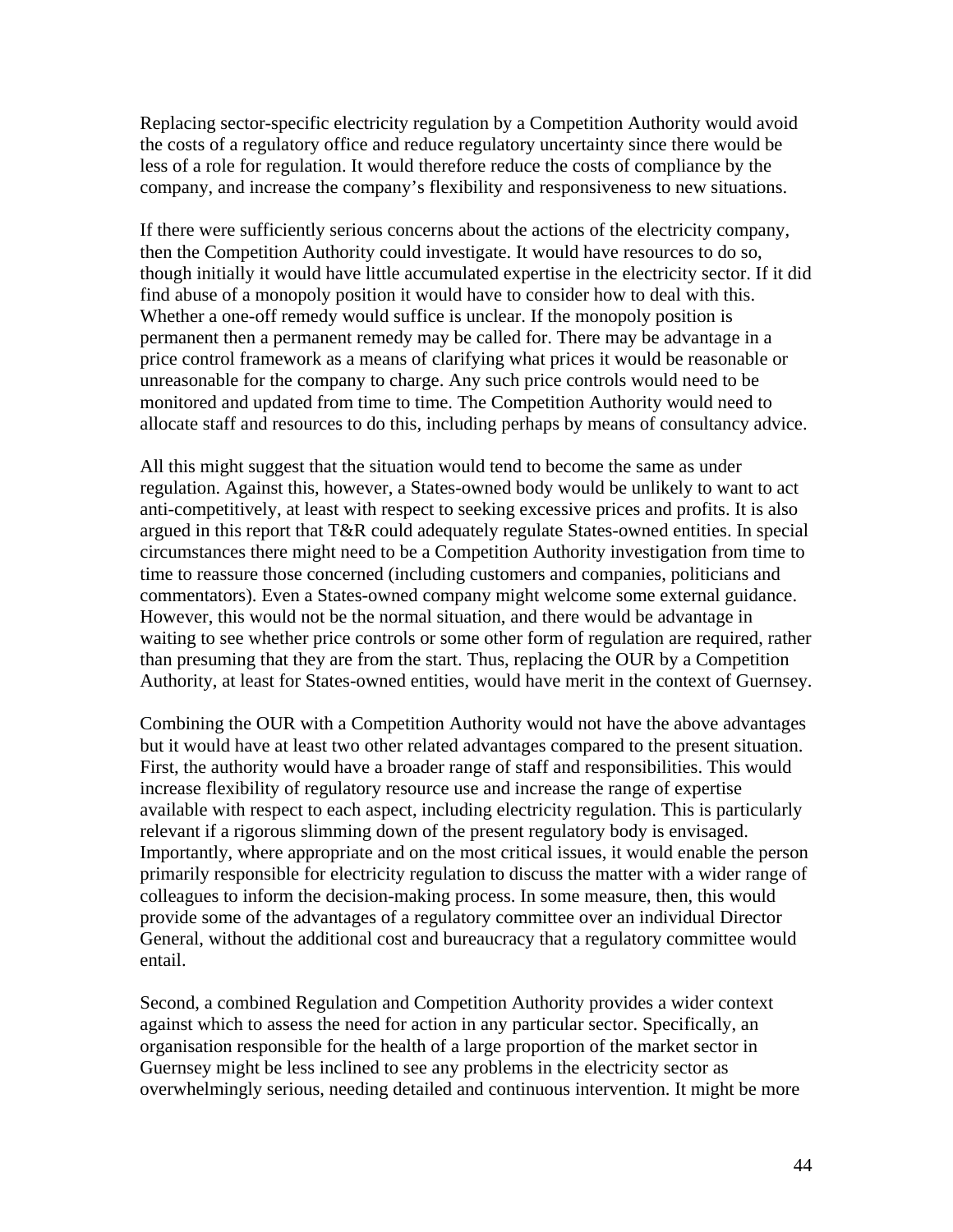inclined to see them as presenting issues from time to time that need to be dealt with expeditiously along with many other issues in the more or less competitive market as a whole. There will be many other issues to deal with: the fortunes and reputation of the Authority will not depend so heavily on electricity regulation as the OUR does. This would seem more consistent with the view of regulation set out by the States in 1999.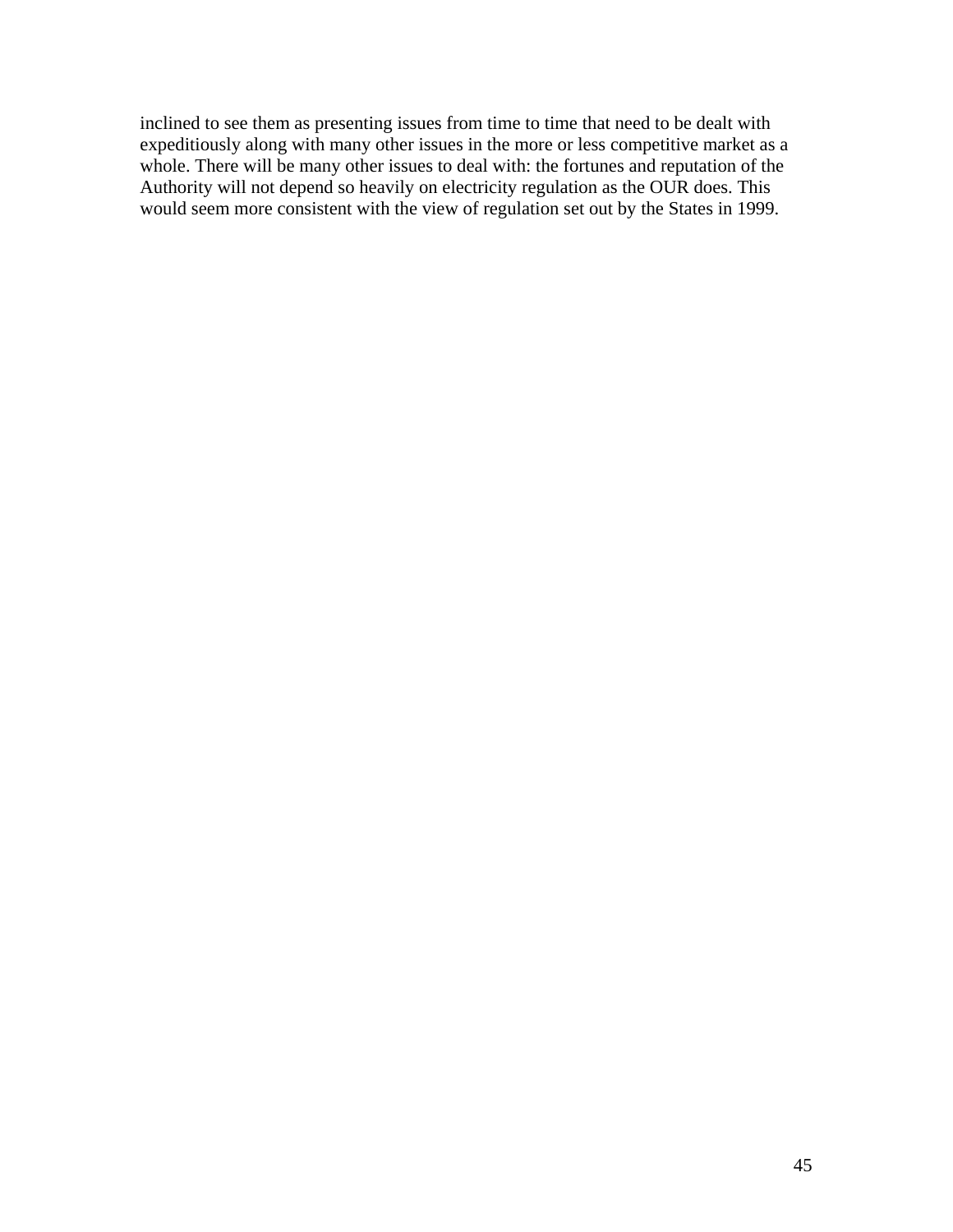## **7. Reducing the cost of regulation**

### **7.1 Improved budgetary control**

Although the costs of the OUR, at about £900,000 per year, have remained within 1 per cent of the aggregate turnover of the licensed companies, as mentioned in the Advisory and Finance Committee letter of 2001, this is rather higher than the States' 1999 estimate of £350,000. On average, as shown in a previous chapter, the OUR's electricity regulation costs the Guernsey electricity customer £6.40 per year. Per capita, this is ten to twenty times the cost of electricity regulation in the UK. There is no reason to expect the per capita benefits of regulation to be any higher in Guernsey than in the UK. The Committee was therefore right to say that regulation should also deliver value for money, and should in due course be reviewed. In my view, regulation is not presently delivering benefits to justify this level of expenditure and involvement, and indeed cannot be expected to do so.

How is this best accomplished? One of the States' first general Directions could usefully require the OUR significantly to reduce its direct costs of operation, in parallel with the proposed new duty to regulate proportionate to the circumstances of Guernsey.

Is a regulatory body likely to respond significantly to this? There is room for doubt here. The statutory duties on a regulator are quite broad and serious. The regulator is appointed to protect the interests of consumers in respect of prices, quality and variety of service; to secure as far as practicable that the provision of services meets reasonable demands; to ensure that these activities are carried out so as best to serve the economic and social development and well-being of Guernsey; and many more. These are far-reaching objectives. The regulator is provided with equally far-reaching functions and powers to enable the fulfilment of these objectives. It is perhaps not surprising that a regulator might feel the need to investigate all these issues in some depth, and that a considerable staff and minimum scale of activity is required in order to discharge these duties, and to convince others that they are being properly discharged.

It is therefore important to consider what additional steps can be taken to ensure that the costs (and the scale) of regulation are indeed reduced to a more appropriate level. In this context I am concerned to learn that there is no direct budget limit on the OUR, so that it can incur whatever costs it chooses to, and simply charge these to the licensees. I appreciate that it may not be appropriate to have the OUR subject to an annual vote on its allowed budget. However, is there no other way by which the States can exercise responsibility or express their concern on this matter? In the UK, the Treasury has responsibility for approving the budget of Ofgem. Should not Treasury and Resources Department, or Commerce and Employment Department as sponsor Department of the OUR, be expected to set and enforce an appropriate budget for utility regulation?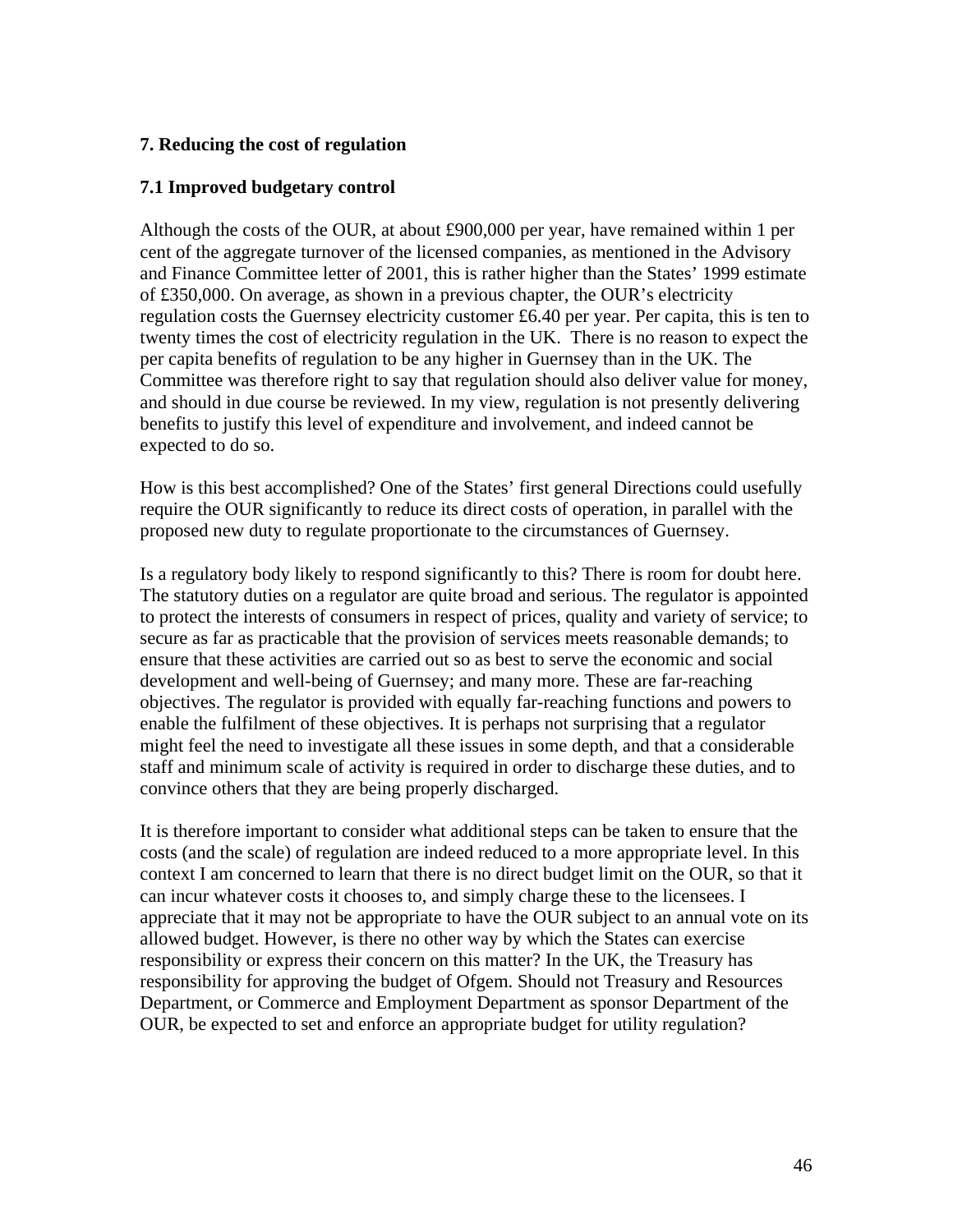## **7.2 The feasibility of a smaller budget for regulation**

What size of budget is appropriate for utility regulation in Guernsey? Various different benchmarks might be considered. A pro rata calculation based on UK experience might be unduly severe. For present purposes it seems sensible to work with the estimate suggested by the Board of Industry in 1999, namely £350,000 and one full time professional staff (the DG) to regulate the three sectors. This would imply a licence fee of £70,000 for electricity with one fifth of a professional staff member's time. This involves somewhat more than the pro rata cost in the UK. However, it reflects the considered original opinion of the Board of Industry in 1999, informed by its advisers (KPMG), as to what kind of regulation would be appropriate for Guernsey.

How would the regulatory budget be made up? On the basis of the OUR accounts for 2004 (total cost about £900,000 for five staff and three sectors), assume that staffing costs are reduced to about one fifth and other costs to about one half, so as to give a total cost of £350,000. The revised provision for electricity regulation is then assumed to be one fifth of the budget of the whole regulatory body. The provisions for the other sectors have also been reduced pro rata.

|                          | Total body | Electricity |
|--------------------------|------------|-------------|
| <b>INCOME</b>            |            |             |
| Post Office revenue      | 70         |             |
| Telecoms revenue         | 210        |             |
| Electricity revenue      | 70         | 70          |
|                          |            |             |
| <b>Total Income</b>      | 350        | 70          |
|                          |            |             |
| <b>EXPENDITURE</b>       |            |             |
| Salaries and staff costs | 70         | 14          |
| <b>Consultancy fees</b>  | 140        | 28          |
| Legal fees               | 50         | 10          |
| <b>General Overheads</b> | 50         | 10          |
| Other                    | 40         | 8           |
|                          |            |             |
| <b>Total Expenditure</b> | 350        | 70          |

Table 4 Possible smaller regulatory budget  $(\text{\pounds}^2000)$ 

The main tasks of electricity regulation, in Guernsey as elsewhere, have been set out in an earlier section. This showed how T&R could discharge these tasks. Appendix One contains a more detailed exposition of how a smaller regulatory agency could discharge them, including by the use of consultancy advice. (This calculation is of potential relevance to the T&R solution too.) The conclusion is that it would indeed be possible for a regulatory body to carry out the statutory functions of electricity regulation within a reduced budget equal to the level initially envisaged by the States.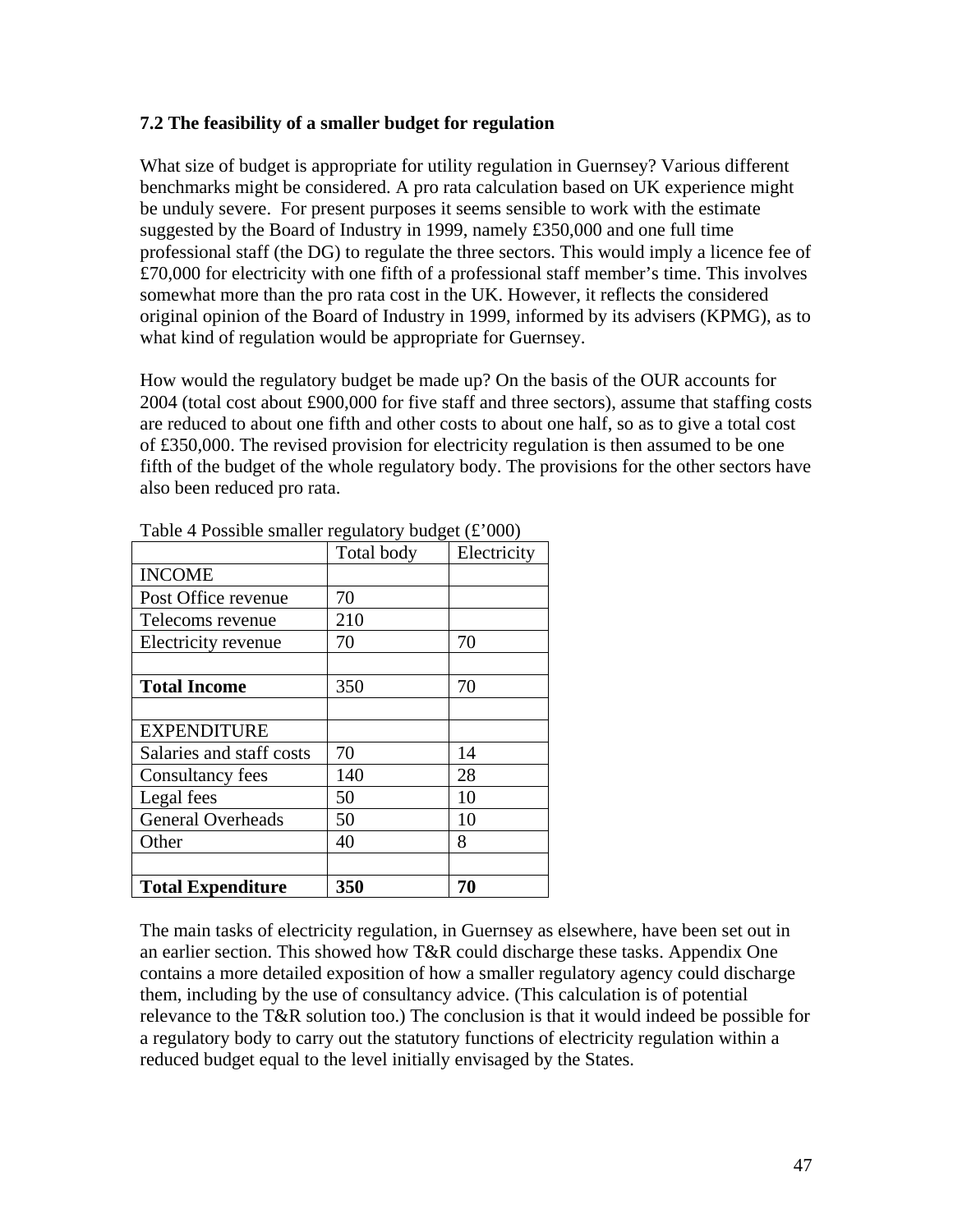# PART FOUR SUMMARY AND RECOMMENDATIONS FOR POLICY

## **8.1 Introduction and concerns**

Guernsey Electricity has asked me, as former UK electricity regulator, to examine electricity regulation in Guernsey and to consider possible modifications.

I have looked at three potential causes of concern;

- The confusion and overlap in roles and responsibilities between the States and the OUR with respect to States-owned commercialised entities
- The actions of the OUR with particular regard to electricity regulation, and
- The costs of regulation, both in total and for the electricity sector in particular.

There is substance in all these concerns:

- Some actions of T&R on behalf of the States and the OUR as regulator seem to overlap and to have been mutually inconsistent.
- The OUR's actions have in some cases been heavy handed, inappropriate in Guernsey, unduly onerous and unreasonable in any country.
- The cost of regulation is greater than initially expected in 1999 and ten to twenty times the cost per capita in the UK.

This Report has examined three ways of addressing these concerns.

#### **8.2 Analysis of measures to address these concerns**

- 1) Transferring regulation of one or both of the States-owned commercialised entities (GEL and GPL) from OUR to T&R Department would resolve all three problems at a stroke (at least for the electricity sector).
	- This is not claimed to be the most appropriate method of regulation for privately owned enterprises, or in larger countries. But there is reason to believe that it would be a more satisfactory outcome for a States-owned company in a small island economy, and in the particular circumstances of Guernsey.
	- There must also be some doubt whether in practice other solutions would effectively address the above three concerns. The OUR may continue to exercise an inappropriately intrusive role in the business decisions of States-owned utilities, and the States cannot be expected to withdraw from active involvement. This would lead in practice to a continued overlap and confusion over responsibilities as well as excessive regulatory cost.
	- Given the size, nature and present circumstances of Guernsey, transferring regulation of States-owned entities to T&R seems more likely to produce a stable, non-bureaucratic and low cost yet effective system of regulation.
- 2) Modifying the regulatory framework would address the problems of unreasonable regulatory actions. The principle proposals are
	- That the OUR appoint a panel of senior business persons to advise it on price control reviews and other important interactions with licensees;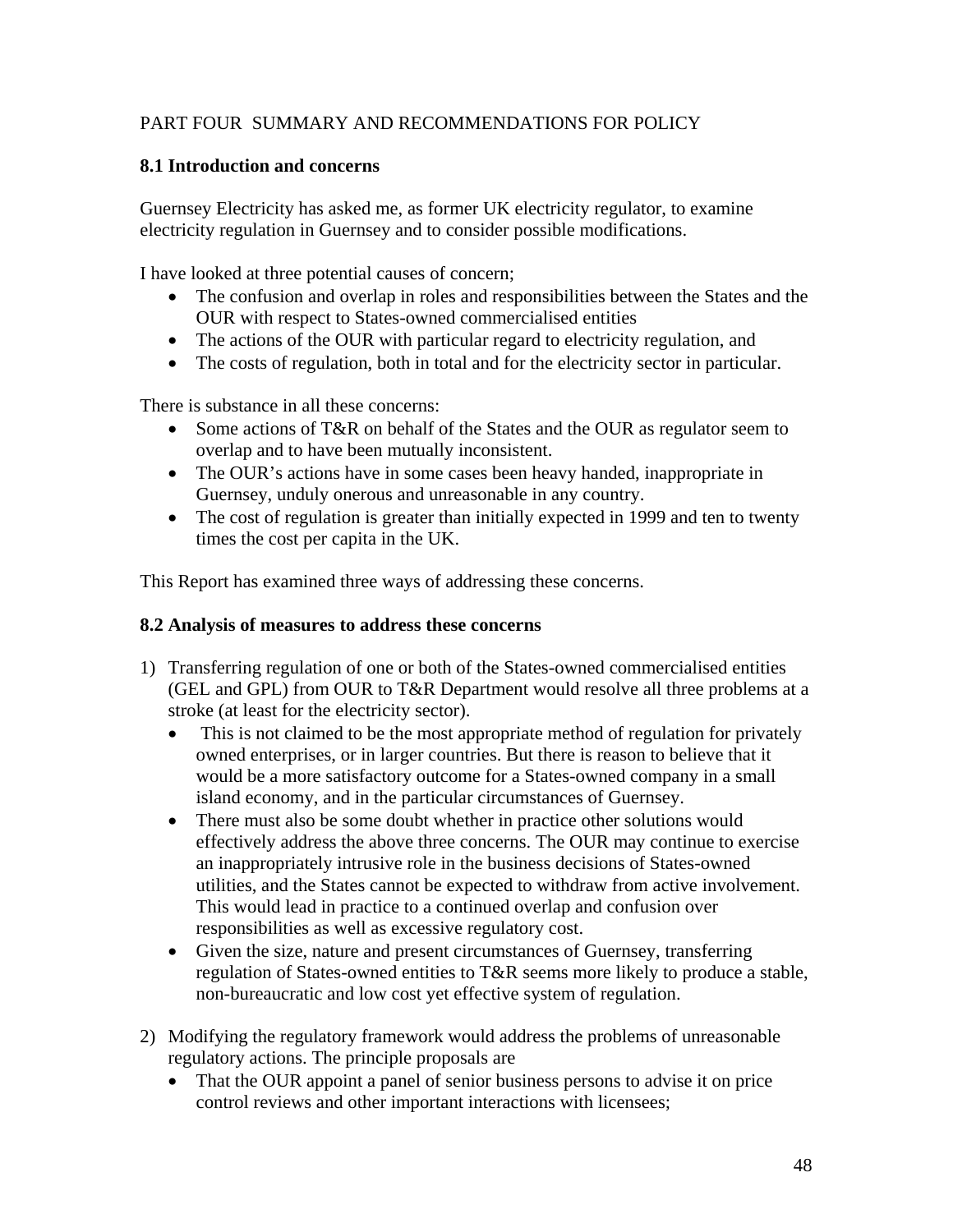- That the OUR should be given a new duty, which could usefully be made a priority, to implement the principles of Better Regulation, and specifically
- To regulate in a way proportionate to the size and circumstances of Guernsey and to have regard to the principles that
	- a. regulatory activities should be carried out in a way which is transparent, accountable, proportionate and consistent;
	- b. regulatory activities should be targeted only at cases in which action is needed."
	- c. regulatory activities should promote and not discourage flexibility, initiative, innovation and responsiveness to customer preferences within the regulated sector; and
	- d. possibilities for reducing the scope, intensity, intrusiveness and cost of regulatory activities should be actively pursued;
- That the role of the Utility Appeals Tribunal be retained but that it be given a limited time (say 3 months) in which to determine an appeal; and
- That if a determination of the OUR is not accepted by the licensee then it should not be implemented, hence it would be a matter for the OUR, and not the licensee, to appeal the matter to the Tribunal.
- 3) Reducing OUR's budget would address concerns about the cost of regulation and, indirectly, about its heavy-handed and onerous nature.
	- If the States were given the power to give general Directions, one of its first general Directions could usefully require the OUR significantly to reduce its direct costs of operation;
	- In the surprising absence of any control on the OUR budget, Treasury and Resources Department, or Commerce and Employment Department as sponsor Department of the OUR, should consider setting and enforcing an appropriate budget for utility regulation;
	- It would be feasible to carry out the statutory functions of electricity regulation within a reduced budget consistent with the level (total £350,000) initially envisaged by the States in 1999. This would imply a budget of about £70,000 per year for electricity regulation instead of £180,000.

# **8.3 Recommendations**

Transferring regulation of States-owned commercialised entities from OUR to T&R could be expected to work well. It would solve all three problems, at least with respect to electricity, and is therefore recommended. This would not preclude the implementation of other measures, such as those suggested above, to deal with any problems of regulation in other sectors. Alternatively, if regulation is not transferred from OUR to T&R, application of these other measures would be helpful in resolving the problems of electricity regulation in Guernsey.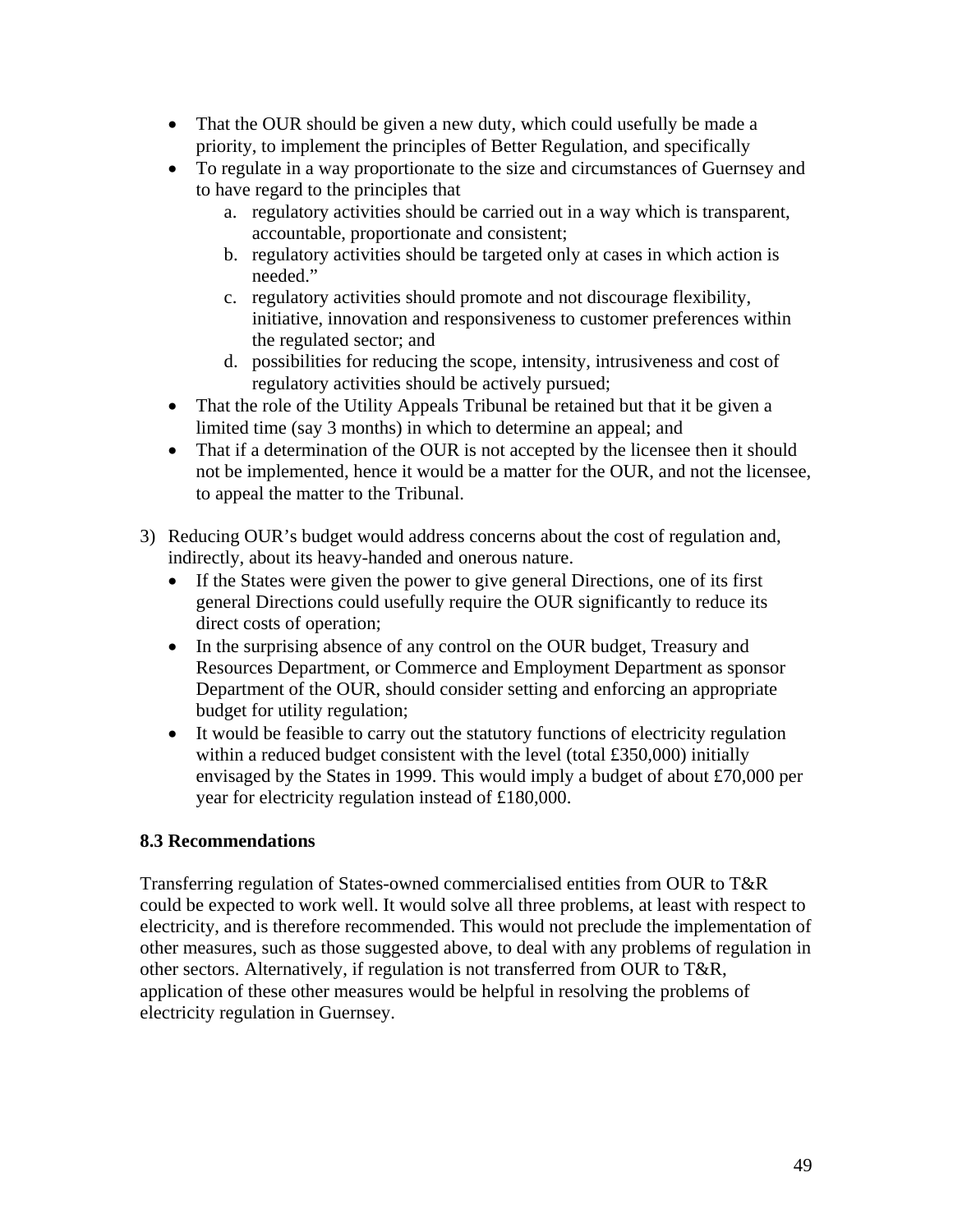## APPENDIX ONE

## **A.1 Allocation of regulatory time and resources within a reduced budget**

Section 5.2 outlines the main regulatory tasks presently undertaken by OUR with respect to electricity, and shows how T&R could deal with them relatively straightforwardly. Alternatively, section 7.2 suggests that an independent regulator might undertake the same five tasks within a lower budget than the present one.

How much time might each of these tasks require? Some would be relatively constant from year to year, others would vary considerably depending, in particular, on whether a price control is in course of being set. With a professional staff person devoting one fifth of his or her time to deal with them, total  $1/5 \times 250 = 50$  working days per year, the average number of days per year on each task might be allocated as follows.

- 1. Strategic issues: 5 days per year on average, more in years when relevant policy is being formulated or revised, less in other years.
- 2. Price controls
	- a) Distribution network price control: 60 days in a year when the price control is being reviewed (perhaps spread over parts of two years in practice), 4 days in the other four years, average 15 days per year.
	- b) Generation and supply: assume the same as for the distribution network control (although there might alternatively be two shorter price control periods per five years), average 15 days per year.
- 3. Quality of service:  $2 \frac{1}{2}$  days per year on average, more in price control years when standards might be reviewed, less in other years.
- 4. Consumer complaints: 2 ½ days per year on average.
- 5. Other matters: 10 days per year on average.

What would be the cost of each of these activities in terms of other resources? The main item apart from salary and staffing costs is consultancy fees. These are budgeted to total £28,000 per year, or £140,000 over five years. The main use of these would be in connection with the price control reviews. Possible allocations would be as follows:

- Technical report on the distribution network and limited financial advice, both including discussion with the regulator as required: £50,000 once per five years.
- Technical reports on generation and economic reports on purchasing and supply, including discussion with the regulator as required: £50,000 once per five years or about half that twice per five years.
- Ad hoc advice as needed on implementation of price control and on other issues, average £8000 per year for five years, total £40,000.

The regulator would have the ability to vire between these categories and (within approved guidelines) within other categories of expenditure.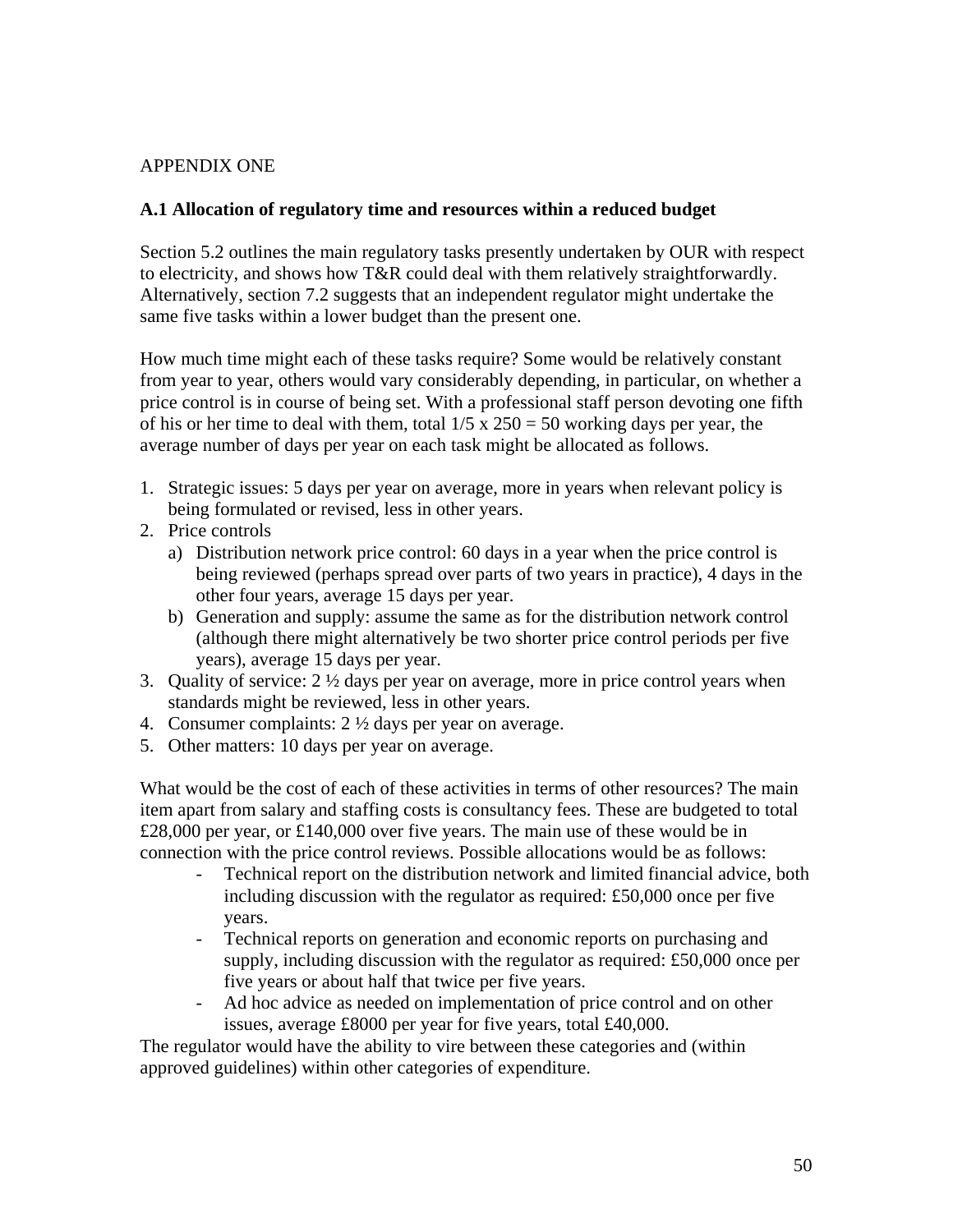This is of course a much-reduced kind of regulation compared to present practice. It is designed to enable one staff member to monitor and where necessary guide or restrain the company, but as one of several regulatory tasks covering other sectors too. It is not intended to be detailed and intrusive. It is intended to reflect the kind of regulation originally envisaged in Guernsey at the time of commercialisation.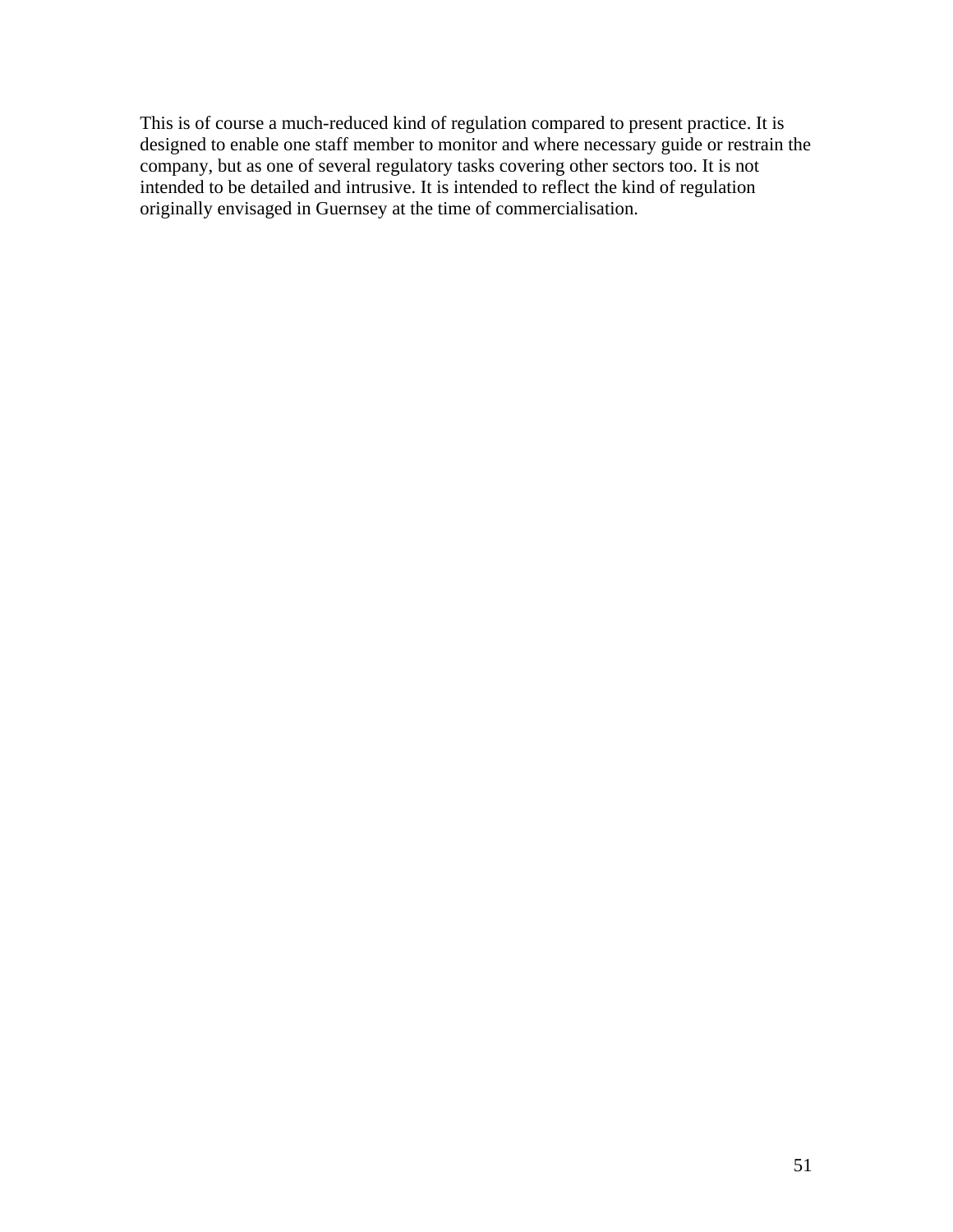#### APPENDIX TWO

#### **A.2 International comparisons**

Have other countries actually created independent utility regulation authorities on a small scale? One study looks at a sample of 60 energy regulatory bodies in developed and developing countries (or states and provinces therein). <sup>[32](#page-51-0)</sup> Their size ranged from 5 to 946 total staff, of which from 2 to 600 were professional. Among developed countries, the median regulatory office has 51 staff, of which 31.5 are professional, in order to deal with 3 sectors. The authors conclude that "there is a very substantial 'fixed cost' element in electricity regulation. ... [E]ven for small countries with limited electricity systems, our estimates suggest that the number of regulatory staff required is around 30 including 15 professional staff".

This conclusion seems on the high side for smaller developed countries. For the nine developed countries in their sample with fewer than 1 million electricity customers, the number of professional regulatory staff ranged from 2 to 24, regulating 1 to 6 sectors. The median size was 10 professional staff to regulate 3 sectors. The two smallest of these nine sample countries had around 100,000 electricity customers each. These were Barbados (2 professional staff to regulate the electricity sector alone) and the Bahamas (5 professional staff to regulate 3 sectors). This suggests that it is possible to regulate 3 sectors in some of the smaller developed countries with about 5 professional staff rather than 15.

Guernsey has about one quarter as many electricity customers as the two smallest countries mentioned, yet it has a comparable size of professional staff. Since the per capita costs of regulation are much higher in smaller countries, this raises the question whether the benefits of regulation outweigh the costs of regulation in small countries in general, and in Guernsey in particular. The potential benefits of regulation cannot be assumed to be any greater in a smaller country than a larger one.  $33\overline{3}$  $33\overline{3}$  Some have suggested that developing countries, in particular, might have to forego the benefits of privatisation or commercialisation that is thought to necessitate regulation.  $34$  This does not seem a

<span id="page-51-0"></span> $\overline{a}$  $32$  "Modelling the costs of energy regulation: Evidence of human resource constraints in developing countries", Preetum Domah, Michael Pollitt and Jon Stern, DAE Working Paper WP 0229, CMI Working Paper 11, University of Cambridge, October 2002.

<span id="page-51-1"></span><sup>&</sup>lt;sup>33</sup> A variety of factors are likely to impact on the potential benefits of regulation, including the nature of the previous or alternative regime, the actual and potential extent of competition, the stability of the general economic framework, and so on. But it seems unlikely that electricity utilities in smaller countries would be able to make larger percentage reductions in their operating or capital costs in each sector their businesses than utilities in larger countries. If anything, indeed, the assumptions made by UK regulators might suggest the opposite. OUR's Table 4 shows that regulators have assumed less scope for efficiency improvements in Northern Ireland distribution and Scottish Transmission than in comparable organisations in England and Wales.

<span id="page-51-2"></span><sup>&</sup>lt;sup>34</sup> Domah, Pollitt and Stern 2002, op.cit. note that developing countries may not be able to afford the costs of regulation, or will not have sufficient qualified people to run the regulatory offices. Stern 2000 expresses concern that this might necessitate deferring policies of reform such as commercialisation, privatisation and competition. In a developed country such as Guernsey, inability to attract qualified staff does not seem to be such a problem.